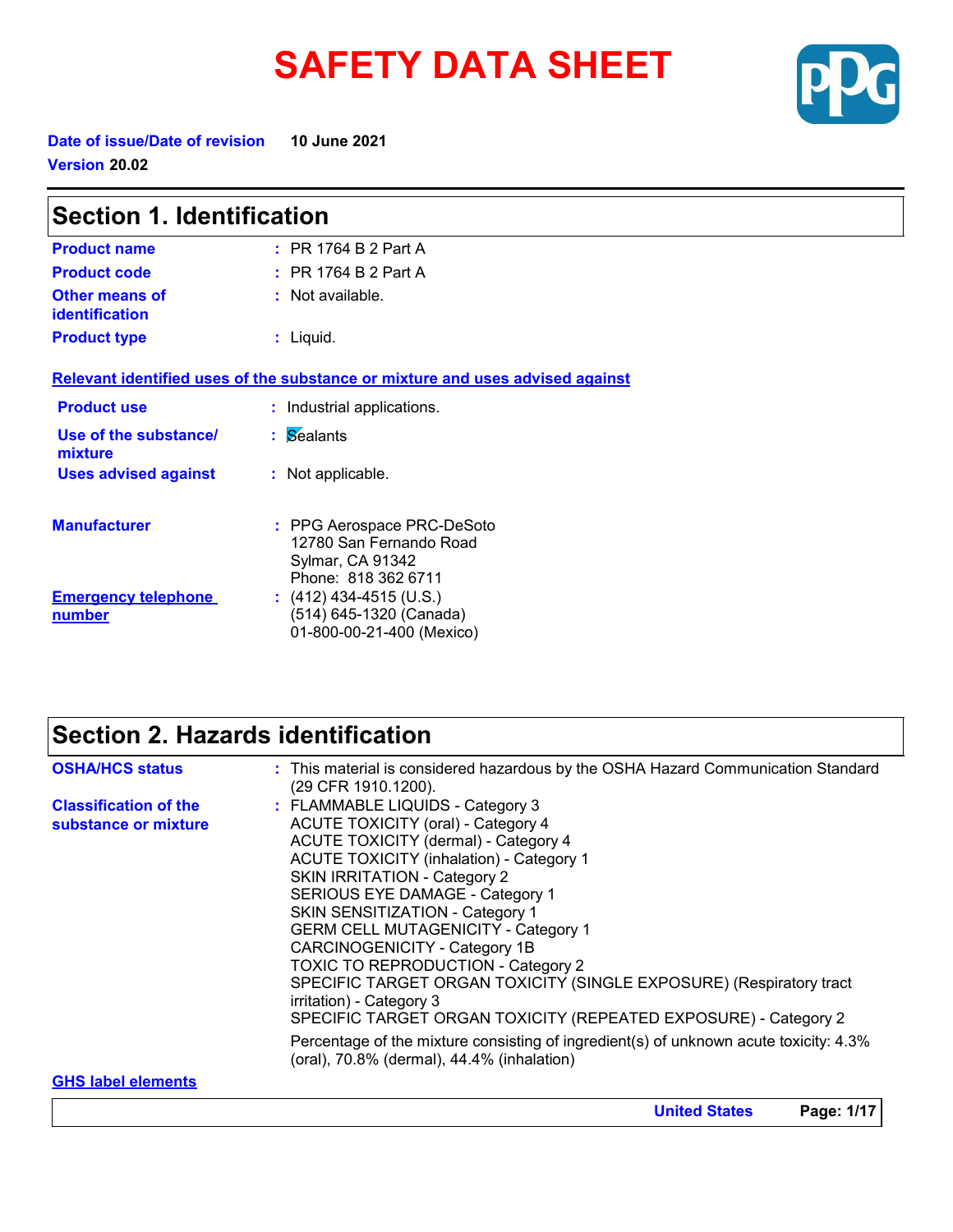## **Section 2. Hazards identification**

| <b>Hazard pictograms</b>              |                                                                                                                                                                                                                                                                                                                                                                                                                                                                                                                                                                                                                                                                                                                                                                           |
|---------------------------------------|---------------------------------------------------------------------------------------------------------------------------------------------------------------------------------------------------------------------------------------------------------------------------------------------------------------------------------------------------------------------------------------------------------------------------------------------------------------------------------------------------------------------------------------------------------------------------------------------------------------------------------------------------------------------------------------------------------------------------------------------------------------------------|
| <b>Signal word</b>                    | Danger                                                                                                                                                                                                                                                                                                                                                                                                                                                                                                                                                                                                                                                                                                                                                                    |
| <b>Hazard statements</b>              | : Flammable liquid and vapor.<br>Harmful if swallowed or in contact with skin.<br>Causes skin irritation.<br>May cause an allergic skin reaction.<br>Causes serious eye damage.<br>Fatal if inhaled.<br>May cause respiratory irritation.<br>May cause genetic defects.<br>May cause cancer.<br>Suspected of damaging fertility or the unborn child.<br>May cause damage to organs through prolonged or repeated exposure. (brain, hearing<br>organs)                                                                                                                                                                                                                                                                                                                     |
| <b>Precautionary statements</b>       |                                                                                                                                                                                                                                                                                                                                                                                                                                                                                                                                                                                                                                                                                                                                                                           |
| <b>Prevention</b>                     | : Obtain special instructions before use. Do not handle until all safety precautions have<br>been read and understood. Wear protective gloves, protective clothing and eye or face<br>protection. In case of inadequate ventilation wear respiratory protection. Keep away<br>from heat, hot surfaces, sparks, open flames and other ignition sources. No smoking.<br>Use explosion-proof electrical, ventilating or lighting equipment. Use non-sparking tools.<br>Take action to prevent static discharges. Use only outdoors or in a well-ventilated area.<br>Do not breathe vapor. Do not eat, drink or smoke when using this product. Wash<br>thoroughly after handling. Contaminated work clothing must not be allowed out of the<br>workplace.                     |
| <b>Response</b>                       | : IF exposed or concerned: Get medical advice or attention. IF INHALED: Remove<br>person to fresh air and keep comfortable for breathing. Immediately call a POISON<br>CENTER or doctor. IF SWALLOWED: Call a POISON CENTER or doctor if you feel<br>unwell. Rinse mouth. IF ON SKIN (or hair): Take off immediately all contaminated<br>clothing. Rinse skin with water. Wash contaminated clothing before reuse. IF ON SKIN:<br>Call a POISON CENTER or doctor if you feel unwell. Wash with plenty of water. If skin<br>irritation or rash occurs: Get medical advice or attention. IF IN EYES: Rinse cautiously<br>with water for several minutes. Remove contact lenses, if present and easy to do.<br>Continue rinsing. Immediately call a POISON CENTER or doctor. |
| <b>Storage</b>                        | : Store locked up. Store in a well-ventilated place. Keep container tightly closed. Keep<br>cool.                                                                                                                                                                                                                                                                                                                                                                                                                                                                                                                                                                                                                                                                         |
| <b>Disposal</b>                       | : Dispose of contents and container in accordance with all local, regional, national and<br>international regulations.                                                                                                                                                                                                                                                                                                                                                                                                                                                                                                                                                                                                                                                    |
| <b>Supplemental label</b><br>elements | : Sanding and grinding dusts may be harmful if inhaled. Repeated exposure to high vapor<br>concentrations may cause irritation of the respiratory system and permanent brain and<br>nervous system damage. Inhalation of vapor/aerosol concentrations above the<br>recommended exposure limits causes headaches, drowsiness and nausea and may<br>lead to unconsciousness or death. Avoid contact with skin and clothing. Wash<br>thoroughly after handling. Emits toxic fumes when heated.                                                                                                                                                                                                                                                                               |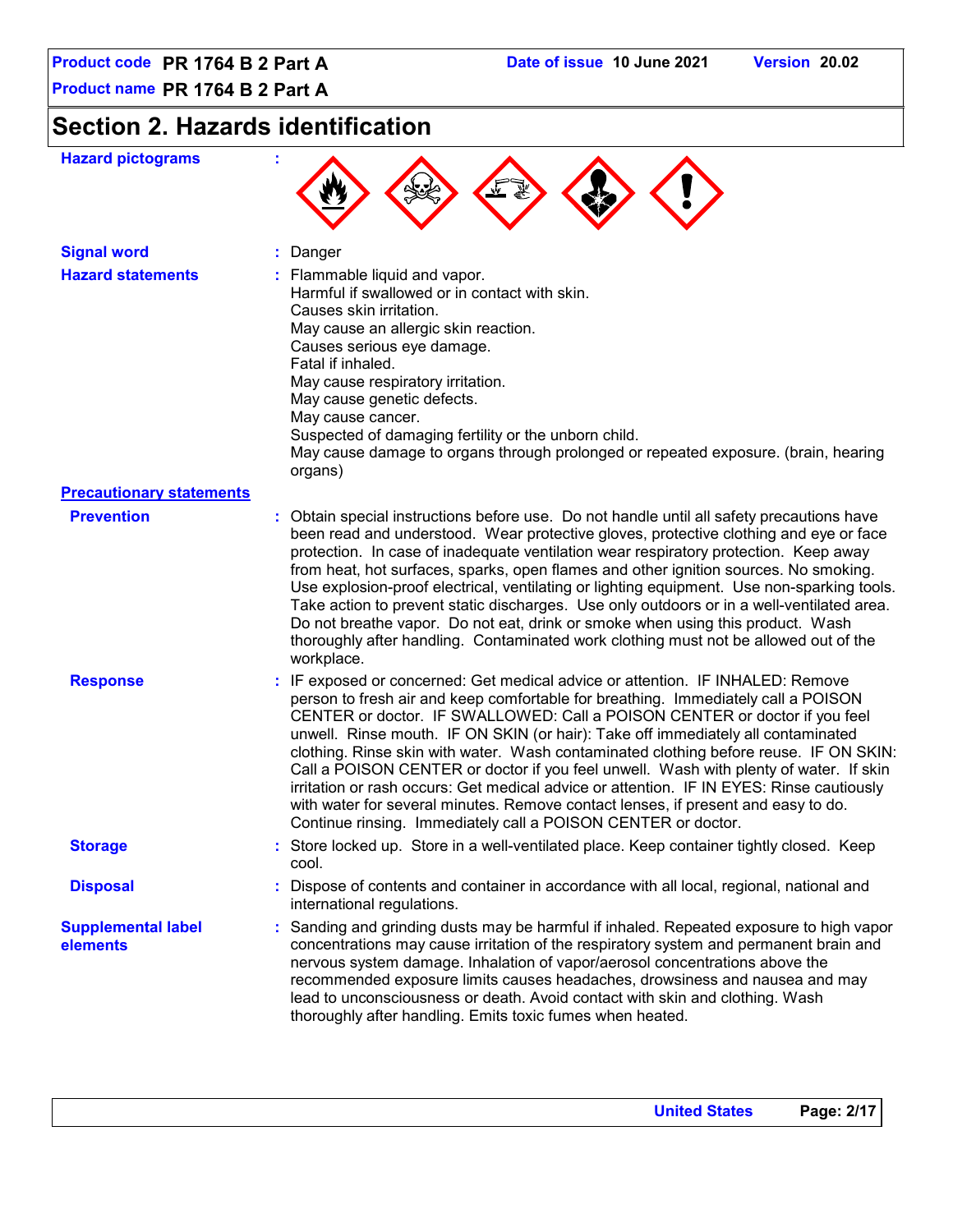### **Section 2. Hazards identification**

```
Hazards not otherwise 
classified
```
**:** Oxidising potential : Contact with combustible material may cause fire. Keep away from clothing, incompatible materials and combustible materials. This material increases the risk of fire and may aid combustion. Prolonged or repeated contact may dry skin and cause irritation.

### **Section 3. Composition/information on ingredients**

| Substance/mixture   | : Mixture                 |
|---------------------|---------------------------|
| <b>Product name</b> | $\div$ PR 1764 B 2 Part A |

| <b>Ingredient name</b>                                  | $\frac{9}{6}$    | <b>CAS number</b> |
|---------------------------------------------------------|------------------|-------------------|
| manganese dioxide                                       | l≥20 - ≤38       | 1313-13-9         |
| Terphenyl, hydrogenated                                 | l≥20 - ≤50       | 61788-32-7        |
| magnesium chromate                                      | l≥10 - ≤20       | 13423-61-5        |
| xylene                                                  | $\geq 5.0 - 510$ | 1330-20-7         |
| Polyphenyls, quater- and higher, partially hydrogenated | l≥1.0 - ≤5.0     | 68956-74-1        |
| <b>Zeolites</b>                                         | $\geq 1.0 - 5.0$ | 1318-02-1         |
| terphenyl                                               | 20.10 - ≤2.1     | 26140-60-3        |
| ethylbenzene                                            | $\leq 1.9$       | $100 - 41 - 4$    |
| 1,3-diphenylguanidine                                   | 1.8⊧≥ا           | 102-06-7          |

SUB codes represent substances without registered CAS Numbers.

Any concentration shown as a range is to protect confidentiality or is due to batch variation.

**There are no additional ingredients present which, within the current knowledge of the supplier and in the concentrations applicable, are classified as hazardous to health or the environment and hence require reporting in this section.**

**Occupational exposure limits, if available, are listed in Section 8.**

### **Section 4. First aid measures**

If ingestion, irritation, any type of overexposure or symptoms of overexposure occur during or persists after use of this product, contact a POISON CONTROL CENTER, EMERGENCY ROOM OR PHYSICIAN immediately; have Safety Data Sheet information available. Never give anything by mouth to an unconscious or convulsing person.

#### **Description of necessary first aid measures**

| <b>Eye contact</b>  | : Check for and remove any contact lenses. Immediately flush eyes with running water for<br>at least 15 minutes, keeping eyelids open. Seek immediate medical attention.                               |
|---------------------|--------------------------------------------------------------------------------------------------------------------------------------------------------------------------------------------------------|
| <b>Inhalation</b>   | : Remove to fresh air. Keep person warm and at rest. If not breathing, if breathing is<br>irregular or if respiratory arrest occurs, provide artificial respiration or oxygen by trained<br>personnel. |
| <b>Skin contact</b> | : Remove contaminated clothing and shoes. Wash skin thoroughly with soap and water<br>or use recognized skin cleanser. Do NOT use solvents or thinners.                                                |
| <b>Ingestion</b>    | : If swallowed, seek medical advice immediately and show this container or label. Keep<br>person warm and at rest. Do NOT induce vomiting.                                                             |

|--|

| <b>Potential acute health effects</b> |                                                       |
|---------------------------------------|-------------------------------------------------------|
| <b>Eve contact</b>                    | : Causes serious eye damage.                          |
| <b>Inhalation</b>                     | : Fatal if inhaled. May cause respiratory irritation. |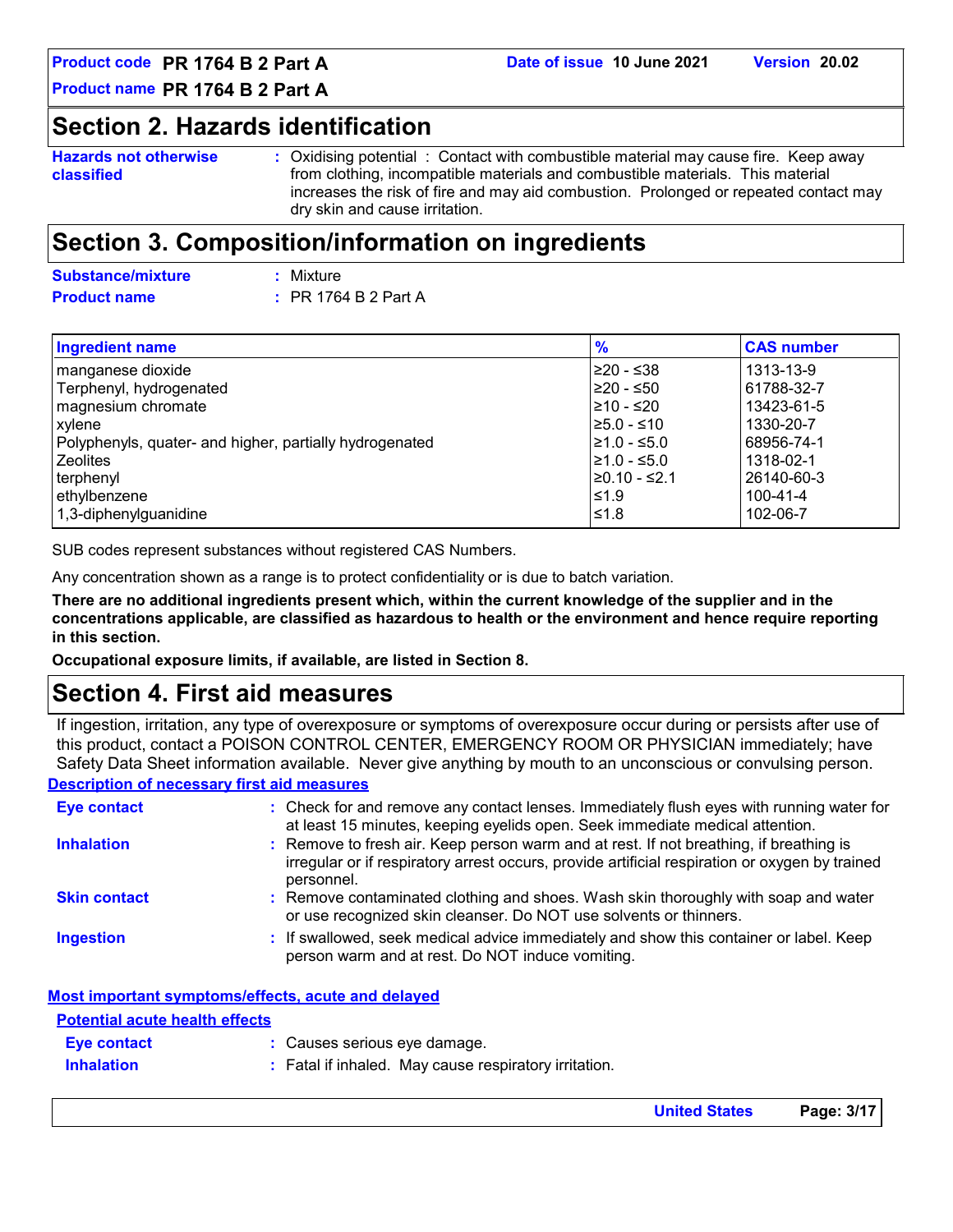#### **Section 4. First aid measures Protection of first-aiders :** No action shall be taken involving any personal risk or without suitable training. If it is suspected that fumes are still present, the rescuer should wear an appropriate mask or self-contained breathing apparatus. It may be dangerous to the person providing aid to give mouth-to-mouth resuscitation. Wash contaminated clothing thoroughly with water before removing it, or wear gloves. **Notes to physician :** In case of inhalation of decomposition products in a fire, symptoms may be delayed. The exposed person may need to be kept under medical surveillance for 48 hours. **Specific treatments :** No specific treatment. **Ingestion : Skin contact : Over-exposure signs/symptoms Skin contact Ingestion Inhalation**  The Superse symptoms may include the following: respiratory tract irritation coughing reduced fetal weight increase in fetal deaths skeletal malformations Adverse symptoms may include the following: **:** stomach pains reduced fetal weight increase in fetal deaths skeletal malformations Adverse symptoms may include the following: **:** pain or irritation redness dryness cracking blistering may occur reduced fetal weight increase in fetal deaths skeletal malformations **Eye contact :** Adverse symptoms may include the following: pain watering redness **See toxicological information (Section 11) Indication of immediate medical attention and special treatment needed, if necessary** : Harmful if swallowed. : Harmful in contact with skin. Causes skin irritation. Defatting to the skin. May cause an allergic skin reaction.

### **Section 5. Fire-fighting measures**

| <b>Extinguishing media</b>             |                                                        |
|----------------------------------------|--------------------------------------------------------|
| <b>Suitable extinguishing</b><br>media | : Use dry chemical, $CO2$ , water spray (fog) or foam. |
| Unsuitable extinguishing<br>media      | : Do not use water jet.                                |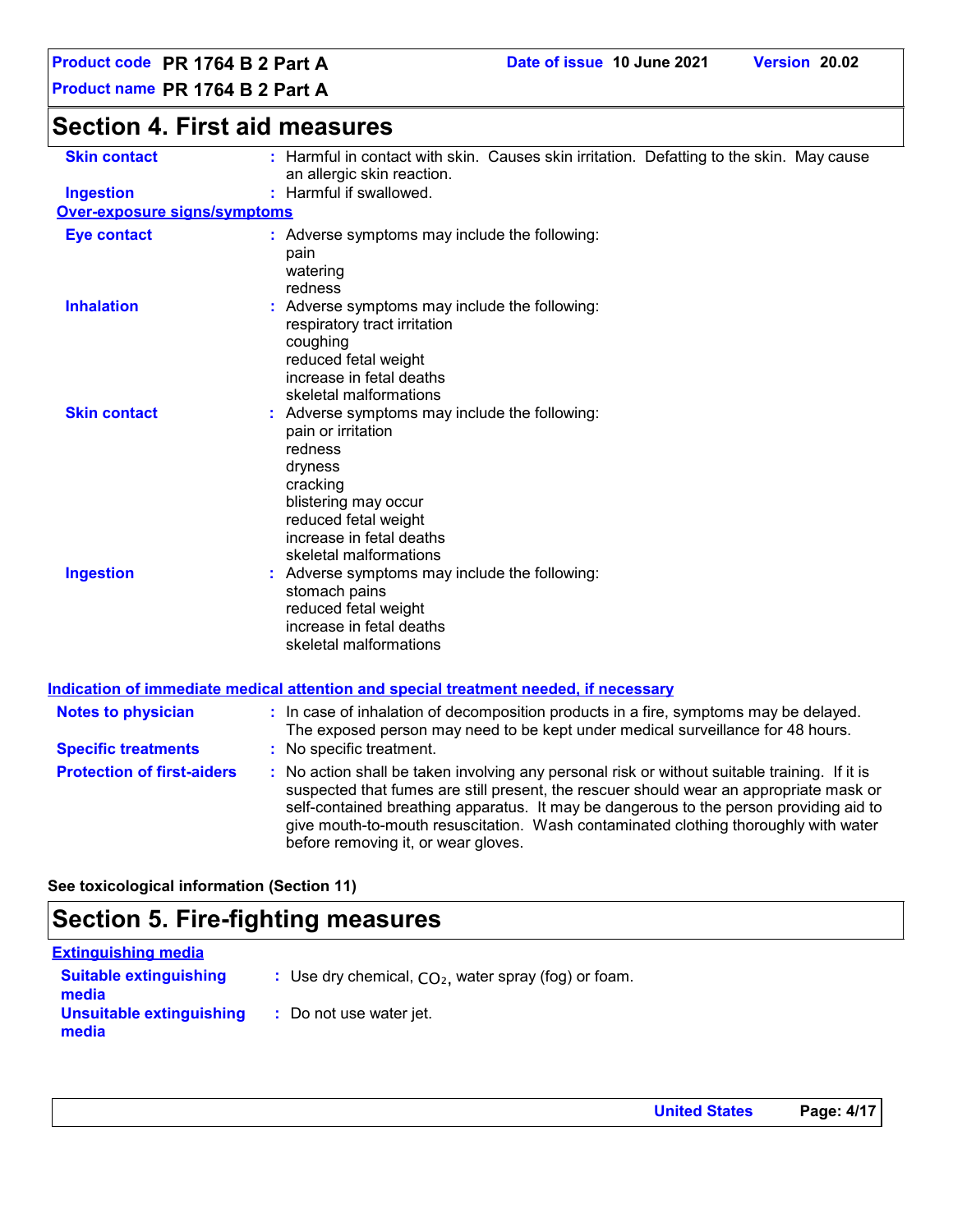### **Section 5. Fire-fighting measures**

| <b>Specific hazards arising</b><br>from the chemical     | : Flammable liquid and vapor. In a fire or if heated, a pressure increase will occur and<br>the container may burst, with the risk of a subsequent explosion. Runoff to sewer may<br>create fire or explosion hazard. Fire water contaminated with this material must be<br>contained and prevented from being discharged to any waterway, sewer or drain. |
|----------------------------------------------------------|------------------------------------------------------------------------------------------------------------------------------------------------------------------------------------------------------------------------------------------------------------------------------------------------------------------------------------------------------------|
| <b>Hazardous thermal</b><br>decomposition products       | Decomposition products may include the following materials:<br>carbon oxides<br>nitrogen oxides<br>metal oxide/oxides                                                                                                                                                                                                                                      |
| <b>Special protective actions</b><br>for fire-fighters   | : Promptly isolate the scene by removing all persons from the vicinity of the incident if<br>there is a fire. No action shall be taken involving any personal risk or without suitable<br>training. Move containers from fire area if this can be done without risk. Use water<br>spray to keep fire-exposed containers cool.                              |
| <b>Special protective</b><br>equipment for fire-fighters | : Fire-fighters should wear appropriate protective equipment and self-contained breathing<br>apparatus (SCBA) with a full face-piece operated in positive pressure mode.                                                                                                                                                                                   |

## **Section 6. Accidental release measures**

|                                                       | <b>Personal precautions, protective equipment and emergency procedures</b>                                                                                                                                                                                                                                                                                                                                                                                                                     |
|-------------------------------------------------------|------------------------------------------------------------------------------------------------------------------------------------------------------------------------------------------------------------------------------------------------------------------------------------------------------------------------------------------------------------------------------------------------------------------------------------------------------------------------------------------------|
| For non-emergency<br>personnel                        | : No action shall be taken involving any personal risk or without suitable training.<br>Evacuate surrounding areas. Keep unnecessary and unprotected personnel from<br>entering. Do not touch or walk through spilled material. Shut off all ignition sources.<br>No flares, smoking or flames in hazard area. Do not breathe vapor or mist. Provide<br>adequate ventilation. Wear appropriate respirator when ventilation is inadequate. Put<br>on appropriate personal protective equipment. |
| For emergency responders                              | If specialized clothing is required to deal with the spillage, take note of any information in<br>Section 8 on suitable and unsuitable materials. See also the information in "For non-<br>emergency personnel".                                                                                                                                                                                                                                                                               |
| <b>Environmental precautions</b>                      | : Avoid dispersal of spilled material and runoff and contact with soil, waterways, drains<br>and sewers. Inform the relevant authorities if the product has caused environmental<br>pollution (sewers, waterways, soil or air). Water polluting material. May be harmful to<br>the environment if released in large quantities.                                                                                                                                                                |
| Methods and materials for containment and cleaning up |                                                                                                                                                                                                                                                                                                                                                                                                                                                                                                |
| <b>Small spill</b>                                    | : Stop leak if without risk. Move containers from spill area. Use spark-proof tools and                                                                                                                                                                                                                                                                                                                                                                                                        |

| <b>Small spill</b> | : Stop leak if without risk. Move containers from spill area. Use spark-proof tools and<br>explosion-proof equipment. Dilute with water and mop up if water-soluble. Alternatively,<br>or if water-insoluble, absorb with an inert dry material and place in an appropriate waste<br>disposal container. Dispose of via a licensed waste disposal contractor.                                                                                                                                                                                                                                                                                                                                                                                                        |
|--------------------|----------------------------------------------------------------------------------------------------------------------------------------------------------------------------------------------------------------------------------------------------------------------------------------------------------------------------------------------------------------------------------------------------------------------------------------------------------------------------------------------------------------------------------------------------------------------------------------------------------------------------------------------------------------------------------------------------------------------------------------------------------------------|
| Large spill        | : Stop leak if without risk. Move containers from spill area. Use spark-proof tools and<br>explosion-proof equipment. Approach release from upwind. Prevent entry into sewers,<br>water courses, basements or confined areas. Wash spillages into an effluent treatment<br>plant or proceed as follows. Contain and collect spillage with non-combustible,<br>absorbent material e.g. sand, earth, vermiculite or diatomaceous earth and place in<br>container for disposal according to local regulations (see Section 13). Dispose of via a<br>licensed waste disposal contractor. Contaminated absorbent material may pose the<br>same hazard as the spilled product. Note: see Section 1 for emergency contact<br>information and Section 13 for waste disposal. |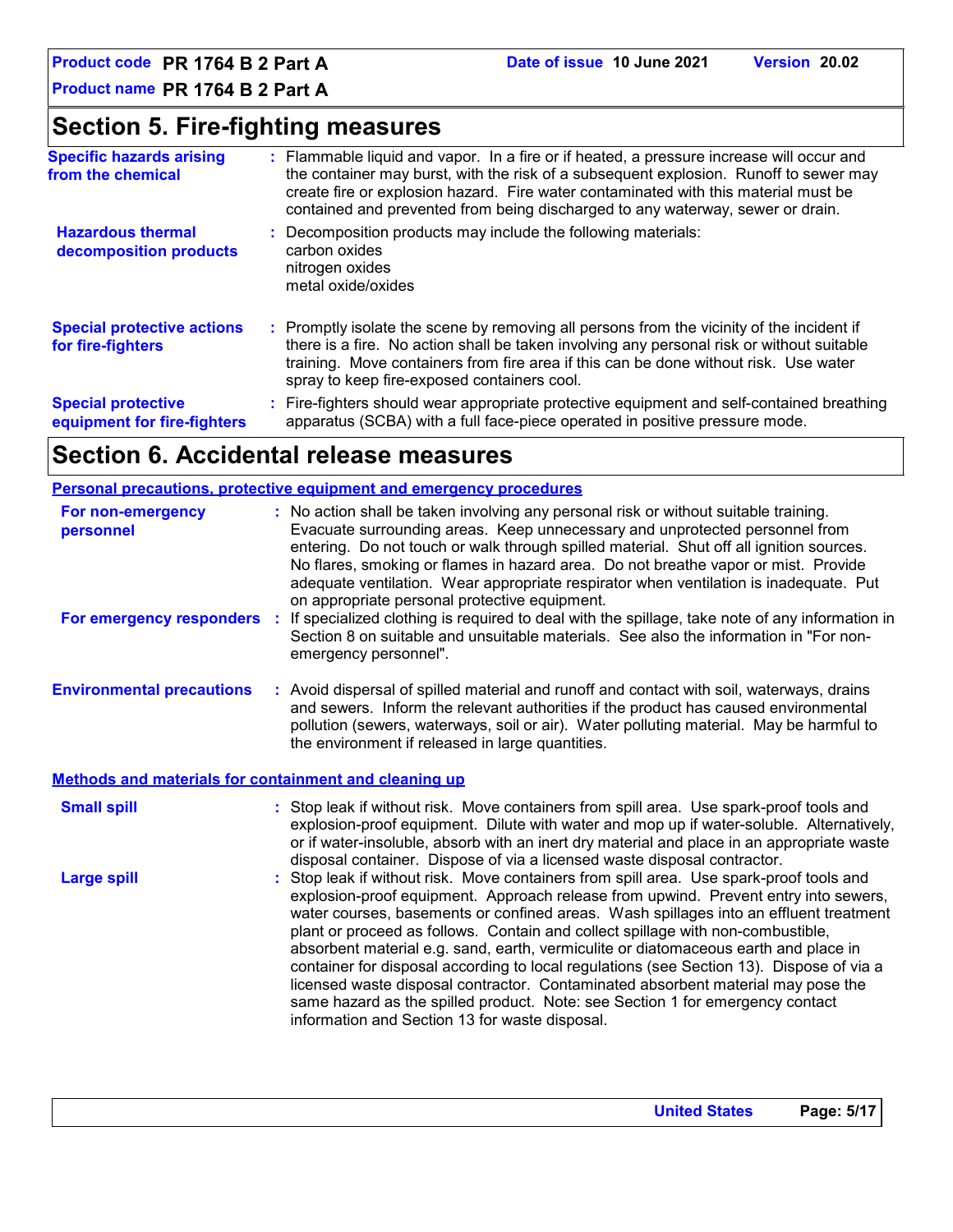### **Section 7. Handling and storage**

#### **Precautions for safe handling**

| <b>Protective measures</b>                                                       | : Put on appropriate personal protective equipment (see Section 8). Persons with a<br>history of skin sensitization problems should not be employed in any process in which<br>this product is used. Avoid exposure - obtain special instructions before use. Avoid<br>exposure during pregnancy. Do not handle until all safety precautions have been read<br>and understood. Do not get in eyes or on skin or clothing. Do not breathe vapor or mist.<br>Do not ingest. Avoid release to the environment. Use only with adequate ventilation.<br>Wear appropriate respirator when ventilation is inadequate. Do not enter storage areas<br>and confined spaces unless adequately ventilated. Keep in the original container or an<br>approved alternative made from a compatible material, kept tightly closed when not in<br>use. Store and use away from heat, sparks, open flame or any other ignition source.<br>Use explosion-proof electrical (ventilating, lighting and material handling) equipment.<br>Use only non-sparking tools. Take precautionary measures against electrostatic<br>discharges. Empty containers retain product residue and can be hazardous. Do not<br>reuse container. |
|----------------------------------------------------------------------------------|----------------------------------------------------------------------------------------------------------------------------------------------------------------------------------------------------------------------------------------------------------------------------------------------------------------------------------------------------------------------------------------------------------------------------------------------------------------------------------------------------------------------------------------------------------------------------------------------------------------------------------------------------------------------------------------------------------------------------------------------------------------------------------------------------------------------------------------------------------------------------------------------------------------------------------------------------------------------------------------------------------------------------------------------------------------------------------------------------------------------------------------------------------------------------------------------------------|
| <b>Special precautions</b>                                                       | : Ingestion of product or cured coating may be harmful. Keep away from combustible<br>materials. If this material is part of a multiple component system, read the Safety Data<br>Sheet(s) for the other component or components before blending as the resulting<br>mixture may have the hazards of all of its parts.                                                                                                                                                                                                                                                                                                                                                                                                                                                                                                                                                                                                                                                                                                                                                                                                                                                                                   |
| <b>Advice on general</b><br>occupational hygiene                                 | : Eating, drinking and smoking should be prohibited in areas where this material is<br>handled, stored and processed. Workers should wash hands and face before eating,<br>drinking and smoking. Remove contaminated clothing and protective equipment before<br>entering eating areas. See also Section 8 for additional information on hygiene<br>measures.                                                                                                                                                                                                                                                                                                                                                                                                                                                                                                                                                                                                                                                                                                                                                                                                                                            |
| <b>Conditions for safe storage,</b><br>including any<br><b>incompatibilities</b> | Do not store below the following temperature: $5^{\circ}$ C (41 $^{\circ}$ F). Store in accordance with<br>local regulations. Store in a segregated and approved area. Store in original container<br>protected from direct sunlight in a dry, cool and well-ventilated area, away from<br>incompatible materials (see Section 10) and food and drink. Store locked up. Eliminate<br>all ignition sources. Separate from oxidizing materials. Keep container tightly closed<br>and sealed until ready for use. Containers that have been opened must be carefully<br>resealed and kept upright to prevent leakage. Do not store in unlabeled containers.<br>Use appropriate containment to avoid environmental contamination.                                                                                                                                                                                                                                                                                                                                                                                                                                                                            |

### **Section 8. Exposure controls/personal protection**

#### **Control parameters**

#### **Occupational exposure limits**

| <b>Ingredient name</b>  | <b>Exposure limits</b>                              |
|-------------------------|-----------------------------------------------------|
| manganese dioxide       | <b>ACGIH TLV (United States, 3/2020).</b>           |
|                         | TWA: $0.1 \text{ mg/m}^3$ , (as Mn) 8 hours. Form:  |
|                         | Inhalable fraction                                  |
|                         | TWA: $0.02 \text{ mg/m}^3$ , (as Mn) 8 hours. Form: |
|                         | Respirable fraction                                 |
|                         | OSHA PEL (United States, 5/2018).                   |
|                         | CEIL: $5 \text{ mg/m}^3$ , (as Mn)                  |
| Terphenyl, hydrogenated | ACGIH TLV (United States, 3/2020).                  |
|                         | TWA: $4.9 \text{ mg/m}^3$ 8 hours.                  |
|                         | TWA: 0.5 ppm 8 hours.                               |
| magnesium chromate      | OSHA PEL Z2 (United States, 2/2013).                |
|                         | <b>United States</b><br>Page: 6/17                  |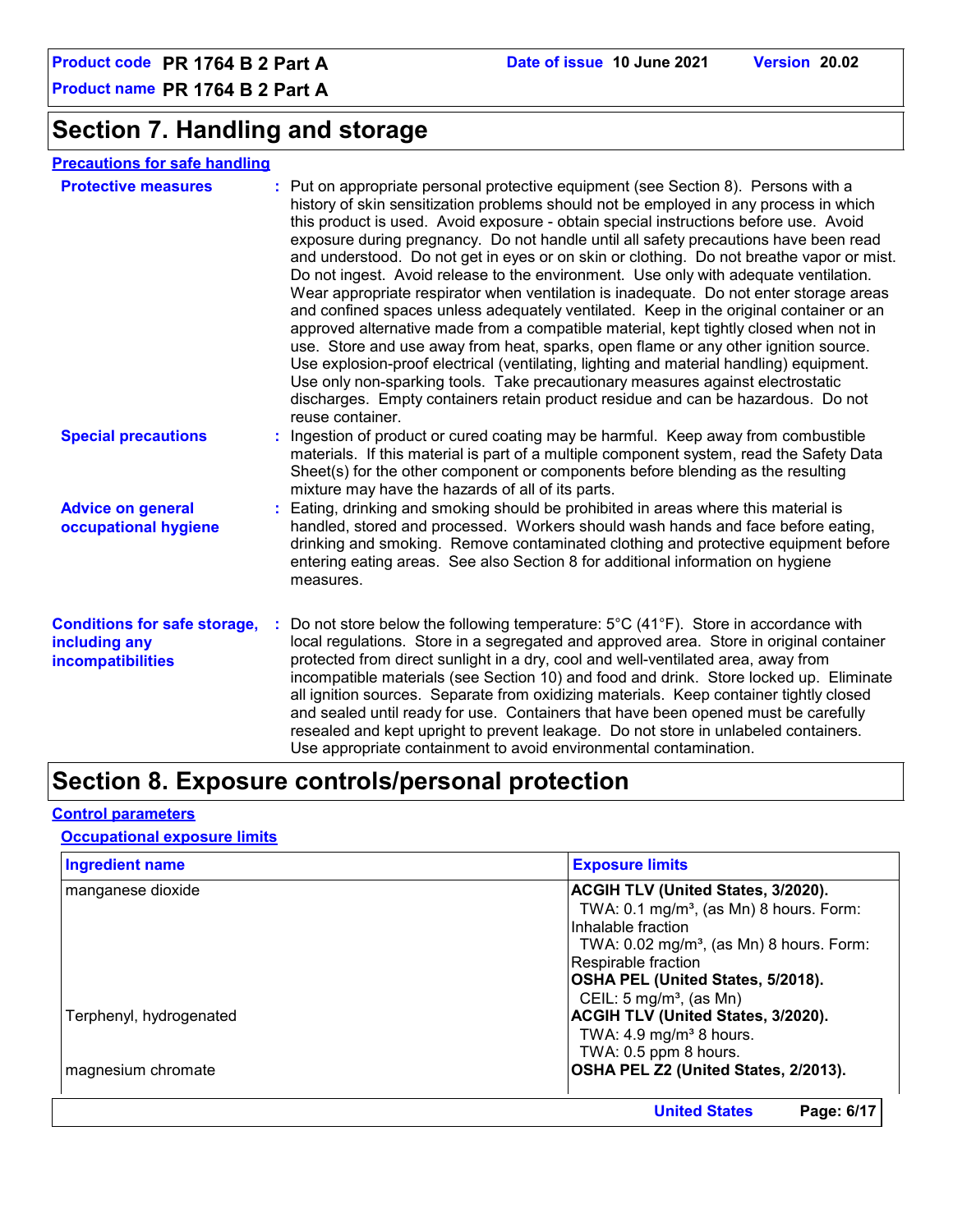### **Section 8. Exposure controls/personal protection**

|                                                                       | CEIL: 1 mg/10m <sup>3</sup>                                                       |  |  |
|-----------------------------------------------------------------------|-----------------------------------------------------------------------------------|--|--|
|                                                                       | ACGIH TLV (United States, 3/2020).                                                |  |  |
|                                                                       | TWA: 0.0002 mg/m <sup>3</sup> , (measured as Cr) 8                                |  |  |
|                                                                       | hours. Form: Inhalable fraction                                                   |  |  |
|                                                                       | STEL: $0.0005$ mg/m <sup>3</sup> , (measured as Cr) 15                            |  |  |
|                                                                       | minutes. Form: Inhalable fraction                                                 |  |  |
|                                                                       | OSHA PEL (United States, 5/2018).                                                 |  |  |
|                                                                       | TWA: $0.005$ mg/m <sup>3</sup> , (as Cr) 8 hours.                                 |  |  |
| xylene                                                                | ACGIH TLV (United States, 3/2020).                                                |  |  |
|                                                                       | STEL: 651 mg/m <sup>3</sup> 15 minutes.                                           |  |  |
|                                                                       | STEL: 150 ppm 15 minutes.                                                         |  |  |
|                                                                       | TWA: 434 mg/m <sup>3</sup> 8 hours.                                               |  |  |
|                                                                       | TWA: 100 ppm 8 hours.                                                             |  |  |
|                                                                       | OSHA PEL (United States, 5/2018).                                                 |  |  |
|                                                                       | TWA: 435 mg/m <sup>3</sup> 8 hours.                                               |  |  |
|                                                                       | TWA: 100 ppm 8 hours.                                                             |  |  |
| Polyphenyls, quater- and higher, partially hydrogenated               | None.                                                                             |  |  |
| <b>Zeolites</b>                                                       | ACGIH TLV (United States, 3/2020).                                                |  |  |
|                                                                       | TWA: 1 mg/m <sup>3</sup> 8 hours. Form: Respirable                                |  |  |
|                                                                       | fraction                                                                          |  |  |
| terphenyl                                                             | ACGIH TLV (United States, 3/2020).                                                |  |  |
|                                                                       | $C: 5$ mg/m <sup>3</sup>                                                          |  |  |
|                                                                       | $C: 0.53$ ppm                                                                     |  |  |
|                                                                       | OSHA PEL (United States, 5/2018).                                                 |  |  |
|                                                                       | CEIL: $9 \text{ mg/m}^3$                                                          |  |  |
|                                                                       | CEIL: 1 ppm                                                                       |  |  |
| ethylbenzene                                                          | ACGIH TLV (United States, 3/2020).                                                |  |  |
|                                                                       |                                                                                   |  |  |
|                                                                       | TWA: 20 ppm 8 hours.                                                              |  |  |
|                                                                       | OSHA PEL (United States, 5/2018).                                                 |  |  |
|                                                                       | TWA: $435$ mg/m <sup>3</sup> 8 hours.                                             |  |  |
|                                                                       | TWA: 100 ppm 8 hours.                                                             |  |  |
| 1,3-diphenylguanidine                                                 | None.                                                                             |  |  |
| Key to abbreviations                                                  |                                                                                   |  |  |
| = Acceptable Maximum Peak<br>A                                        | = Potential skin absorption<br>S                                                  |  |  |
| ACGIH<br>= American Conference of Governmental Industrial Hygienists. | = Respiratory sensitization<br>SR.                                                |  |  |
| C<br>= Ceiling Limit<br>F.<br>$=$ Fume                                | SS<br>$=$ Skin sensitization<br><b>STEL</b><br>= Short term Exposure limit values |  |  |
| <b>IPEL</b><br>= Internal Permissible Exposure Limit                  | TD<br>$=$ Total dust                                                              |  |  |
| OSHA<br>= Occupational Safety and Health Administration.              | <b>TLV</b><br>= Threshold Limit Value                                             |  |  |
| R<br>= Respirable                                                     | <b>TWA</b><br>= Time Weighted Average                                             |  |  |

R = Respirable = OSHA 29 CFR 1910.1200 Subpart Z - Toxic and Hazardous Substances

#### **Consult local authorities for acceptable exposure limits.**

**procedures**

**Recommended monitoring :** If this product contains ingredients with exposure limits, personal, workplace atmosphere or biological monitoring may be required to determine the effectiveness of the ventilation or other control measures and/or the necessity to use respiratory protective equipment. Reference should be made to appropriate monitoring standards. Reference to national guidance documents for methods for the determination of hazardous substances will also be required.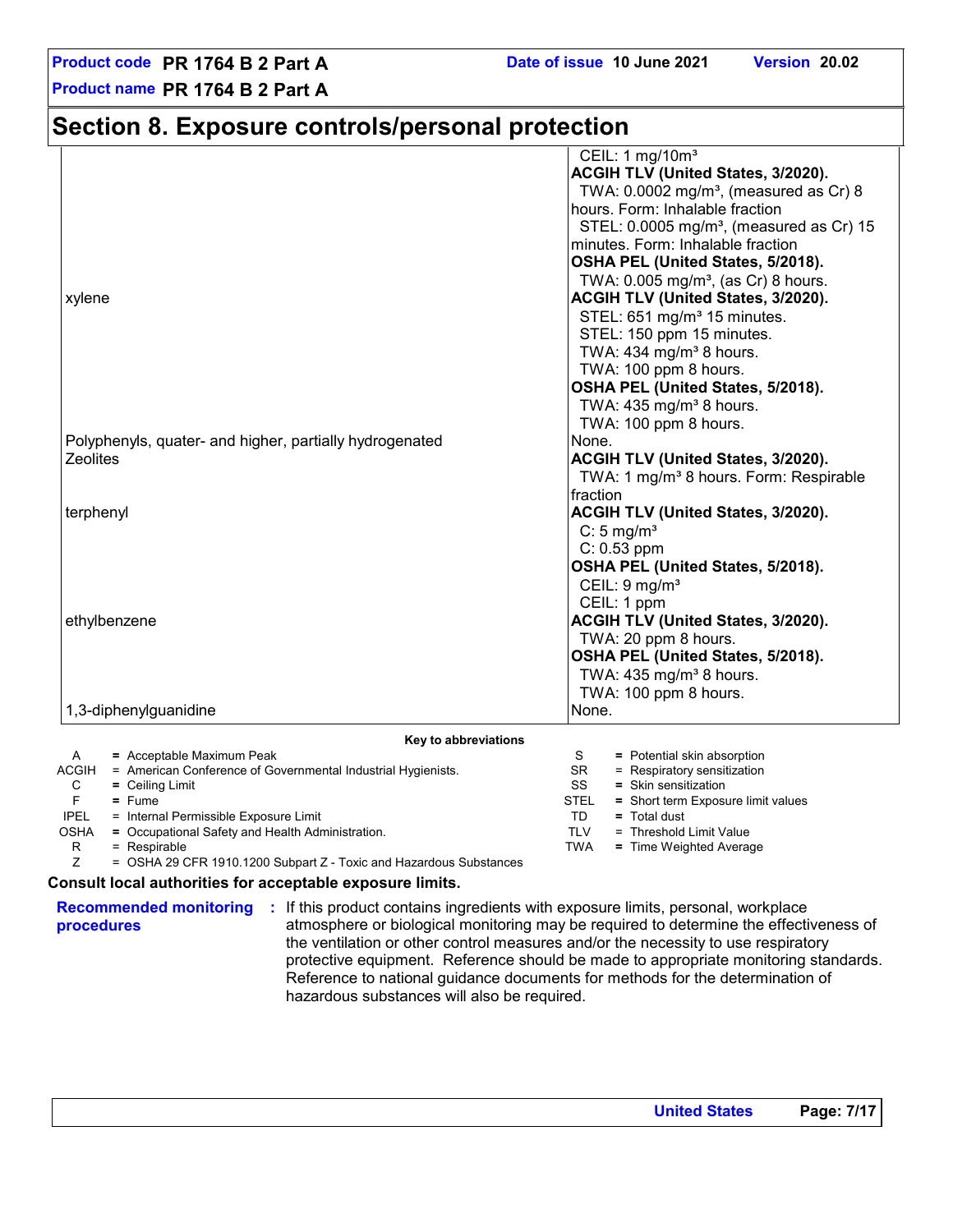**Product code PR 1764 B 2 Part A Date of issue 10 June 2021 Version 20.02**

**Product name PR 1764 B 2 Part A**

### **Section 8. Exposure controls/personal protection**

| <b>Appropriate engineering</b><br>controls       | : Use only with adequate ventilation. Use process enclosures, local exhaust ventilation or<br>other engineering controls to keep worker exposure to airborne contaminants below any<br>recommended or statutory limits. The engineering controls also need to keep gas,<br>vapor or dust concentrations below any lower explosive limits. Use explosion-proof<br>ventilation equipment.                                                                                                                                                                                                                                |  |  |  |  |
|--------------------------------------------------|------------------------------------------------------------------------------------------------------------------------------------------------------------------------------------------------------------------------------------------------------------------------------------------------------------------------------------------------------------------------------------------------------------------------------------------------------------------------------------------------------------------------------------------------------------------------------------------------------------------------|--|--|--|--|
| <b>Environmental exposure</b><br><b>controls</b> | Emissions from ventilation or work process equipment should be checked to ensure<br>they comply with the requirements of environmental protection legislation. In some<br>cases, fume scrubbers, filters or engineering modifications to the process equipment<br>will be necessary to reduce emissions to acceptable levels.                                                                                                                                                                                                                                                                                          |  |  |  |  |
| <b>Individual protection measures</b>            |                                                                                                                                                                                                                                                                                                                                                                                                                                                                                                                                                                                                                        |  |  |  |  |
| <b>Hygiene measures</b>                          | : Wash hands, forearms and face thoroughly after handling chemical products, before<br>eating, smoking and using the lavatory and at the end of the working period.<br>Appropriate techniques should be used to remove potentially contaminated clothing.<br>Contaminated work clothing should not be allowed out of the workplace. Wash<br>contaminated clothing before reusing. Ensure that eyewash stations and safety<br>showers are close to the workstation location.                                                                                                                                            |  |  |  |  |
| <b>Eye/face protection</b>                       | : Chemical splash goggles and face shield.                                                                                                                                                                                                                                                                                                                                                                                                                                                                                                                                                                             |  |  |  |  |
| <b>Skin protection</b>                           |                                                                                                                                                                                                                                                                                                                                                                                                                                                                                                                                                                                                                        |  |  |  |  |
| <b>Hand protection</b>                           | : Chemical-resistant, impervious gloves complying with an approved standard should be<br>worn at all times when handling chemical products if a risk assessment indicates this is<br>necessary. Considering the parameters specified by the glove manufacturer, check<br>during use that the gloves are still retaining their protective properties. It should be<br>noted that the time to breakthrough for any glove material may be different for different<br>glove manufacturers. In the case of mixtures, consisting of several substances, the<br>protection time of the gloves cannot be accurately estimated. |  |  |  |  |
| <b>Gloves</b>                                    | butyl rubber<br>t.                                                                                                                                                                                                                                                                                                                                                                                                                                                                                                                                                                                                     |  |  |  |  |
| <b>Body protection</b>                           | Personal protective equipment for the body should be selected based on the task being<br>performed and the risks involved and should be approved by a specialist before<br>handling this product. When there is a risk of ignition from static electricity, wear anti-<br>static protective clothing. For the greatest protection from static discharges, clothing<br>should include anti-static overalls, boots and gloves.                                                                                                                                                                                           |  |  |  |  |
| <b>Other skin protection</b>                     | Appropriate footwear and any additional skin protection measures should be selected<br>based on the task being performed and the risks involved and should be approved by a<br>specialist before handling this product.                                                                                                                                                                                                                                                                                                                                                                                                |  |  |  |  |
| <b>Respiratory protection</b>                    | Respirator selection must be based on known or anticipated exposure levels, the<br>hazards of the product and the safe working limits of the selected respirator. If workers<br>are exposed to concentrations above the exposure limit, they must use appropriate,<br>certified respirators. Use a properly fitted, air-purifying or air-fed respirator complying<br>with an approved standard if a risk assessment indicates this is necessary.<br>The respiratory protection shall be in accordance to 29 CFR 1910.134.                                                                                              |  |  |  |  |

### **Section 9. Physical and chemical properties**

| <b>Appearance</b>     |                   |
|-----------------------|-------------------|
| <b>Physical state</b> | $:$ Liquid.       |
| <b>Color</b>          | Black.            |
| <b>Odor</b>           | : Not available.  |
| <b>Odor threshold</b> | : Not available.  |
| pH                    | : Not applicable. |
|                       |                   |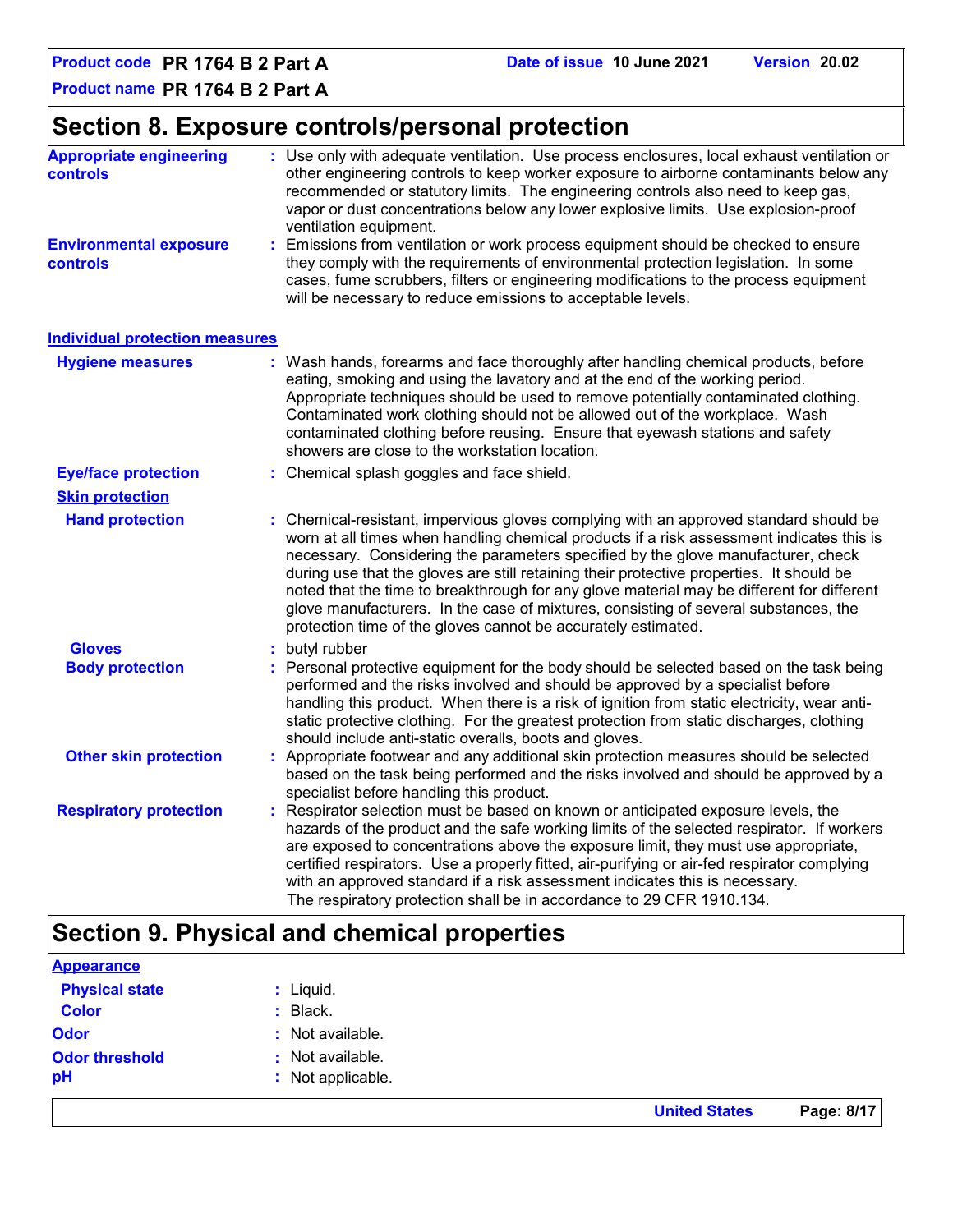### **Section 9. Physical and chemical properties**

| <b>Melting point</b>                              | : Not available.                                             |
|---------------------------------------------------|--------------------------------------------------------------|
| <b>Boiling point</b>                              | : $>37.78^{\circ}$ C ( $>100^{\circ}$ F)                     |
| <b>Flash point</b>                                | : Closed cup: $57.22^{\circ}$ C (135 $^{\circ}$ F)           |
| <b>Auto-ignition temperature</b>                  | : Not available.                                             |
| <b>Decomposition temperature</b>                  | : Not available.                                             |
| <b>Flammability (solid, gas)</b>                  | : Not available.                                             |
| Lower and upper explosive<br>(flammable) limits   | : Not available.                                             |
| <b>Evaporation rate</b>                           | : Not available.                                             |
| <b>Vapor pressure</b>                             | : Not available.                                             |
| <b>Vapor density</b>                              | : Not available.                                             |
| <b>Relative density</b>                           | : 1.62                                                       |
| Density (Ibs / gal)                               | : 13.52                                                      |
| <b>Solubility</b>                                 | : Insoluble in the following materials: cold water.          |
| <b>Partition coefficient: n-</b><br>octanol/water | : Not applicable.                                            |
| <b>Viscosity</b>                                  | : Kinematic (40°C (104°F)): >21 mm <sup>2</sup> /s (>21 cSt) |
| <b>VOC</b>                                        | : $143$ g/l                                                  |

### **Section 10. Stability and reactivity**

|                                              | .                                                                                                                                             |
|----------------------------------------------|-----------------------------------------------------------------------------------------------------------------------------------------------|
| <b>Hazardous decomposition</b><br>products   | : Depending on conditions, decomposition products may include the following materials:<br>carbon oxides nitrogen oxides metal oxide/oxides    |
| <b>Incompatible materials</b>                | : Keep away from the following materials to prevent strong exothermic reactions:<br>oxidizing agents, strong alkalis, strong acids.           |
| <b>Conditions to avoid</b>                   | : When exposed to high temperatures may produce hazardous decomposition products.<br>Refer to protective measures listed in sections 7 and 8. |
| <b>Possibility of hazardous</b><br>reactions | : Under normal conditions of storage and use, hazardous reactions will not occur.                                                             |
| <b>Chemical stability</b>                    | : The product is stable.                                                                                                                      |
| <b>Reactivity</b>                            | : No specific test data related to reactivity available for this product or its ingredients.                                                  |

### **Section 11. Toxicological information**

**Information on toxicological effects**

**Acute toxicity**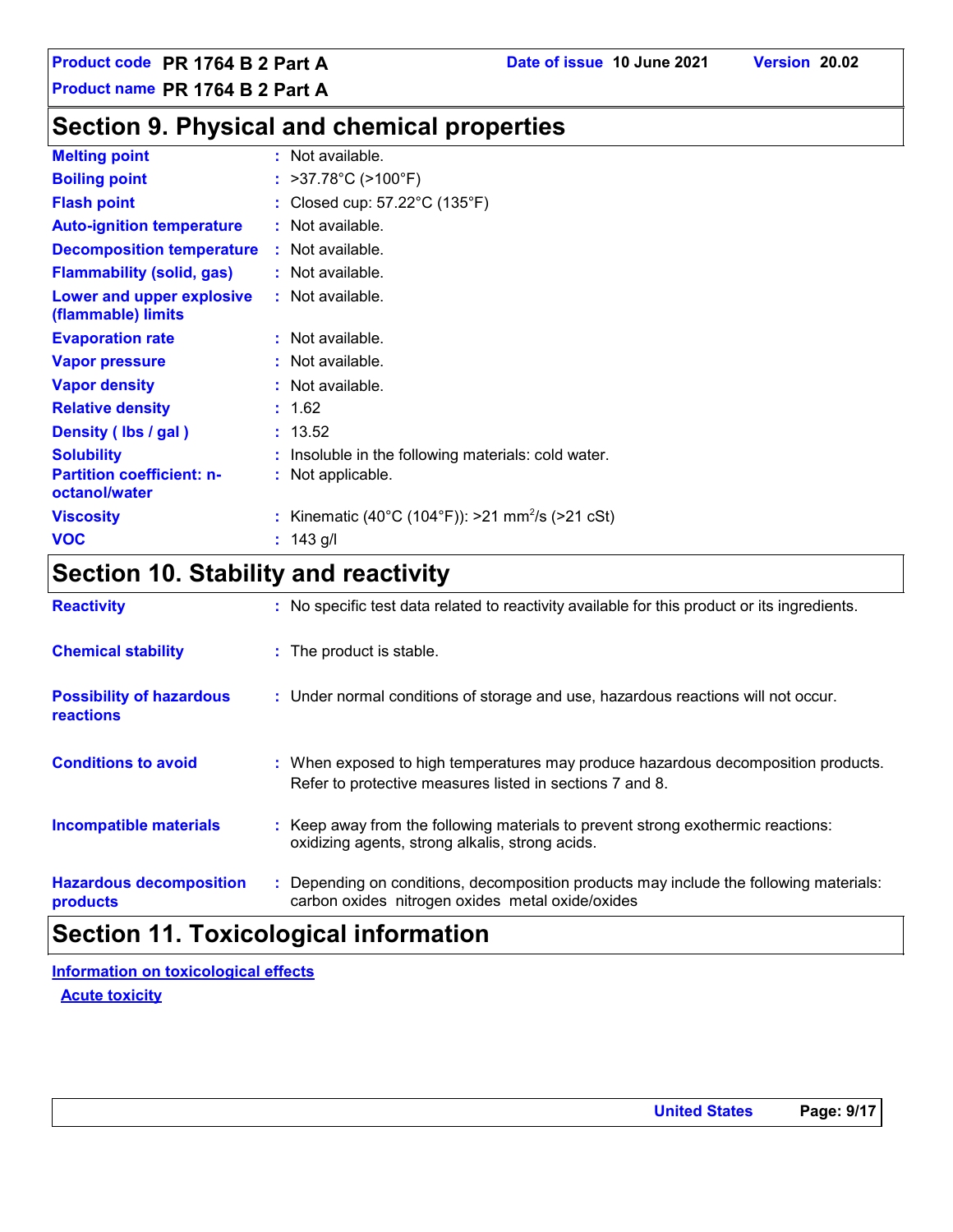### **Section 11. Toxicological information**

| <b>Product/ingredient name</b> | <b>Result</b>                | <b>Species</b> | <b>Dose</b> | <b>Exposure</b> |
|--------------------------------|------------------------------|----------------|-------------|-----------------|
| manganese dioxide              | LD50 Oral                    | Rat            | 3478 mg/kg  |                 |
| Terphenyl, hydrogenated        | LD50 Oral                    | Rat            | 17500 mg/kg |                 |
| xylene                         | LD50 Dermal                  | Rabbit         | $1.7$ g/kg  |                 |
|                                | LD50 Oral                    | Rat            | $4.3$ g/kg  |                 |
| <b>Zeolites</b>                | LD50 Oral                    | Rat            | $>5$ g/kg   |                 |
| terphenyl                      | LD50 Oral                    | Rat - Female   | 2304 mg/kg  |                 |
| ethylbenzene                   | <b>LC50 Inhalation Vapor</b> | Rat            | 17.8 mg/l   | 4 hours         |
|                                | LD50 Dermal                  | Rabbit         | 17.8 g/kg   |                 |
|                                | LD50 Oral                    | Rat            | $3.5$ g/kg  |                 |
| 1,3-diphenylguanidine          | LD50 Oral                    | Rat            | 323 mg/kg   |                 |

**Conclusion/Summary :**

: There are no data available on the mixture itself.

#### **Irritation/Corrosion**

| <b>Product/ingredient name</b> | <b>Result</b>                   | <b>Species</b> | <b>Score</b> | <b>Exposure</b> | <b>Observation</b> |
|--------------------------------|---------------------------------|----------------|--------------|-----------------|--------------------|
| xvlene                         | <b>Skin - Moderate irritant</b> | Rabbit         |              | l 24 hours 500  |                    |
|                                |                                 |                |              | mg              |                    |

| <b>Conclusion/Summary</b>                   |        |              |                                                                 |
|---------------------------------------------|--------|--------------|-----------------------------------------------------------------|
| <b>Skin</b>                                 |        |              | $\pm$ There are no data available on the mixture itself.        |
| <b>Eves</b>                                 |        |              | $:$ There are no data available on the mixture itself.          |
| <b>Respiratory</b>                          |        |              | : There are no data available on the mixture itself.            |
| <b>Sensitization</b>                        |        |              |                                                                 |
| <b>Conclusion/Summary</b>                   |        |              |                                                                 |
| <b>Skin</b>                                 |        |              | : There are no data available on the mixture itself.            |
| <b>Respiratory</b>                          |        |              | $\therefore$ There are no data available on the mixture itself. |
| <b>Mutagenicity</b>                         |        |              |                                                                 |
| <b>Conclusion/Summary</b>                   |        |              | $:$ There are no data available on the mixture itself.          |
| <b>Carcinogenicity</b>                      |        |              |                                                                 |
| <b>Conclusion/Summary</b>                   |        |              | : There are no data available on the mixture itself.            |
| <b>Classification</b>                       |        |              |                                                                 |
| The contract of the compatible and contract | $\sim$ | $\mathbf{r}$ | <b>ALTER</b>                                                    |

| <b>Product/ingredient name</b> | <b>OSHA</b> | <b>IARC</b> | <b>NTP</b>                      |
|--------------------------------|-------------|-------------|---------------------------------|
| I magnesium chromate           |             |             | Known to be a human carcinogen. |
| <b>xvlene</b>                  |             | u           |                                 |
| <b>Zeolites</b>                |             | w           |                                 |
| lethvlbenzene                  |             | 2Β          |                                 |

**Carcinogen Classification code:**

**IARC: 1, 2A, 2B, 3, 4 NTP: Known to be a human carcinogen; Reasonably anticipated to be a human carcinogen OSHA: + Not listed/not regulated: -**

#### **Reproductive toxicity**

| <b>Conclusion/Summary</b> | $\therefore$ There are no data available on the mixture itself. |
|---------------------------|-----------------------------------------------------------------|
| <u>Teratogenicity</u>     |                                                                 |
| <b>Conclusion/Summary</b> | $\therefore$ There are no data available on the mixture itself. |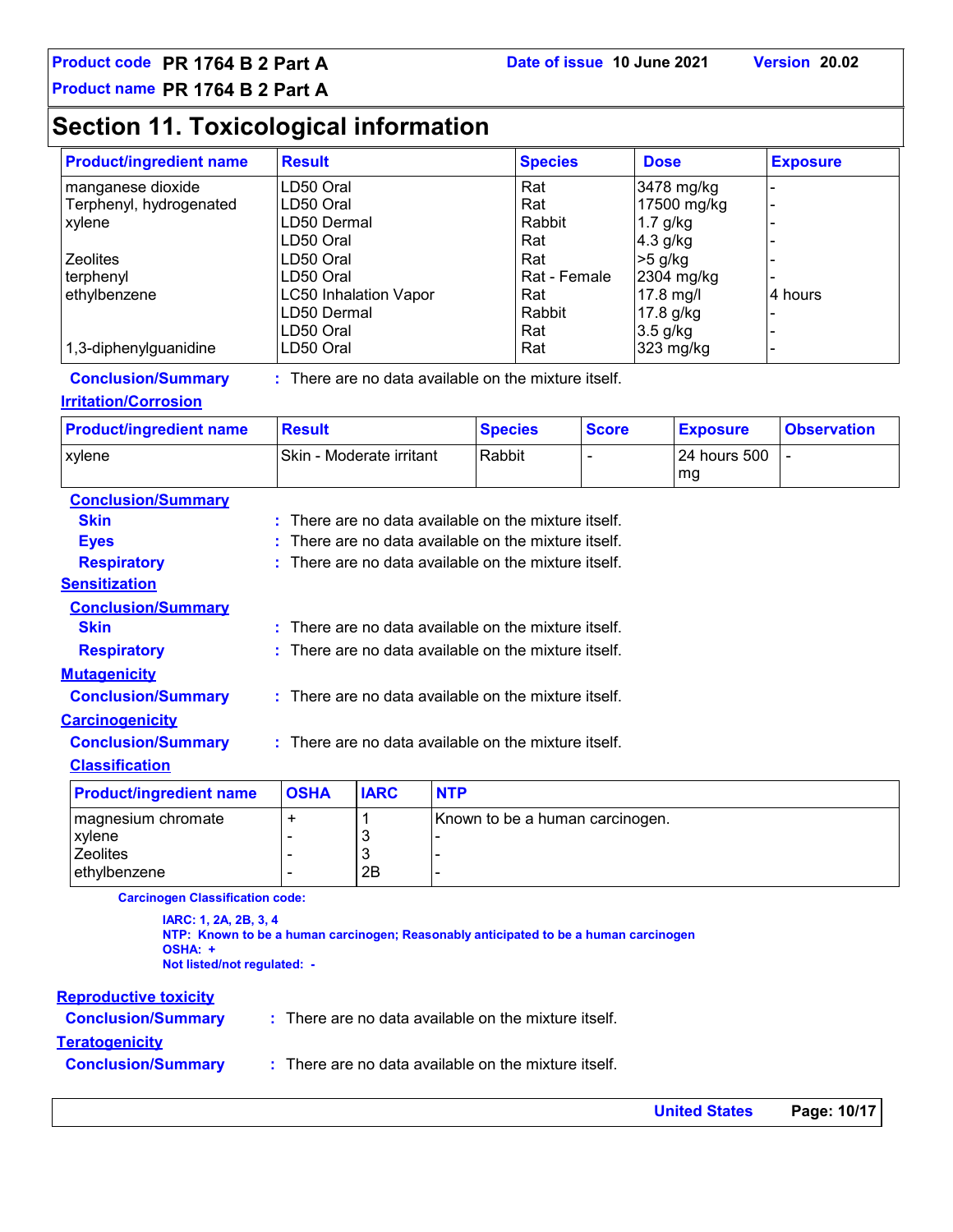### **Section 11. Toxicological information**

|  |  |  | Specific target organ toxicity (single exposure) |
|--|--|--|--------------------------------------------------|
|  |  |  |                                                  |

| <b>Name</b>           | <b>Category</b> | <b>Route of</b><br>exposure | <b>Target organs</b>            |
|-----------------------|-----------------|-----------------------------|---------------------------------|
| magnesium chromate    | Category 3      |                             | Respiratory tract<br>irritation |
| <b>xylene</b>         | Category 3      |                             | Respiratory tract<br>irritation |
| 1,3-diphenylguanidine | Category 3      |                             | Respiratory tract<br>irritation |

#### **Specific target organ toxicity (repeated exposure)**

| <b>Name</b>         | <b>Category</b> | <b>Route of</b><br>exposure | <b>Target organs</b> |
|---------------------|-----------------|-----------------------------|----------------------|
| I manganese dioxide | Category 2      | linhalation                 | brain                |
| ethylbenzene        | Category 2      |                             | hearing organs       |

**Target organs :** Contains material which causes damage to the following organs: lungs, brain, skin, central nervous system (CNS), nose/sinuses. Contains material which may cause damage to the following organs: blood, kidneys, the nervous system, liver, spleen, lymphatic system, upper respiratory tract, bone marrow, ears, eye, lens or cornea.

#### **Aspiration hazard**

| <b>Result</b>                                                                      |
|------------------------------------------------------------------------------------|
| ASPIRATION HAZARD - Category <sup>1</sup><br><b>ASPIRATION HAZARD - Category 1</b> |
|                                                                                    |

#### **Information on the likely routes of exposure**

| <b>Potential acute health effects</b> |                                                                                                                                                                         |
|---------------------------------------|-------------------------------------------------------------------------------------------------------------------------------------------------------------------------|
| Eye contact<br><b>Inhalation</b>      | : Causes serious eye damage.<br>: Fatal if inhaled. May cause respiratory irritation.                                                                                   |
| <b>Skin contact</b>                   | : Harmful in contact with skin. Causes skin irritation. Defatting to the skin. May cause<br>an allergic skin reaction.                                                  |
| <b>Ingestion</b>                      | : Harmful if swallowed.                                                                                                                                                 |
| <b>Over-exposure signs/symptoms</b>   |                                                                                                                                                                         |
| <b>Eye contact</b>                    | : Adverse symptoms may include the following:<br>pain<br>watering<br>redness                                                                                            |
| <b>Inhalation</b>                     | : Adverse symptoms may include the following:<br>respiratory tract irritation<br>coughing<br>reduced fetal weight<br>increase in fetal deaths<br>skeletal malformations |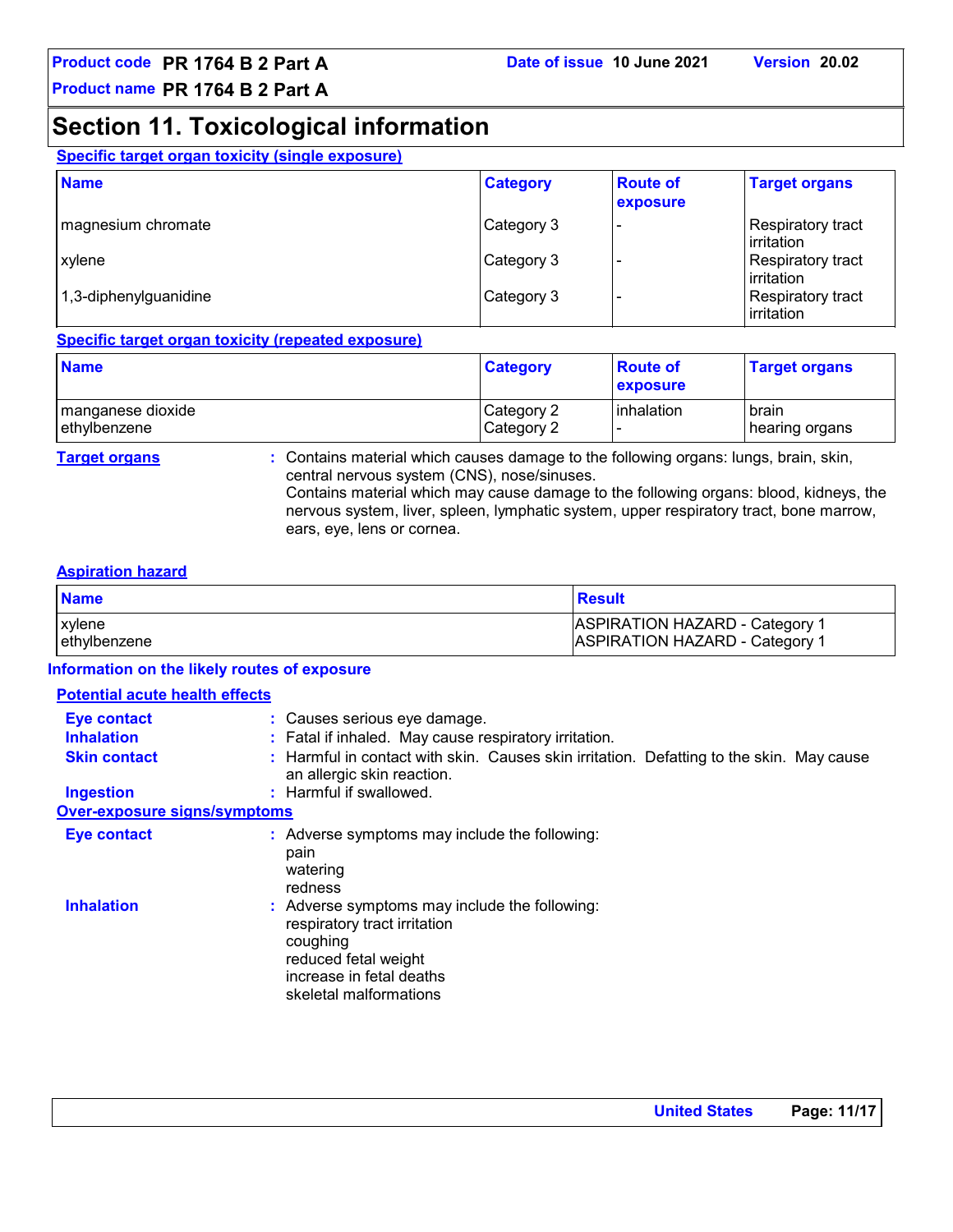**Product code PR 1764 B 2 Part A Date of issue 10 June 2021 Version 20.02**

**Product name PR 1764 B 2 Part A**

### **Section 11. Toxicological information**

| <b>Skin contact</b>                     | : Adverse symptoms may include the following:<br>pain or irritation                                                                                                                                                                                                                                                                                                                                                                                                                                                                                                                                                                                                                                                                                                                                                                                                                                                                                                                                                                           |
|-----------------------------------------|-----------------------------------------------------------------------------------------------------------------------------------------------------------------------------------------------------------------------------------------------------------------------------------------------------------------------------------------------------------------------------------------------------------------------------------------------------------------------------------------------------------------------------------------------------------------------------------------------------------------------------------------------------------------------------------------------------------------------------------------------------------------------------------------------------------------------------------------------------------------------------------------------------------------------------------------------------------------------------------------------------------------------------------------------|
|                                         | redness                                                                                                                                                                                                                                                                                                                                                                                                                                                                                                                                                                                                                                                                                                                                                                                                                                                                                                                                                                                                                                       |
|                                         | dryness                                                                                                                                                                                                                                                                                                                                                                                                                                                                                                                                                                                                                                                                                                                                                                                                                                                                                                                                                                                                                                       |
|                                         | cracking                                                                                                                                                                                                                                                                                                                                                                                                                                                                                                                                                                                                                                                                                                                                                                                                                                                                                                                                                                                                                                      |
|                                         | blistering may occur                                                                                                                                                                                                                                                                                                                                                                                                                                                                                                                                                                                                                                                                                                                                                                                                                                                                                                                                                                                                                          |
|                                         | reduced fetal weight                                                                                                                                                                                                                                                                                                                                                                                                                                                                                                                                                                                                                                                                                                                                                                                                                                                                                                                                                                                                                          |
|                                         | increase in fetal deaths                                                                                                                                                                                                                                                                                                                                                                                                                                                                                                                                                                                                                                                                                                                                                                                                                                                                                                                                                                                                                      |
|                                         | skeletal malformations                                                                                                                                                                                                                                                                                                                                                                                                                                                                                                                                                                                                                                                                                                                                                                                                                                                                                                                                                                                                                        |
| <b>Ingestion</b>                        | : Adverse symptoms may include the following:                                                                                                                                                                                                                                                                                                                                                                                                                                                                                                                                                                                                                                                                                                                                                                                                                                                                                                                                                                                                 |
|                                         | stomach pains                                                                                                                                                                                                                                                                                                                                                                                                                                                                                                                                                                                                                                                                                                                                                                                                                                                                                                                                                                                                                                 |
|                                         | reduced fetal weight<br>increase in fetal deaths                                                                                                                                                                                                                                                                                                                                                                                                                                                                                                                                                                                                                                                                                                                                                                                                                                                                                                                                                                                              |
|                                         | skeletal malformations                                                                                                                                                                                                                                                                                                                                                                                                                                                                                                                                                                                                                                                                                                                                                                                                                                                                                                                                                                                                                        |
|                                         | Delayed and immediate effects and also chronic effects from short and long term exposure                                                                                                                                                                                                                                                                                                                                                                                                                                                                                                                                                                                                                                                                                                                                                                                                                                                                                                                                                      |
| <b>Conclusion/Summary</b>               | : There are no data available on the mixture itself. Exposure to component solvent vapor                                                                                                                                                                                                                                                                                                                                                                                                                                                                                                                                                                                                                                                                                                                                                                                                                                                                                                                                                      |
|                                         | concentrations in excess of the stated occupational exposure limit may result in adverse<br>health effects such as mucous membrane and respiratory system irritation and adverse<br>effects on the kidneys, liver and central nervous system. Symptoms and signs include<br>headache, dizziness, fatigue, muscular weakness, drowsiness and, in extreme cases,<br>loss of consciousness. Solvents may cause some of the above effects by absorption<br>through the skin. There is some evidence that repeated exposure to organic solvent<br>vapors in combination with constant loud noise can cause greater hearing loss than<br>expected from exposure to noise alone. If splashed in the eyes, the liquid may cause<br>irritation and reversible damage. Ingestion may cause nausea, diarrhea and vomiting.<br>This takes into account, where known, delayed and immediate effects and also chronic<br>effects of components from short-term and long-term exposure by oral, inhalation and<br>dermal routes of exposure and eye contact. |
| <b>Short term exposure</b>              |                                                                                                                                                                                                                                                                                                                                                                                                                                                                                                                                                                                                                                                                                                                                                                                                                                                                                                                                                                                                                                               |
| <b>Potential immediate</b>              | : There are no data available on the mixture itself.                                                                                                                                                                                                                                                                                                                                                                                                                                                                                                                                                                                                                                                                                                                                                                                                                                                                                                                                                                                          |
| effects                                 |                                                                                                                                                                                                                                                                                                                                                                                                                                                                                                                                                                                                                                                                                                                                                                                                                                                                                                                                                                                                                                               |
| <b>Potential delayed effects</b>        | : There are no data available on the mixture itself.                                                                                                                                                                                                                                                                                                                                                                                                                                                                                                                                                                                                                                                                                                                                                                                                                                                                                                                                                                                          |
| <b>Long term exposure</b>               |                                                                                                                                                                                                                                                                                                                                                                                                                                                                                                                                                                                                                                                                                                                                                                                                                                                                                                                                                                                                                                               |
| <b>Potential immediate</b>              | : There are no data available on the mixture itself.                                                                                                                                                                                                                                                                                                                                                                                                                                                                                                                                                                                                                                                                                                                                                                                                                                                                                                                                                                                          |
| effects                                 |                                                                                                                                                                                                                                                                                                                                                                                                                                                                                                                                                                                                                                                                                                                                                                                                                                                                                                                                                                                                                                               |
|                                         | : There are no data available on the mixture itself.                                                                                                                                                                                                                                                                                                                                                                                                                                                                                                                                                                                                                                                                                                                                                                                                                                                                                                                                                                                          |
| <b>Potential delayed effects</b>        |                                                                                                                                                                                                                                                                                                                                                                                                                                                                                                                                                                                                                                                                                                                                                                                                                                                                                                                                                                                                                                               |
| <b>Potential chronic health effects</b> |                                                                                                                                                                                                                                                                                                                                                                                                                                                                                                                                                                                                                                                                                                                                                                                                                                                                                                                                                                                                                                               |
| <b>General</b>                          | : May cause damage to organs through prolonged or repeated exposure. Prolonged or<br>repeated contact can defat the skin and lead to irritation, cracking and/or dermatitis.<br>Once sensitized, a severe allergic reaction may occur when subsequently exposed to<br>very low levels.                                                                                                                                                                                                                                                                                                                                                                                                                                                                                                                                                                                                                                                                                                                                                        |
| <b>Carcinogenicity</b>                  | : May cause cancer. Risk of cancer depends on duration and level of exposure.                                                                                                                                                                                                                                                                                                                                                                                                                                                                                                                                                                                                                                                                                                                                                                                                                                                                                                                                                                 |
| <b>Mutagenicity</b>                     | : May cause genetic defects.                                                                                                                                                                                                                                                                                                                                                                                                                                                                                                                                                                                                                                                                                                                                                                                                                                                                                                                                                                                                                  |
| <b>Reproductive toxicity</b>            | : Suspected of damaging fertility or the unborn child.                                                                                                                                                                                                                                                                                                                                                                                                                                                                                                                                                                                                                                                                                                                                                                                                                                                                                                                                                                                        |
| <b>Numerical measures of toxicity</b>   |                                                                                                                                                                                                                                                                                                                                                                                                                                                                                                                                                                                                                                                                                                                                                                                                                                                                                                                                                                                                                                               |
| <b>Acute toxicity estimates</b>         |                                                                                                                                                                                                                                                                                                                                                                                                                                                                                                                                                                                                                                                                                                                                                                                                                                                                                                                                                                                                                                               |
|                                         |                                                                                                                                                                                                                                                                                                                                                                                                                                                                                                                                                                                                                                                                                                                                                                                                                                                                                                                                                                                                                                               |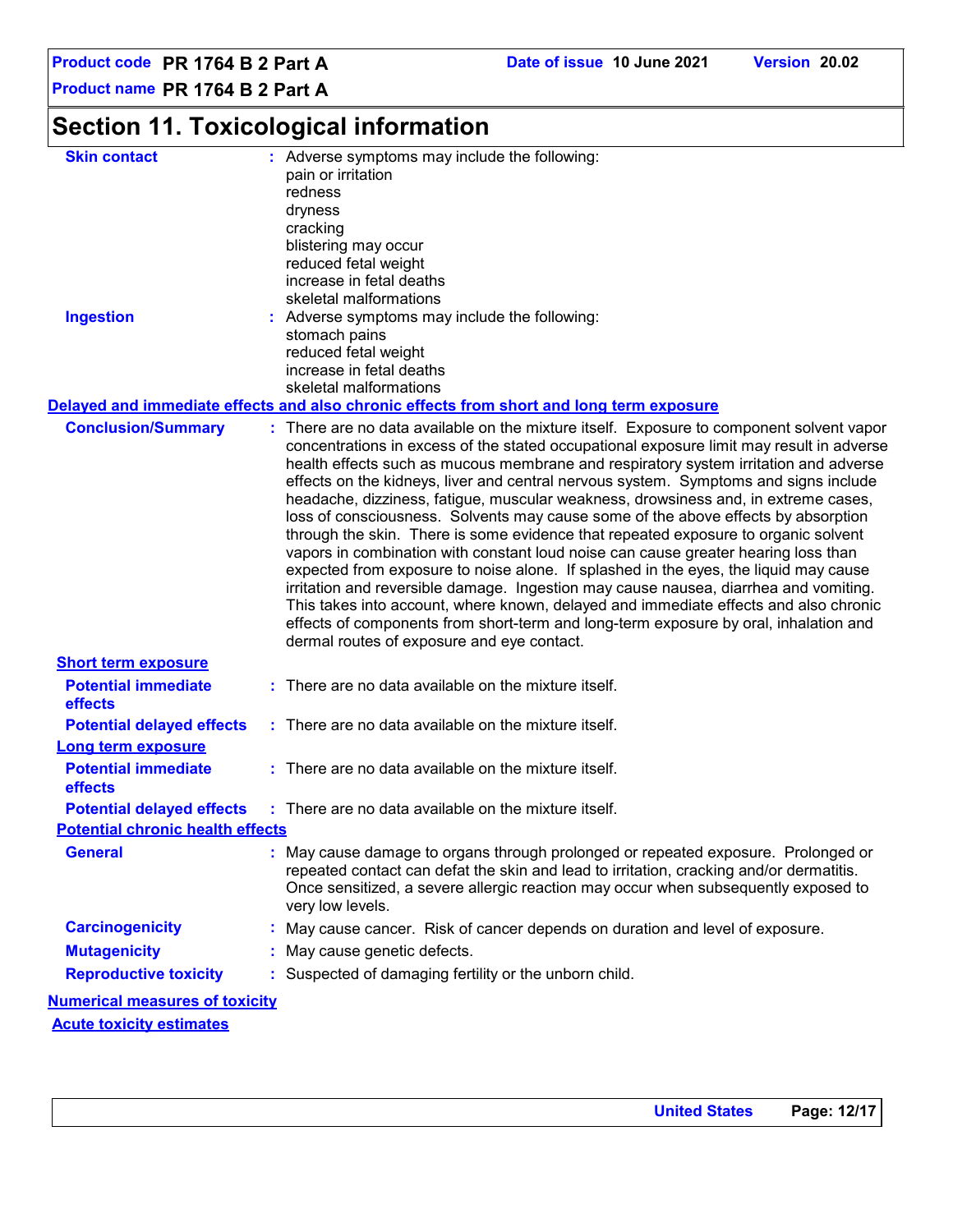### **Section 11. Toxicological information**

| <b>Product/ingredient name</b> | Oral (mg/<br>kg) | <b>Dermal</b><br>(mg/kg) | <b>Inhalation</b><br>(gases)<br>(ppm) | <b>Inhalation</b><br>(vapors)<br>(mg/l) | <b>Inhalation</b><br>(dusts and<br>mists) (mg/ |
|--------------------------------|------------------|--------------------------|---------------------------------------|-----------------------------------------|------------------------------------------------|
| PR 1764 B 2 Part A             | 440.1            | 1480.9                   | N/A                                   | 72.4                                    | 0.016                                          |
| manganese dioxide              | 500              | N/A                      | N/A                                   | N/A                                     | 1.5                                            |
| Terphenyl, hydrogenated        | 17500            | N/A                      | N/A                                   | N/A                                     | N/A                                            |
| magnesium chromate             | 100              | 1100                     | N/A                                   | N/A                                     | 0.005                                          |
| xylene                         | 4300             | 1700                     | N/A                                   | 11                                      | 1.5                                            |
| terphenyl                      | 2304             | N/A                      | N/A                                   | N/A                                     | N/A                                            |
| ethylbenzene                   | 3500             | 17800                    | N/A                                   | 17.8                                    | 1.5                                            |
| 1,3-diphenylguanidine          | 323              | N/A                      | N/A                                   | N/A                                     | N/A                                            |

### **Section 12. Ecological information**

#### **Toxicity**

| <b>Product/ingredient name</b> | <b>Result</b>                          | <b>Species</b> | <b>Exposure</b> |
|--------------------------------|----------------------------------------|----------------|-----------------|
| <b>Zeolites</b>                | Acute LC50 $>680$ mg/l                 | Fish           | 96 hours        |
| terphenyl                      | Acute EC50 0.022 mg/l                  | Daphnia        | 48 hours        |
|                                | Chronic NOEC 0.00322 mg/l              | Daphnia        | 72 hours        |
| ethylbenzene                   | Acute LC50 150 to 200 mg/l Fresh water | Fish           | 196 hours       |

#### **Persistence and degradability**

| <b>Product/ingredient name</b> | <b>Aquatic half-life</b> | <b>Photolysis</b> | Biodegradability |
|--------------------------------|--------------------------|-------------------|------------------|
| l xvlene                       |                          |                   | Readily          |
| terphenyl                      |                          |                   | Not readily      |
| ethylbenzene                   |                          |                   | Readily          |

#### **Bioaccumulative potential**

| <b>Product/ingredient name</b> | $\mathsf{LogP}_\mathsf{ow}$ | <b>BCF</b>  | <b>Potential</b> |
|--------------------------------|-----------------------------|-------------|------------------|
| xylene                         | 3.12                        | 7.4 to 18.5 | low              |
| ethylbenzene                   | 3.6                         | 79.43       | low              |
| 1,3-diphenylguanidine          | 2.42                        | 19.95       | low              |

#### **Mobility in soil**

**Soil/water partition coefficient (KOC)**

**:** Not available.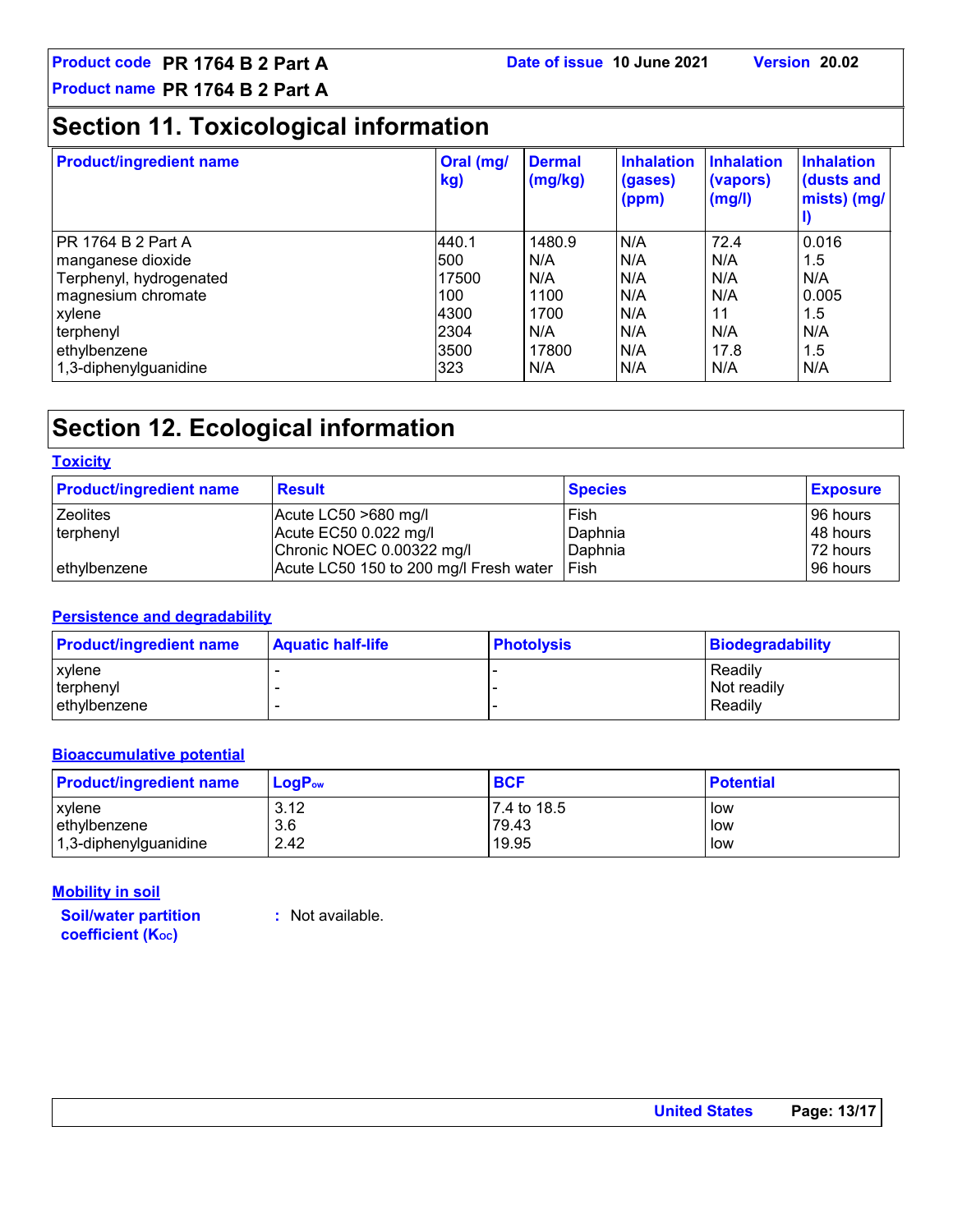### **Section 13. Disposal considerations**

**Disposal methods :**

The generation of waste should be avoided or minimized wherever possible. Disposal of this product, solutions and any by-products should at all times comply with the requirements of environmental protection and waste disposal legislation and any regional local authority requirements. Dispose of surplus and non-recyclable products via a licensed waste disposal contractor. Waste should not be disposed of untreated to the sewer unless fully compliant with the requirements of all authorities with jurisdiction. Waste packaging should be recycled. Incineration or landfill should only be considered when recycling is not feasible. This material and its container must be disposed of in a safe way. Care should be taken when handling emptied containers that have not been cleaned or rinsed out. Empty containers or liners may retain some product residues. Vapor from product residues may create a highly flammable or explosive atmosphere inside the container. Do not cut, weld or grind used containers unless they have been cleaned thoroughly internally. Avoid dispersal of spilled material and runoff and contact with soil, waterways, drains and sewers.

**Disposal should be in accordance with applicable regional, national and local laws and regulations.**

**Refer to Section 7: HANDLING AND STORAGE and Section 8: EXPOSURE CONTROLS/PERSONAL PROTECTION for additional handling information and protection of employees. Section 6. Accidental release measures**

#### ADHESIVES 3 III ADHESIVES 3 III ADHESIVES UN1133 3 III UN1133 UN1133 **DOT IMDG IATA UN number UN proper shipping name Transport hazard class (es) Packing group Environmental hazards** No. The environmentally No. The environmentally and the environmentally hazardous substance mark is not required. **Marine pollutant substances** (magnesium chromate) | Not applicable. **RQ substances** 1313.6 (xylene) Not applicable. Not applicable. Not applicable. Not applicable. Not applicable. **Product RQ (lbs)**

### **14. Transport information**

#### **Additional information**

| <b>DOT</b>  | : This product may be re-classified as "Combustible Liquid," unless transported by vessel or aircraft.<br>Non-bulk packages (less than or equal to 119 gal) of combustible liquids are not regulated as<br>hazardous materials in package sizes less than the product reportable quantity. |
|-------------|--------------------------------------------------------------------------------------------------------------------------------------------------------------------------------------------------------------------------------------------------------------------------------------------|
| <b>IMDG</b> | : The marine pollutant mark is not required when transported in sizes of $\leq 5$ L or $\leq 5$ kg.                                                                                                                                                                                        |
| <b>IATA</b> | : The environmentally hazardous substance mark may appear if required by other transportation<br>regulations.                                                                                                                                                                              |

**Special precautions for user Transport within user's premises:** always transport in closed containers that are **:** upright and secure. Ensure that persons transporting the product know what to do in the event of an accident or spillage.

| <b>United States</b> | Page: 14/17 |
|----------------------|-------------|
|----------------------|-------------|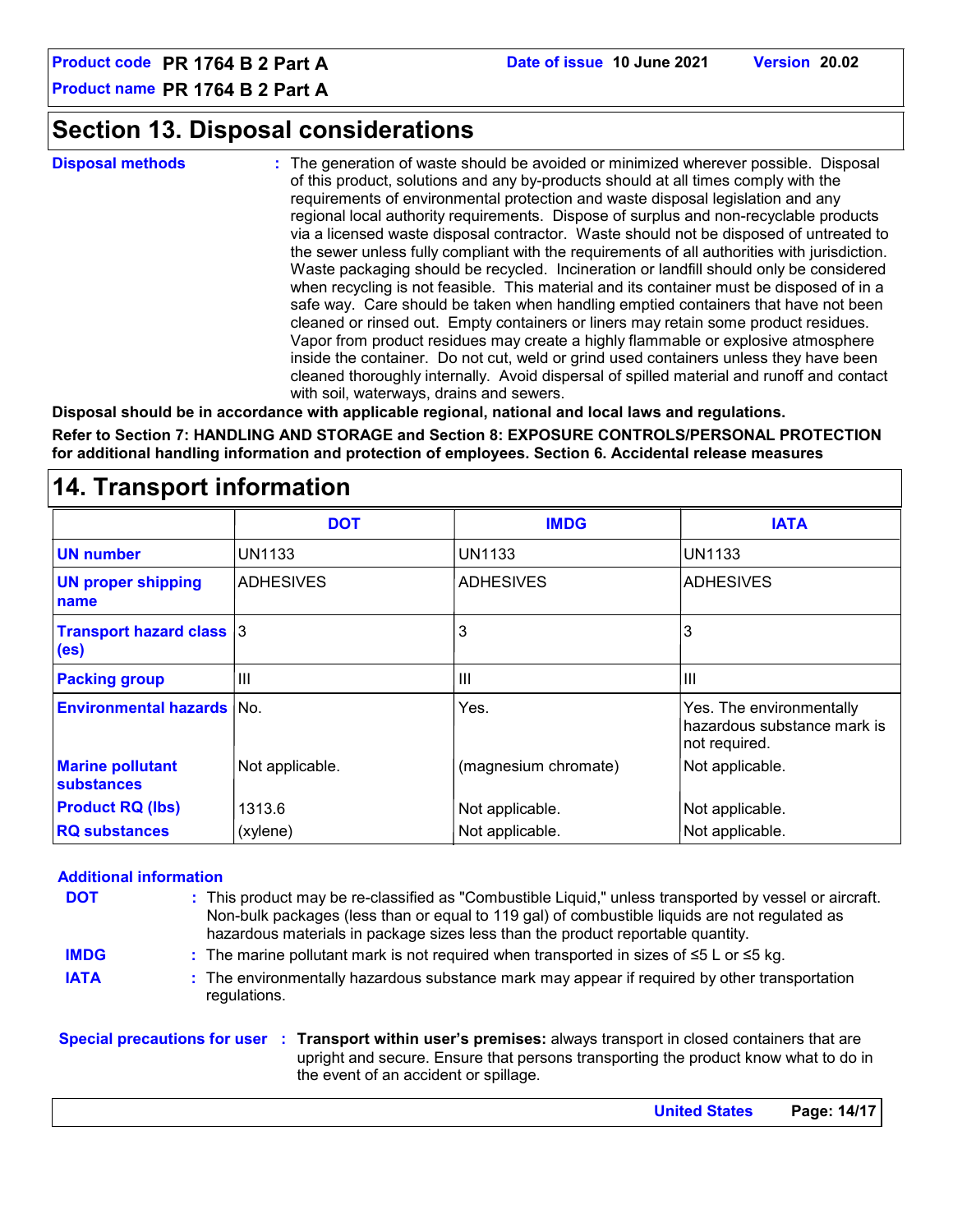### **14. Transport information**

**Transport in bulk according :** Not applicable. **to IMO instruments**

### **Section 15. Regulatory information**

#### **United States**

**United States inventory (TSCA 8b) :** All components are active or exempted.

#### **United States - TSCA 12(b) - Chemical export notification:**

magnesium chromate **Annual notification** and the Annual notification and the Annual notification

**TSCA 6 final risk management**: magnesium chromate

#### **SARA 302/304**

**SARA 304 RQ :** Not applicable.

**Composition/information on ingredients**

No products were found.

#### **SARA 311/312**

| <b>Classification</b> | : FLAMMABLE LIQUIDS - Category 3<br><b>ACUTE TOXICITY (oral) - Category 4</b><br>ACUTE TOXICITY (dermal) - Category 4<br><b>ACUTE TOXICITY (inhalation) - Category 1</b><br><b>SKIN IRRITATION - Category 2</b><br>SERIOUS EYE DAMAGE - Category 1<br><b>SKIN SENSITIZATION - Category 1</b><br><b>GERM CELL MUTAGENICITY - Category 1</b><br>CARCINOGENICITY - Category 1B<br><b>TOXIC TO REPRODUCTION - Category 2</b><br>SPECIFIC TARGET ORGAN TOXICITY (SINGLE EXPOSURE) (Respiratory tract<br>irritation) - Category 3<br>SPECIFIC TARGET ORGAN TOXICITY (REPEATED EXPOSURE) - Category 2 |
|-----------------------|------------------------------------------------------------------------------------------------------------------------------------------------------------------------------------------------------------------------------------------------------------------------------------------------------------------------------------------------------------------------------------------------------------------------------------------------------------------------------------------------------------------------------------------------------------------------------------------------|
|                       | HNOC - Defatting irritant                                                                                                                                                                                                                                                                                                                                                                                                                                                                                                                                                                      |
|                       | HNOC - Avoid contact with organic materials.                                                                                                                                                                                                                                                                                                                                                                                                                                                                                                                                                   |

#### **Composition/information on ingredients**

| <b>Name</b>        | $\frac{9}{6}$ | <b>Classification</b>                            |
|--------------------|---------------|--------------------------------------------------|
| manganese dioxide  | $≥20 - ≤38$   | ACUTE TOXICITY (oral) - Category 4               |
|                    |               | <b>ACUTE TOXICITY (inhalation) - Category 4</b>  |
|                    |               | SPECIFIC TARGET ORGAN TOXICITY (REPEATED         |
|                    |               | EXPOSURE) - Category 2                           |
|                    |               | HNOC - Avoid contact with organic materials.     |
| magnesium chromate | ≥10 - ≤20     | <b>ACUTE TOXICITY (oral) - Category 3</b>        |
|                    |               | <b>ACUTE TOXICITY (dermal) - Category 4</b>      |
|                    |               | <b>ACUTE TOXICITY (inhalation) - Category 1</b>  |
|                    |               | <b>SKIN IRRITATION - Category 2</b>              |
|                    |               | SERIOUS EYE DAMAGE - Category 1                  |
|                    |               | SKIN SENSITIZATION - Category 1B                 |
|                    |               | <b>GERM CELL MUTAGENICITY - Category 1B</b>      |
|                    |               | CARCINOGENICITY - Category 1B                    |
|                    |               | SPECIFIC TARGET ORGAN TOXICITY (SINGLE EXPOSURE) |
|                    |               | (Respiratory tract irritation) - Category 3      |
|                    |               | <b>United States</b><br>Page: 15/17              |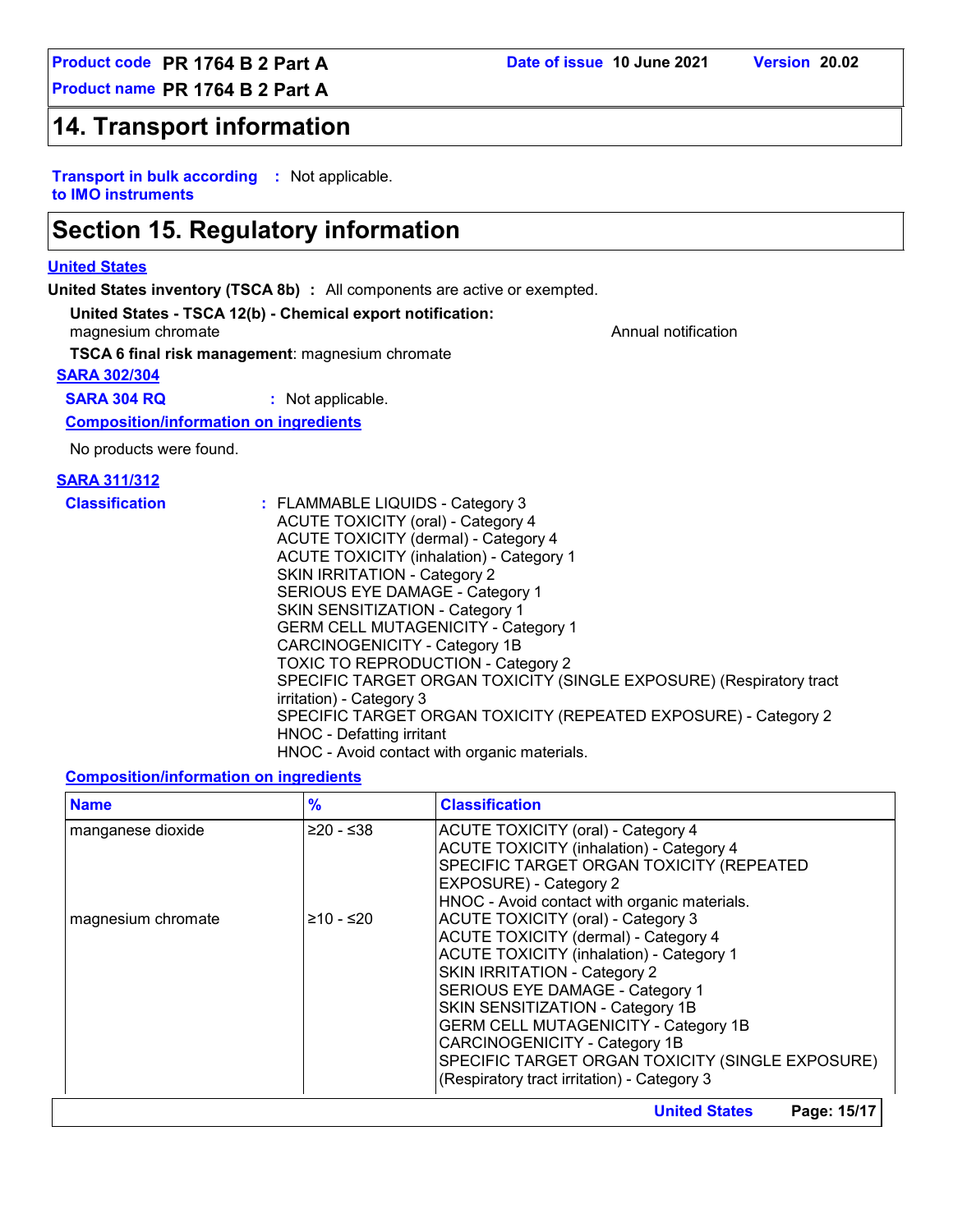### **Section 15. Regulatory information**

| xylene                           | $≥5.0 - ≤10$  | <b>FLAMMABLE LIQUIDS - Category 3</b>            |
|----------------------------------|---------------|--------------------------------------------------|
|                                  |               | <b>ACUTE TOXICITY (dermal) - Category 4</b>      |
|                                  |               | <b>ACUTE TOXICITY (inhalation) - Category 4</b>  |
|                                  |               | <b>SKIN IRRITATION - Category 2</b>              |
|                                  |               | <b>EYE IRRITATION - Category 2A</b>              |
|                                  |               | SPECIFIC TARGET ORGAN TOXICITY (SINGLE EXPOSURE) |
|                                  |               | (Respiratory tract irritation) - Category 3      |
|                                  |               | <b>ASPIRATION HAZARD - Category 1</b>            |
| Polyphenyls, quater- and higher, | $≥1.0 - ≤5.0$ | <b>HNOC - Defatting irritant</b>                 |
| partially hydrogenated           |               |                                                  |
| ethylbenzene                     | ≤1.9          | <b>FLAMMABLE LIQUIDS - Category 2</b>            |
|                                  |               | <b>ACUTE TOXICITY (inhalation) - Category 4</b>  |
|                                  |               | <b>CARCINOGENICITY - Category 2</b>              |
|                                  |               | SPECIFIC TARGET ORGAN TOXICITY (REPEATED         |
|                                  |               | EXPOSURE) - Category 2                           |
|                                  |               | <b>ASPIRATION HAZARD - Category 1</b>            |
|                                  |               | <b>HNOC - Defatting irritant</b>                 |
| 1,3-diphenylguanidine            | ≤1.8          | <b>COMBUSTIBLE DUSTS</b>                         |
|                                  |               | <b>ACUTE TOXICITY (oral) - Category 4</b>        |
|                                  |               | <b>SKIN IRRITATION - Category 2</b>              |
|                                  |               | <b>EYE IRRITATION - Category 2A</b>              |
|                                  |               | TOXIC TO REPRODUCTION - Category 2               |
|                                  |               | SPECIFIC TARGET ORGAN TOXICITY (SINGLE EXPOSURE) |
|                                  |               | (Respiratory tract irritation) - Category 3      |

#### **SARA 313**

|                              | <b>Chemical name</b> | <b>CAS number</b> | <b>Concentration</b> |
|------------------------------|----------------------|-------------------|----------------------|
| <b>Supplier notification</b> | : manganese dioxide  | 1313-13-9         | $10 - 30$            |
|                              | magnesium chromate   | 13423-61-5        | $10 - 30$            |
|                              | xvlene               | 1330-20-7         | $5 - 10$             |
|                              | ethvlbenzene         | 100-41-4          | $0.5 - 1.5$          |

SARA 313 notifications must not be detached from the SDS and any copying and redistribution of the SDS shall include copying and redistribution of the notice attached to copies of the SDS subsequently redistributed.

#### **California Prop. 65**

**WARNING**: Cancer and Reproductive Harm - www.P65Warnings.ca.gov.

### **Section 16. Other information**

**Hazardous Material Information System (U.S.A.)**

```
Health : 3 * Flammability : 2 Physical hazards : 1
                                                           1
( * ) - Chronic effects
```
**Caution: HMIS® ratings are based on a 0-4 rating scale, with 0 representing minimal hazards or risks, and 4 representing significant hazards or risks. Although HMIS® ratings and the associated label are not required on MSDSs or products leaving a facility under 29 CFR 1910.1200, the preparer may choose to provide them. HMIS® ratings are to be used with a fully implemented HMIS® program. HMIS® is a registered trademark and service mark of the American Coatings Association, Inc.**

**The customer is responsible for determining the PPE code for this material. For more information on HMIS® Personal Protective Equipment (PPE) codes, consult the HMIS® Implementation Manual.**

**Instability** : 1 **National Fire Protection Association (U.S.A.) Health**: 3 **Flammability**: 2 **Instability**: 1 **Date of previous issue : 6/10/2021**

**United States Page: 16/17**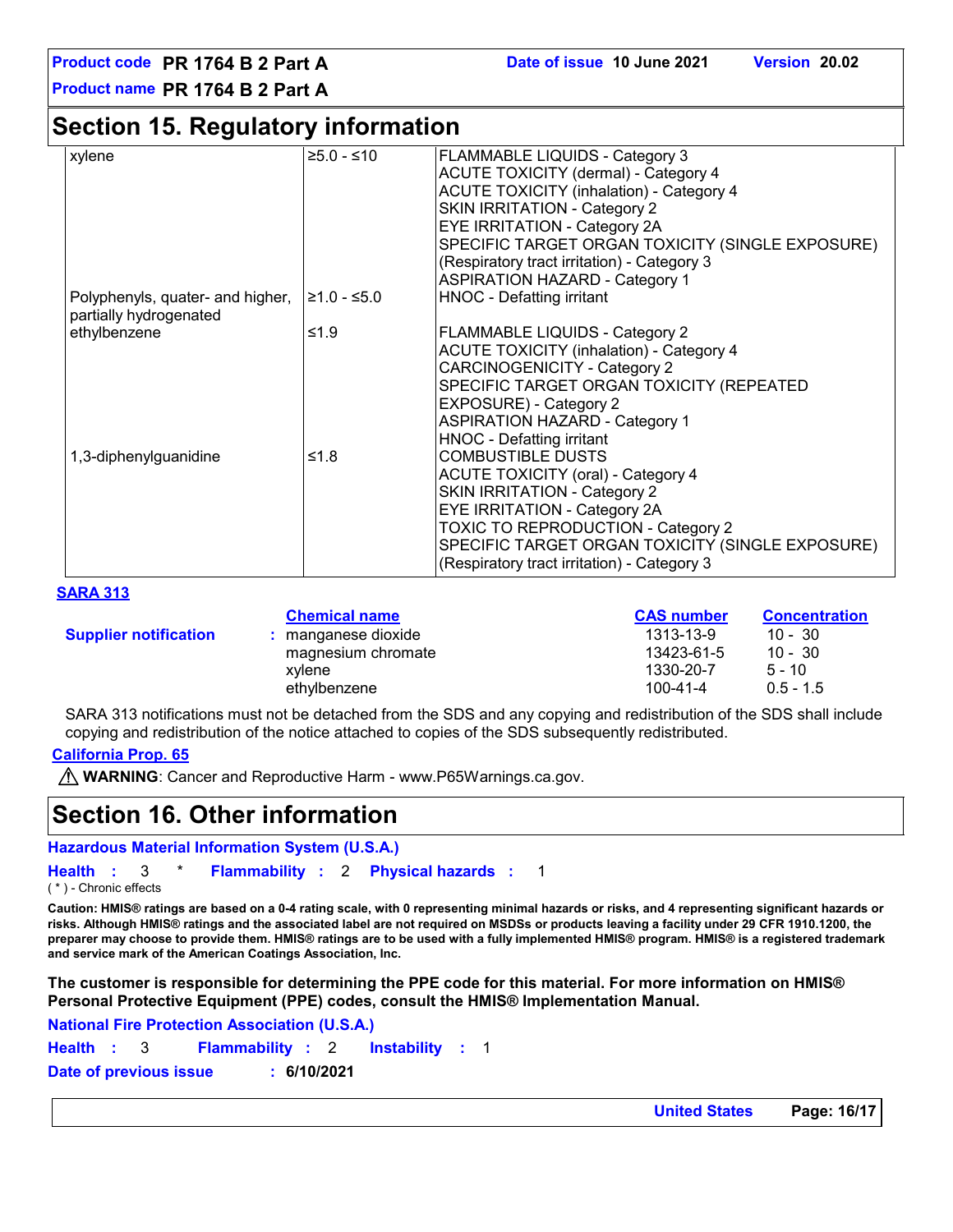# **SAFETY DATA SHEET**



**Date of issue/Date of revision 10 June 2021 Version 14.02**

| <b>Section 1. Identification</b>     |                                                                                                  |  |
|--------------------------------------|--------------------------------------------------------------------------------------------------|--|
| <b>Product name</b>                  | $:$ PR 1764 B 2 Part B                                                                           |  |
| <b>Product code</b>                  | $:$ PR 1764 B 2 Part B                                                                           |  |
| Other means of<br>identification     | : Not available.                                                                                 |  |
| <b>Product type</b>                  | $:$ Solid.                                                                                       |  |
|                                      | Relevant identified uses of the substance or mixture and uses advised against                    |  |
| <b>Product use</b>                   | : Industrial applications.                                                                       |  |
| Use of the substance/<br>mixture     | : Sealants                                                                                       |  |
| <b>Uses advised against</b>          | : Not applicable.                                                                                |  |
| <b>Manufacturer</b>                  | : PPG Aerospace PRC-DeSoto<br>12780 San Fernando Road<br>Sylmar, CA 91342<br>Phone: 818 362 6711 |  |
| <b>Emergency telephone</b><br>number | : $(412)$ 434-4515 (U.S.)<br>(514) 645-1320 (Canada)<br>01-800-00-21-400 (Mexico)                |  |

### **Section 2. Hazards identification**

| <b>OSHA/HCS status</b>                               | : This material is considered hazardous by the OSHA Hazard Communication Standard<br>(29 CFR 1910.1200).                                                                                                                      |
|------------------------------------------------------|-------------------------------------------------------------------------------------------------------------------------------------------------------------------------------------------------------------------------------|
| <b>Classification of the</b><br>substance or mixture | : RESPIRATORY SENSITIZATION - Category 1<br>SKIN SENSITIZATION - Category 1<br>CARCINOGENICITY - Category 1B<br><b>TOXIC TO REPRODUCTION - Category 1B</b><br>SPECIFIC TARGET ORGAN TOXICITY (REPEATED EXPOSURE) - Category 1 |
|                                                      | Percentage of the mixture consisting of ingredient(s) of unknown acute toxicity: 67.9%<br>(oral), 91.6% (dermal), 91.6% (inhalation)                                                                                          |
| <b>GHS label elements</b>                            |                                                                                                                                                                                                                               |
| <b>Hazard pictograms</b>                             |                                                                                                                                                                                                                               |
| <b>Signal word</b>                                   | : Danger                                                                                                                                                                                                                      |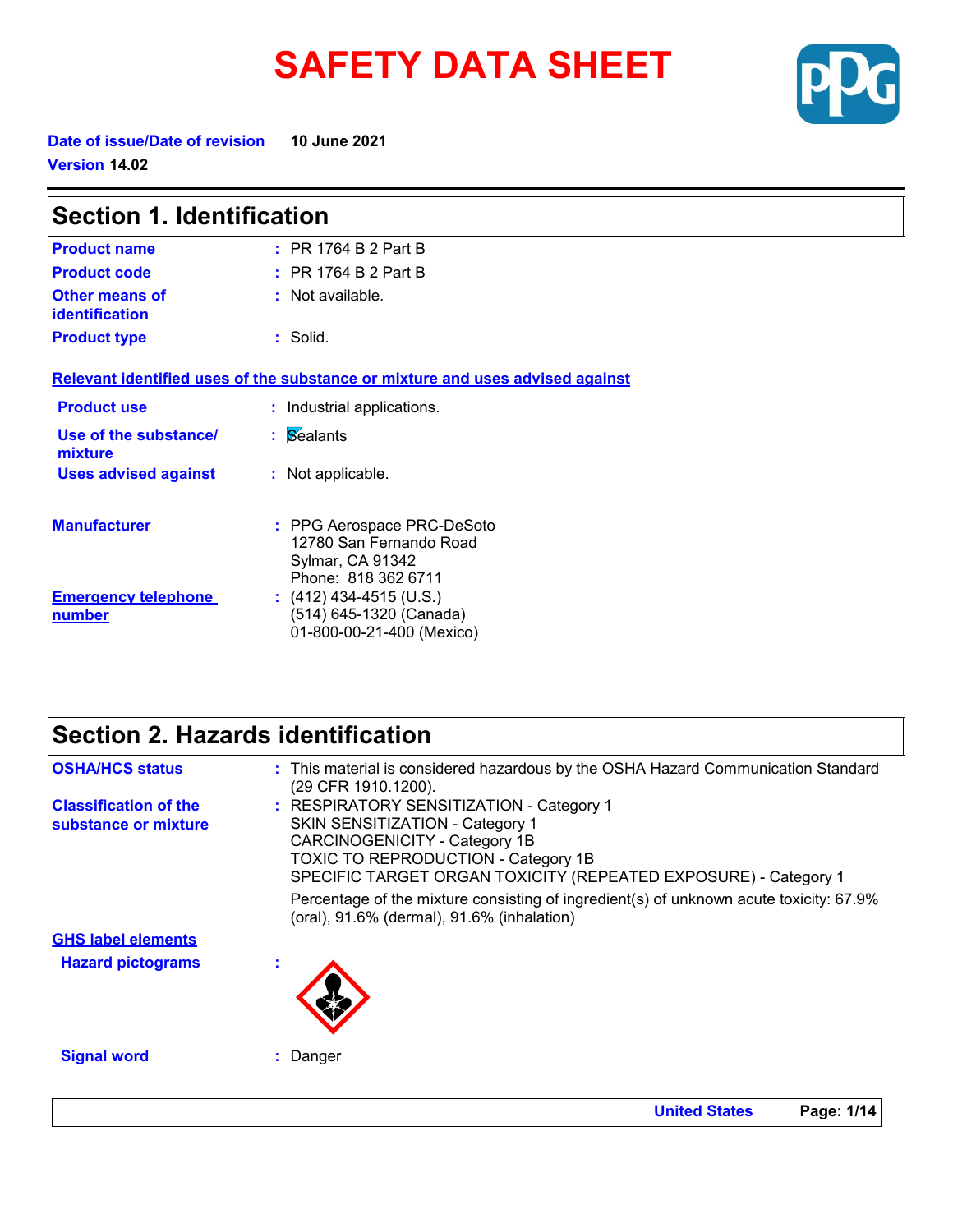### **Section 2. Hazards identification**

| <b>Hazard statements</b>                     | : May cause an allergic skin reaction.<br>May cause allergy or asthma symptoms or breathing difficulties if inhaled.<br>May cause cancer.<br>May damage fertility or the unborn child.<br>Causes damage to organs through prolonged or repeated exposure.                                                                                                                                                          |
|----------------------------------------------|--------------------------------------------------------------------------------------------------------------------------------------------------------------------------------------------------------------------------------------------------------------------------------------------------------------------------------------------------------------------------------------------------------------------|
| <b>Precautionary statements</b>              |                                                                                                                                                                                                                                                                                                                                                                                                                    |
| <b>Prevention</b>                            | : Obtain special instructions before use. Do not handle until all safety precautions have<br>been read and understood. Wear protective gloves, protective clothing and eye or face<br>protection. Wear respiratory protection. Do not breathe dust. Do not eat, drink or<br>smoke when using this product. Wash thoroughly after handling. Contaminated work<br>clothing must not be allowed out of the workplace. |
| <b>Response</b>                              | : IF exposed or concerned: Get medical advice or attention. IF INHALED: Remove<br>person to fresh air and keep comfortable for breathing. If experiencing respiratory<br>symptoms: Call a POISON CENTER or doctor. Wash contaminated clothing before<br>reuse. IF ON SKIN: Wash with plenty of water. If skin irritation or rash occurs: Get<br>medical advice or attention.                                       |
| <b>Storage</b>                               | : Store locked up.                                                                                                                                                                                                                                                                                                                                                                                                 |
| <b>Disposal</b>                              | : Dispose of contents and container in accordance with all local, regional, national and<br>international regulations.                                                                                                                                                                                                                                                                                             |
| <b>Supplemental label</b><br><b>elements</b> | : Sanding and grinding dusts may be harmful if inhaled. Avoid contact with skin and<br>clothing. Wash thoroughly after handling. Emits toxic fumes when heated.                                                                                                                                                                                                                                                    |
| <b>Hazards not otherwise</b><br>classified   | : Prolonged or repeated contact may dry skin and cause irritation.                                                                                                                                                                                                                                                                                                                                                 |

### **Section 3. Composition/information on ingredients**

| <b>Substance/mixture</b> | : Mixture                       |
|--------------------------|---------------------------------|
| <b>Product name</b>      | $\therefore$ PR 1764 B 2 Part B |

| Ingredient name        | $\frac{9}{6}$    | <b>CAS number</b> |
|------------------------|------------------|-------------------|
| <b>Nickel</b>          | I≥20 - ≤50       | 7440-02-0         |
| Natural graphite       | ≥20 - ≤50        | 7782-42-5         |
| toluene                | $\geq 1.0 - 5.0$ | 108-88-3          |
| cobalt                 | $ $ < 1.0        | 7440-48-4         |
| 2.2'-thiodiethanethiol | $\leq 1.0$       | 3570-55-6         |

SUB codes represent substances without registered CAS Numbers.

Any concentration shown as a range is to protect confidentiality or is due to batch variation.

**There are no additional ingredients present which, within the current knowledge of the supplier and in the concentrations applicable, are classified as hazardous to health or the environment and hence require reporting in this section.**

**Occupational exposure limits, if available, are listed in Section 8.**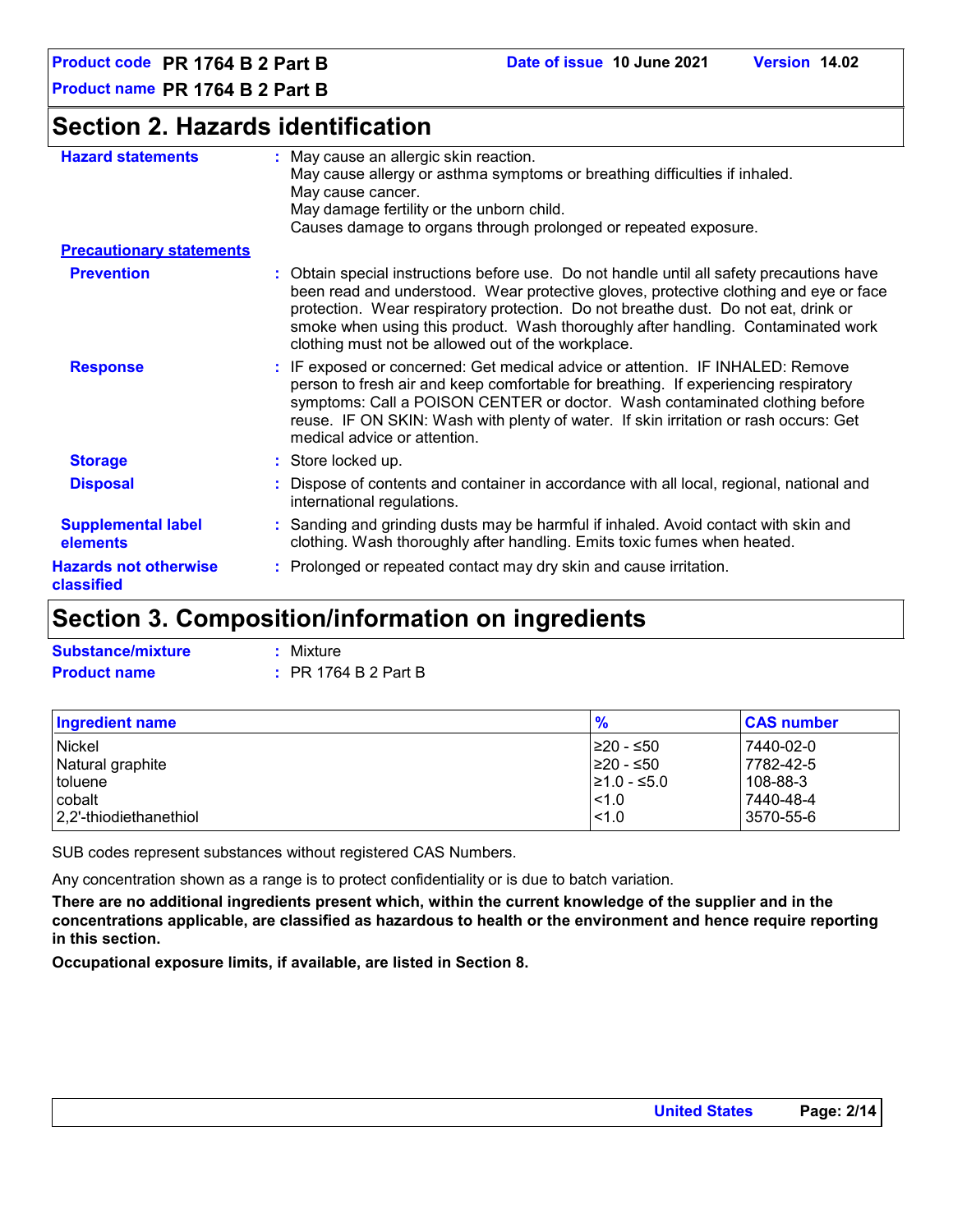### **Section 4. First aid measures**

If ingestion, irritation, any type of overexposure or symptoms of overexposure occur during or persists after use of this product, contact a POISON CONTROL CENTER, EMERGENCY ROOM OR PHYSICIAN immediately; have Safety Data Sheet information available. Never give anything by mouth to an unconscious or convulsing person.

#### **Description of necessary first aid measures**

| <b>Eye contact</b>  | : Remove contact lenses, irrigate copiously with clean, fresh water, holding the eyelids<br>apart for at least 10 minutes and seek immediate medical advice.                                           |
|---------------------|--------------------------------------------------------------------------------------------------------------------------------------------------------------------------------------------------------|
| <b>Inhalation</b>   | : Remove to fresh air. Keep person warm and at rest. If not breathing, if breathing is<br>irregular or if respiratory arrest occurs, provide artificial respiration or oxygen by trained<br>personnel. |
| <b>Skin contact</b> | : Remove contaminated clothing and shoes. Wash skin thoroughly with soap and water<br>or use recognized skin cleanser. Do NOT use solvents or thinners.                                                |
| <b>Ingestion</b>    | : If swallowed, seek medical advice immediately and show this container or label. Keep<br>person warm and at rest. Do NOT induce vomiting.                                                             |

#### **Most important symptoms/effects, acute and delayed**

| <b>Potential acute health effects</b> |                                                                                                                                                                              |
|---------------------------------------|------------------------------------------------------------------------------------------------------------------------------------------------------------------------------|
| <b>Eye contact</b>                    | : No known significant effects or critical hazards.                                                                                                                          |
| <b>Inhalation</b>                     | : May cause allergy or asthma symptoms or breathing difficulties if inhaled.                                                                                                 |
| <b>Skin contact</b>                   | : Defatting to the skin. May cause skin dryness and irritation. May cause an allergic skin<br>reaction.                                                                      |
| <b>Ingestion</b>                      | : No known significant effects or critical hazards.                                                                                                                          |
| <b>Over-exposure signs/symptoms</b>   |                                                                                                                                                                              |
| <b>Eye contact</b>                    | : No specific data.                                                                                                                                                          |
| <b>Inhalation</b>                     | : Adverse symptoms may include the following:<br>wheezing and breathing difficulties<br>asthma<br>reduced fetal weight<br>increase in fetal deaths<br>skeletal malformations |
| <b>Skin contact</b>                   | : Adverse symptoms may include the following:<br>irritation<br>redness<br>dryness<br>cracking<br>reduced fetal weight<br>increase in fetal deaths<br>skeletal malformations  |
| <b>Ingestion</b>                      | : Adverse symptoms may include the following:<br>reduced fetal weight<br>increase in fetal deaths<br>skeletal malformations                                                  |
|                                       | Indication of immediate medical attention and special treatment needed, if necessary                                                                                         |
| <b>Notes to physician</b>             | : Treat symptomatically. Contact poison treatment specialist immediately if large<br>quantities have been ingested or inhaled.                                               |
| <b>Specific treatments</b>            | : No specific treatment.                                                                                                                                                     |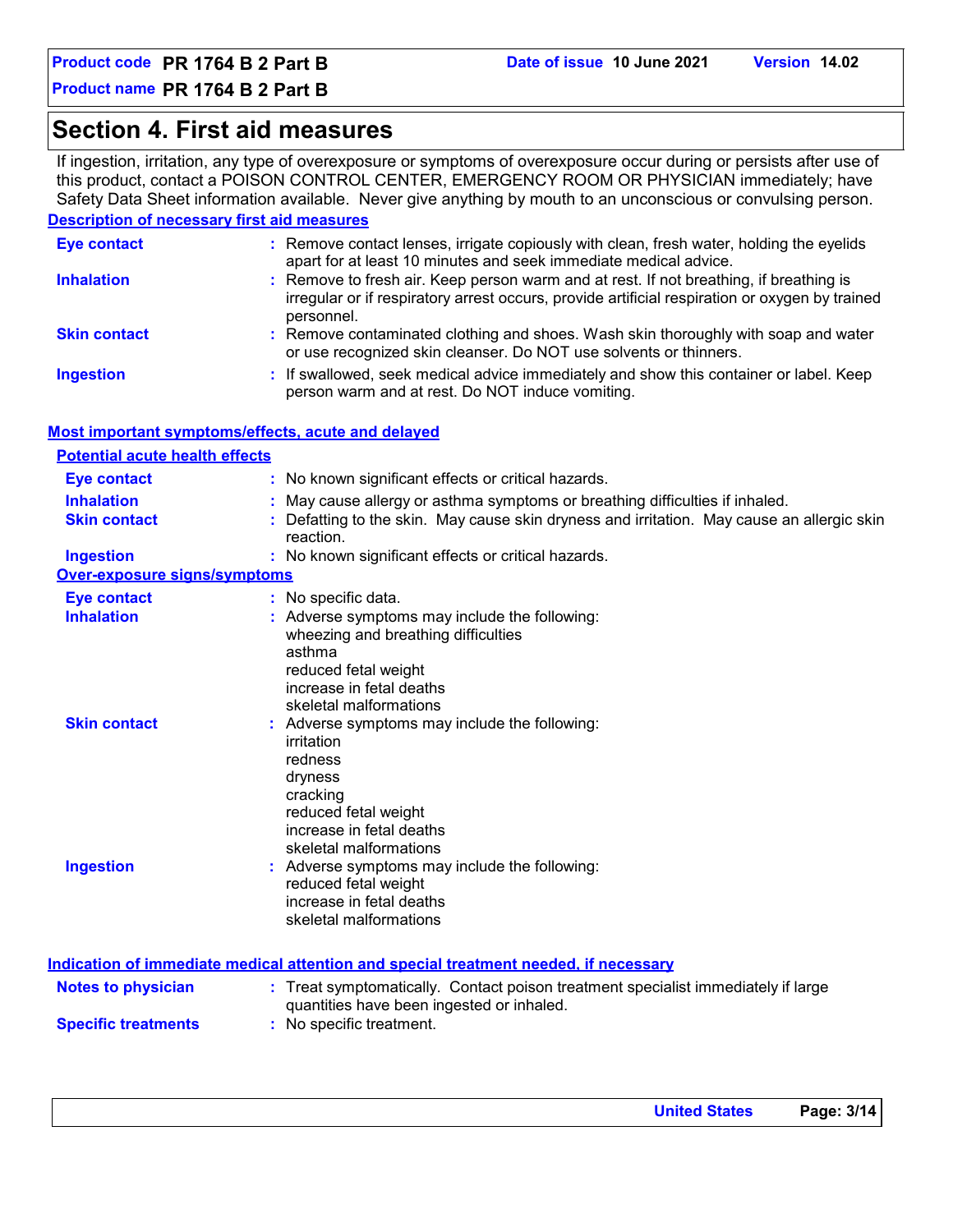**Product code PR 1764 B 2 Part B Date of issue 10 June 2021 Version 14.02**

**Product name PR 1764 B 2 Part B**

### **Section 4. First aid measures**

**Protection of first-aiders** : No action shall be taken involving any personal risk or without suitable training. If it is suspected that fumes are still present, the rescuer should wear an appropriate mask or self-contained breathing apparatus. It may be dangerous to the person providing aid to give mouth-to-mouth resuscitation. Wash contaminated clothing thoroughly with water before removing it, or wear gloves.

#### **See toxicological information (Section 11)**

### **Section 5. Fire-fighting measures**

| <b>Extinguishing media</b>                               |                                                                                                                                                                                                     |
|----------------------------------------------------------|-----------------------------------------------------------------------------------------------------------------------------------------------------------------------------------------------------|
| <b>Suitable extinguishing</b><br>media                   | : Use an extinguishing agent suitable for the surrounding fire.                                                                                                                                     |
| <b>Unsuitable extinguishing</b><br>media                 | : None known.                                                                                                                                                                                       |
| <b>Specific hazards arising</b><br>from the chemical     | : No specific fire or explosion hazard.                                                                                                                                                             |
| <b>Hazardous thermal</b><br>decomposition products       | Decomposition products may include the following materials:<br>carbon oxides<br>sulfur oxides<br>metal oxide/oxides                                                                                 |
| <b>Special protective actions</b><br>for fire-fighters   | : Promptly isolate the scene by removing all persons from the vicinity of the incident if<br>there is a fire. No action shall be taken involving any personal risk or without suitable<br>training. |
| <b>Special protective</b><br>equipment for fire-fighters | : Fire-fighters should wear appropriate protective equipment and self-contained breathing<br>apparatus (SCBA) with a full face-piece operated in positive pressure mode.                            |

### **Section 6. Accidental release measures**

|                                                              |    | <b>Personal precautions, protective equipment and emergency procedures</b>                                                                                                                                                                                                                                                                                                        |
|--------------------------------------------------------------|----|-----------------------------------------------------------------------------------------------------------------------------------------------------------------------------------------------------------------------------------------------------------------------------------------------------------------------------------------------------------------------------------|
| For non-emergency<br>personnel                               |    | : No action shall be taken involving any personal risk or without suitable training.<br>Evacuate surrounding areas. Keep unnecessary and unprotected personnel from<br>entering. Do not touch or walk through spilled material. Provide adequate ventilation.<br>Wear appropriate respirator when ventilation is inadequate. Put on appropriate<br>personal protective equipment. |
| For emergency responders                                     | ÷. | If specialized clothing is required to deal with the spillage, take note of any information in<br>Section 8 on suitable and unsuitable materials. See also the information in "For non-<br>emergency personnel".                                                                                                                                                                  |
| <b>Environmental precautions</b>                             |    | : Avoid dispersal of spilled material and runoff and contact with soil, waterways, drains<br>and sewers. Inform the relevant authorities if the product has caused environmental<br>pollution (sewers, waterways, soil or air).                                                                                                                                                   |
| <b>Methods and materials for containment and cleaning up</b> |    |                                                                                                                                                                                                                                                                                                                                                                                   |
| <b>Small spill</b>                                           |    | : Move containers from spill area. Avoid dust generation. Do not dry sweep. Vacuum<br>dust with equipment fitted with a HEPA filter and place in a closed, labeled waste<br>container. Place spilled material in a designated, labeled waste container. Dispose of<br>via a licensed waste disposal contractor.                                                                   |
|                                                              |    | <b>United States</b><br>Page: 4/14                                                                                                                                                                                                                                                                                                                                                |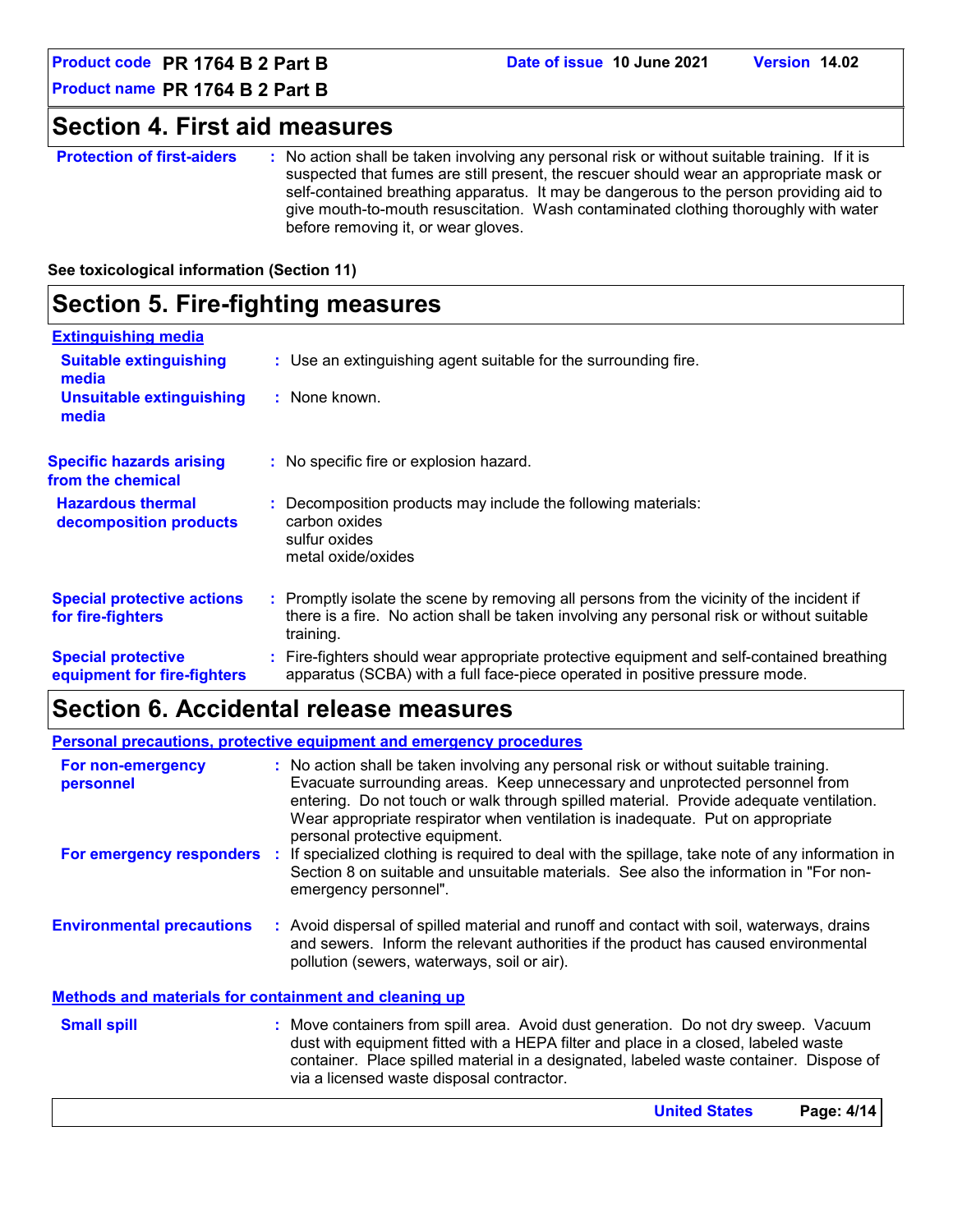### **Section 6. Accidental release measures**

#### **Large spill :**

: Move containers from spill area. Approach release from upwind. Prevent entry into sewers, water courses, basements or confined areas. Avoid dust generation. Do not dry sweep. Vacuum dust with equipment fitted with a HEPA filter and place in a closed, labeled waste container. Dispose of via a licensed waste disposal contractor. Note: see Section 1 for emergency contact information and Section 13 for waste disposal.

### **Section 7. Handling and storage**

| <b>Precautions for safe handling</b>                                             |                                                                                                                                                                                                                                                                                                                                                                                                                                                                                                                                                                                                                                                                                                                                                                                                                                                |
|----------------------------------------------------------------------------------|------------------------------------------------------------------------------------------------------------------------------------------------------------------------------------------------------------------------------------------------------------------------------------------------------------------------------------------------------------------------------------------------------------------------------------------------------------------------------------------------------------------------------------------------------------------------------------------------------------------------------------------------------------------------------------------------------------------------------------------------------------------------------------------------------------------------------------------------|
| <b>Protective measures</b>                                                       | : Put on appropriate personal protective equipment (see Section 8). Persons with a<br>history of skin sensitization problems or asthma, allergies or chronic or recurrent<br>respiratory disease should not be employed in any process in which this product is used.<br>Avoid exposure - obtain special instructions before use. Avoid exposure during<br>pregnancy. Do not handle until all safety precautions have been read and understood.<br>Do not get in eyes or on skin or clothing. Do not ingest. Use only with adequate<br>ventilation. Wear appropriate respirator when ventilation is inadequate. Keep in the<br>original container or an approved alternative made from a compatible material, kept<br>tightly closed when not in use. Empty containers retain product residue and can be<br>hazardous. Do not reuse container. |
| <b>Special precautions</b>                                                       | : Ingestion of product or cured coating may be harmful. If this material is part of a<br>multiple component system, read the Safety Data Sheet(s) for the other component or<br>components before blending as the resulting mixture may have the hazards of all of its<br>parts.                                                                                                                                                                                                                                                                                                                                                                                                                                                                                                                                                               |
| <b>Advice on general</b><br>occupational hygiene                                 | : Eating, drinking and smoking should be prohibited in areas where this material is<br>handled, stored and processed. Workers should wash hands and face before eating,<br>drinking and smoking. Remove contaminated clothing and protective equipment before<br>entering eating areas. See also Section 8 for additional information on hygiene<br>measures.                                                                                                                                                                                                                                                                                                                                                                                                                                                                                  |
| <b>Conditions for safe storage,</b><br>including any<br><b>incompatibilities</b> | Do not store below the following temperature: $5^{\circ}$ C (41 <sup>o</sup> F). Store in accordance with<br>local regulations. Store in original container protected from direct sunlight in a dry, cool<br>and well-ventilated area, away from incompatible materials (see Section 10) and food<br>and drink. Store locked up. Keep container tightly closed and sealed until ready for use.<br>Containers that have been opened must be carefully resealed and kept upright to<br>prevent leakage. Do not store in unlabeled containers. Use appropriate containment to<br>avoid environmental contamination.                                                                                                                                                                                                                               |

### **Section 8. Exposure controls/personal protection**

#### **Control parameters**

| <b>Occupational exposure limits</b> |
|-------------------------------------|
|-------------------------------------|

| <b>Ingredient name</b> | <b>Exposure limits</b>                                                                                                                                                                        |
|------------------------|-----------------------------------------------------------------------------------------------------------------------------------------------------------------------------------------------|
| <b>Nickel</b>          | <b>ACGIH TLV (United States, 3/2020).</b><br>TWA: 1.5 mg/m <sup>3</sup> 8 hours. Form: Inhalable<br>Ifraction                                                                                 |
| Natural graphite       | OSHA PEL (United States, 5/2018).<br>TWA: 1 mg/m <sup>3</sup> , (as Ni) 8 hours.<br><b>OSHA PEL (United States).</b><br>TWA: 5 mg/m <sup>3</sup> Form: Respirable<br>TWA: $10 \text{ mg/m}^3$ |
|                        | <b>United States</b><br>Page: 5/14                                                                                                                                                            |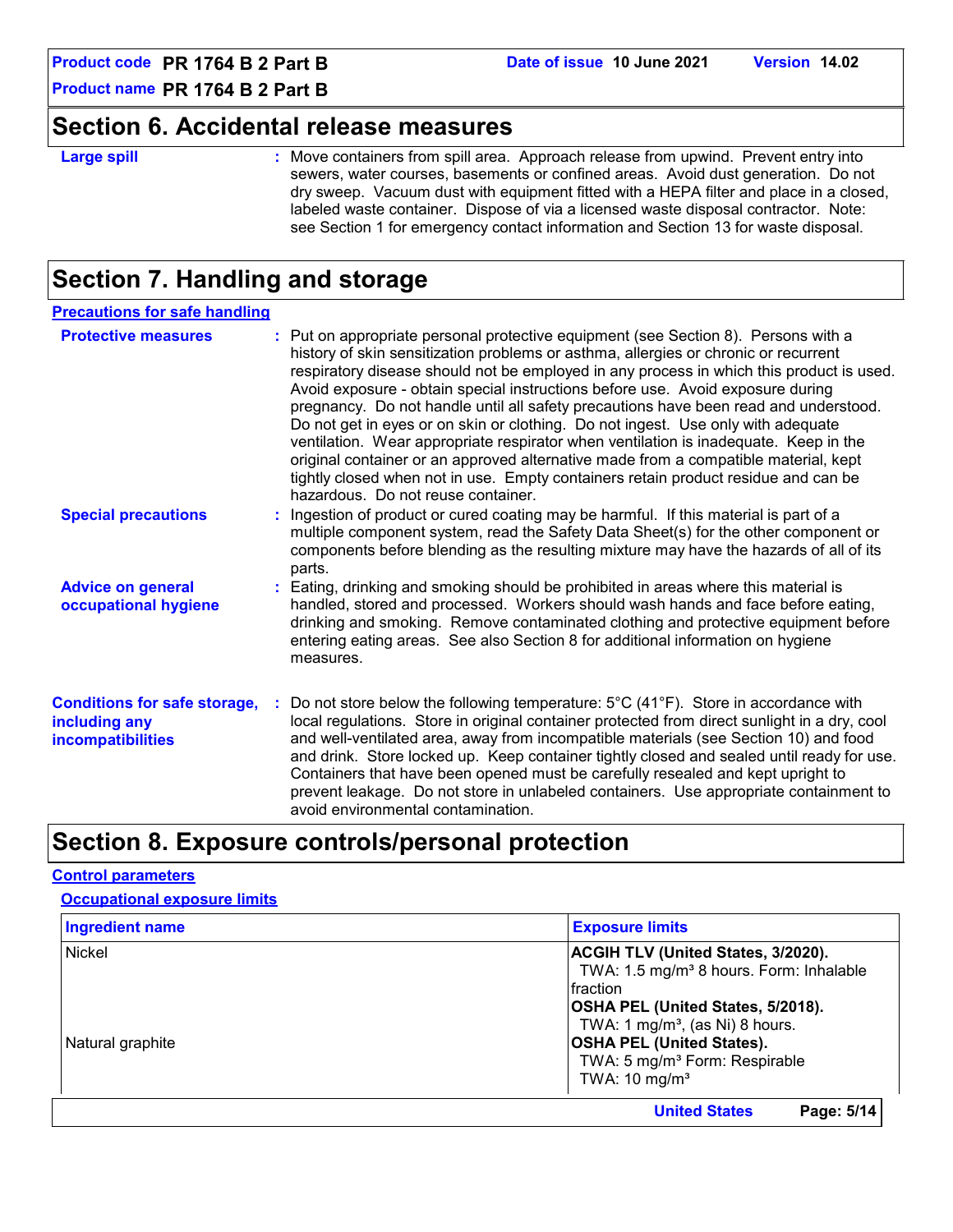### **Section 8. Exposure controls/personal protection**

|                                                                                                                         | <b>ACGIH TLV (United States, 3/2020).</b>                                             |
|-------------------------------------------------------------------------------------------------------------------------|---------------------------------------------------------------------------------------|
|                                                                                                                         | TWA: 2 mg/m <sup>3</sup> 8 hours. Form: Respirable                                    |
|                                                                                                                         | fraction                                                                              |
|                                                                                                                         | OSHA PEL (United States, 5/2018).                                                     |
|                                                                                                                         | TWA: 5 mg/m <sup>3</sup> 8 hours. Form: Respirable                                    |
|                                                                                                                         | fraction                                                                              |
|                                                                                                                         | TWA: 15 mg/m <sup>3</sup> 8 hours. Form: Total dust                                   |
|                                                                                                                         | OSHA PEL Z3 (United States, 6/2016).                                                  |
|                                                                                                                         | TWA: 15 mppcf 8 hours.                                                                |
| toluene                                                                                                                 | OSHA PEL Z2 (United States, 2/2013).                                                  |
|                                                                                                                         | AMP: 500 ppm 10 minutes.                                                              |
|                                                                                                                         | CEIL: 300 ppm                                                                         |
|                                                                                                                         | TWA: 200 ppm 8 hours.                                                                 |
|                                                                                                                         | ACGIH TLV (United States, 3/2020).                                                    |
|                                                                                                                         | TWA: 20 ppm 8 hours.                                                                  |
| cobalt                                                                                                                  | OSHA PEL (United States, 5/2018).                                                     |
|                                                                                                                         | TWA: $0.1 \text{ mg/m}^3$ , (as Co) 8 hours.                                          |
|                                                                                                                         | ACGIH TLV (United States, 3/2020). Skin                                               |
|                                                                                                                         | sensitizer. Inhalation sensitizer.                                                    |
|                                                                                                                         | TWA: 0.02 mg/m <sup>3</sup> , (as Co) 8 hours. Form:                                  |
|                                                                                                                         | Inorganic                                                                             |
|                                                                                                                         | TWA: 0.005 mg/m <sup>3</sup> 8 hours. Form: Thoracic                                  |
|                                                                                                                         | fraction                                                                              |
| 2,2'-thiodiethanethiol                                                                                                  | None.                                                                                 |
|                                                                                                                         |                                                                                       |
| Key to abbreviations<br>A<br>= Acceptable Maximum Peak                                                                  | S<br>= Potential skin absorption                                                      |
| ACGIH<br>= American Conference of Governmental Industrial Hygienists.                                                   | SR.<br>= Respiratory sensitization                                                    |
| С<br>$=$ Ceiling Limit                                                                                                  | SS<br>= Skin sensitization                                                            |
| F.<br>$=$ Fume                                                                                                          | <b>STEL</b><br>= Short term Exposure limit values                                     |
| <b>IPEL</b><br>= Internal Permissible Exposure Limit<br><b>OSHA</b><br>= Occupational Safety and Health Administration. | TD.<br>$=$ Total dust<br><b>TLV</b><br>= Threshold Limit Value                        |
| R<br>= Respirable                                                                                                       | <b>TWA</b><br>= Time Weighted Average                                                 |
| Z<br>= OSHA 29 CFR 1910.1200 Subpart Z - Toxic and Hazardous Substances                                                 |                                                                                       |
| Consult local authorities for acceptable exposure limits.                                                               |                                                                                       |
| <b>Recommended monitoring : If this product contains ingredients with exposure limits, personal, workplace</b>          |                                                                                       |
| procedures                                                                                                              | atmosphere or biological monitoring may be required to determine the effectiveness of |
|                                                                                                                         | the ventilation or other control measures and/or the necessity to use respiratory     |

|                                                   | protective equipment. Reference should be made to appropriate monitoring standards.<br>Reference to national guidance documents for methods for the determination of<br>hazardous substances will also be required.                                                          |
|---------------------------------------------------|------------------------------------------------------------------------------------------------------------------------------------------------------------------------------------------------------------------------------------------------------------------------------|
| <b>Appropriate engineering</b><br><b>controls</b> | : Use only with adequate ventilation. If user operations generate dust, fumes, gas, vapor<br>or mist, use process enclosures, local exhaust ventilation or other engineering controls<br>to keep worker exposure to airborne contaminants below any recommended or statutory |

**Environmental exposure controls :** Emissions from ventilation or work process equipment should be checked to ensure they comply with the requirements of environmental protection legislation. In some cases, fume scrubbers, filters or engineering modifications to the process equipment will be necessary to reduce emissions to acceptable levels. limits.

#### **Individual protection measures**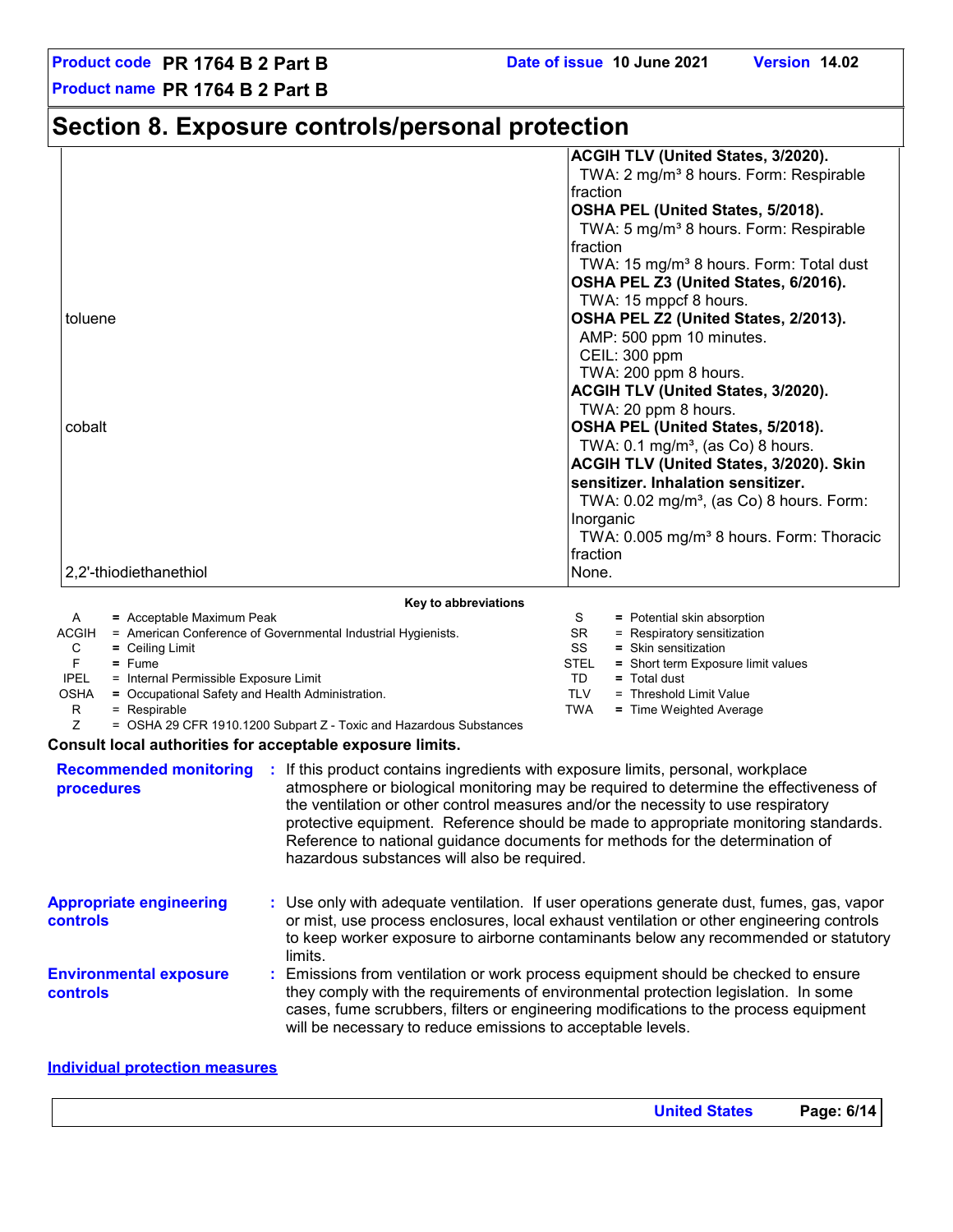### **Section 8. Exposure controls/personal protection**

| <b>Hygiene measures</b>       | : Wash hands, forearms and face thoroughly after handling chemical products, before<br>eating, smoking and using the lavatory and at the end of the working period.<br>Appropriate techniques should be used to remove potentially contaminated clothing.<br>Contaminated work clothing should not be allowed out of the workplace. Wash<br>contaminated clothing before reusing. Ensure that eyewash stations and safety<br>showers are close to the workstation location.                                                                                                                                            |
|-------------------------------|------------------------------------------------------------------------------------------------------------------------------------------------------------------------------------------------------------------------------------------------------------------------------------------------------------------------------------------------------------------------------------------------------------------------------------------------------------------------------------------------------------------------------------------------------------------------------------------------------------------------|
| <b>Eye/face protection</b>    | : Safety glasses with side shields.                                                                                                                                                                                                                                                                                                                                                                                                                                                                                                                                                                                    |
| <b>Skin protection</b>        |                                                                                                                                                                                                                                                                                                                                                                                                                                                                                                                                                                                                                        |
| <b>Hand protection</b>        | : Chemical-resistant, impervious gloves complying with an approved standard should be<br>worn at all times when handling chemical products if a risk assessment indicates this is<br>necessary. Considering the parameters specified by the glove manufacturer, check<br>during use that the gloves are still retaining their protective properties. It should be<br>noted that the time to breakthrough for any glove material may be different for different<br>glove manufacturers. In the case of mixtures, consisting of several substances, the<br>protection time of the gloves cannot be accurately estimated. |
| <b>Gloves</b>                 | : butyl rubber                                                                                                                                                                                                                                                                                                                                                                                                                                                                                                                                                                                                         |
| <b>Body protection</b>        | : Personal protective equipment for the body should be selected based on the task being<br>performed and the risks involved and should be approved by a specialist before<br>handling this product.                                                                                                                                                                                                                                                                                                                                                                                                                    |
| <b>Other skin protection</b>  | : Appropriate footwear and any additional skin protection measures should be selected<br>based on the task being performed and the risks involved and should be approved by a<br>specialist before handling this product.                                                                                                                                                                                                                                                                                                                                                                                              |
| <b>Respiratory protection</b> | : Use an air-fed respirator unless a site-specific assessment determines that an air-fed<br>respirator is not necessary, in which case the results of the risk assessment should be<br>utilized to determine whether respiratory protection is necessary and what type of<br>protection is appropriate. Respirator selection must be based on known or anticipated<br>exposure levels, the hazards of the product and the safe working limits of the selected<br>respirator.<br>The respiratory protection shall be in accordance to 29 CFR 1910.134.                                                                  |

### **Section 9. Physical and chemical properties**

| <b>Appearance</b>                               |                               |
|-------------------------------------------------|-------------------------------|
| <b>Physical state</b>                           | : Solid.                      |
| <b>Color</b>                                    | $:$ Gray.                     |
| <b>Odor</b>                                     | : Not available.              |
| <b>Odor threshold</b>                           | : Not available.              |
| pH                                              | : Not applicable.             |
| <b>Melting point</b>                            | : Not available.              |
| <b>Boiling point</b>                            | : Not available.              |
| <b>Flash point</b>                              | : Closed cup: Not applicable. |
| <b>Auto-ignition temperature</b>                | : Not applicable.             |
| <b>Decomposition temperature</b>                | : Not available.              |
| <b>Flammability (solid, gas)</b>                | : Not available.              |
| Lower and upper explosive<br>(flammable) limits | : Not applicable.             |
| <b>Evaporation rate</b>                         | : Not available.              |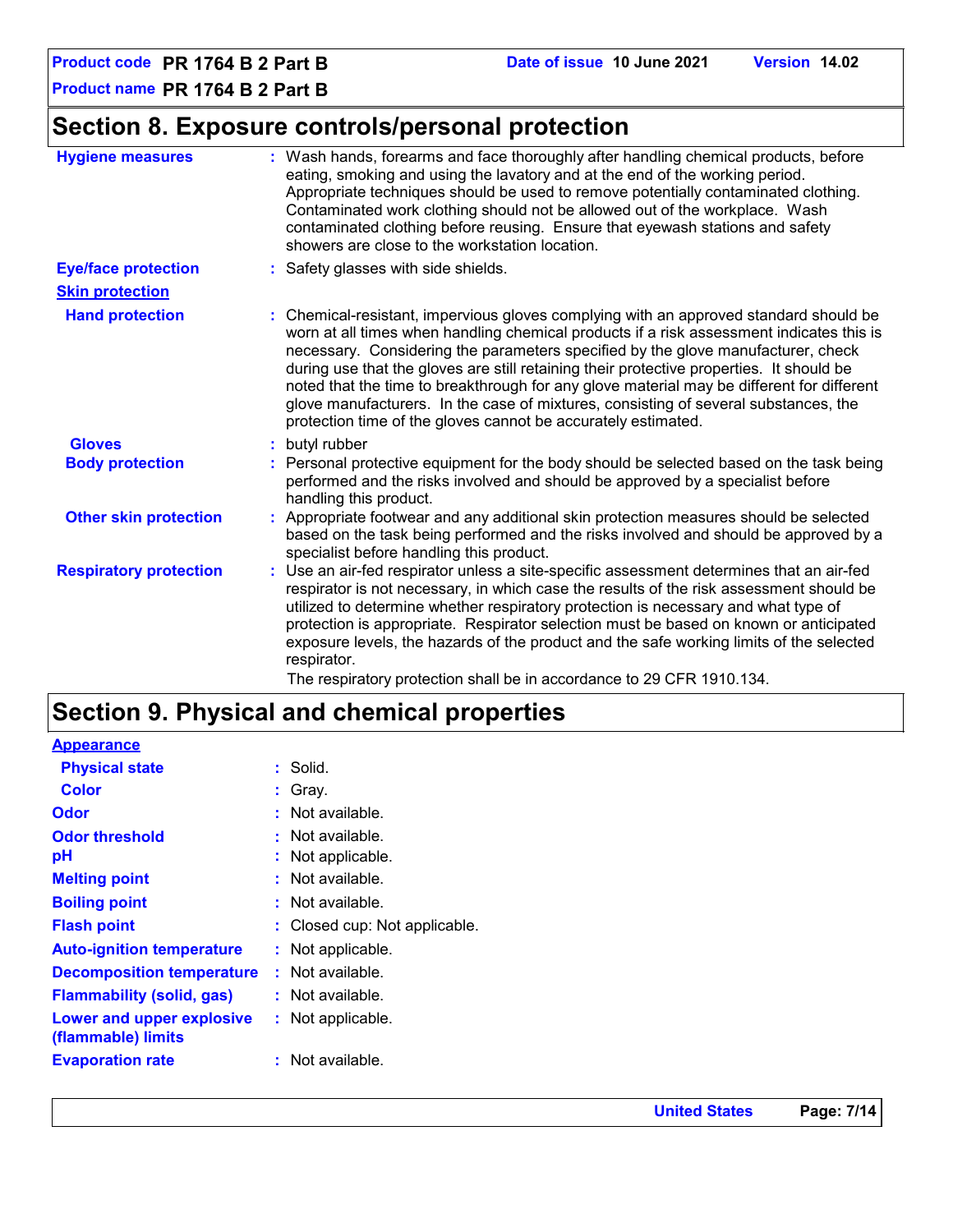**Product code PR 1764 B 2 Part B Date of issue 10 June 2021 Version 14.02**

**Product name PR 1764 B 2 Part B**

### **Section 9. Physical and chemical properties**

| <b>Vapor pressure</b>                             | : Not available.                                             |
|---------------------------------------------------|--------------------------------------------------------------|
| <b>Vapor density</b>                              | : Not applicable.                                            |
| <b>Relative density</b>                           | : 2.11                                                       |
| Density (Ibs / gal)                               | : 17.61                                                      |
| <b>Solubility</b>                                 | : Insoluble in the following materials: cold water.          |
| <b>Partition coefficient: n-</b><br>octanol/water | : Not applicable.                                            |
| <b>Viscosity</b>                                  | : Kinematic $(40^{\circ}C (104^{\circ}F))$ : Not applicable. |
| <b>VOC</b>                                        | $: 92$ g/l                                                   |
| % Solid. (w/w)                                    | : 95.63                                                      |

## **Section 10. Stability and reactivity**

| <b>Reactivity</b>                            | : No specific test data related to reactivity available for this product or its ingredients.                                                  |
|----------------------------------------------|-----------------------------------------------------------------------------------------------------------------------------------------------|
| <b>Chemical stability</b>                    | : The product is stable.                                                                                                                      |
| <b>Possibility of hazardous</b><br>reactions | : Under normal conditions of storage and use, hazardous reactions will not occur.                                                             |
| <b>Conditions to avoid</b>                   | : When exposed to high temperatures may produce hazardous decomposition products.<br>Refer to protective measures listed in sections 7 and 8. |
| <b>Incompatible materials</b>                | : Keep away from the following materials to prevent strong exothermic reactions:<br>oxidizing agents, strong alkalis, strong acids.           |
| <b>Hazardous decomposition</b><br>products   | : Depending on conditions, decomposition products may include the following materials:<br>carbon oxides sulfur oxides metal oxide/oxides      |

### **Section 11. Toxicological information**

#### **Information on toxicological effects**

#### **Acute toxicity**

| <b>Product/ingredient name</b>                           | <b>Result</b>                                                                                                                                                                                                                                              | <b>Species</b> | <b>Dose</b> | <b>Exposure</b> |
|----------------------------------------------------------|------------------------------------------------------------------------------------------------------------------------------------------------------------------------------------------------------------------------------------------------------------|----------------|-------------|-----------------|
| toluene                                                  | <b>LC50 Inhalation Vapor</b>                                                                                                                                                                                                                               | Rat            | 49 g/ $m3$  | 4 hours         |
|                                                          | LD50 Dermal                                                                                                                                                                                                                                                | Rabbit         | 8.39 g/kg   |                 |
|                                                          | LD50 Oral                                                                                                                                                                                                                                                  | Rat            | 5580 mg/kg  |                 |
| cobalt                                                   | LD50 Oral                                                                                                                                                                                                                                                  | Rat            | 550 mg/kg   |                 |
| 2,2'-thiodiethanethiol                                   | LD50 Oral                                                                                                                                                                                                                                                  | Rat            | 200 mg/kg   |                 |
| <b>Conclusion/Summary</b><br><b>Irritation/Corrosion</b> | $:$ There are no data available on the mixture itself.                                                                                                                                                                                                     |                |             |                 |
| <b>Conclusion/Summary</b>                                |                                                                                                                                                                                                                                                            |                |             |                 |
| <b>Skin</b>                                              | : 1,3-Propanediol, 2-ethyl-2-(hydroxymethyl)-, polymer with 2-(5-hexenylthio)<br>ethanol, 2-mercaptoethanol-propylene oxide reaction products, 2,2'-thiobis<br>(ethanol) and 2,2'-thiobis(ethanethiol): On basis of test data: Non-irritating to the skin. |                |             |                 |

**United States Page: 8/14**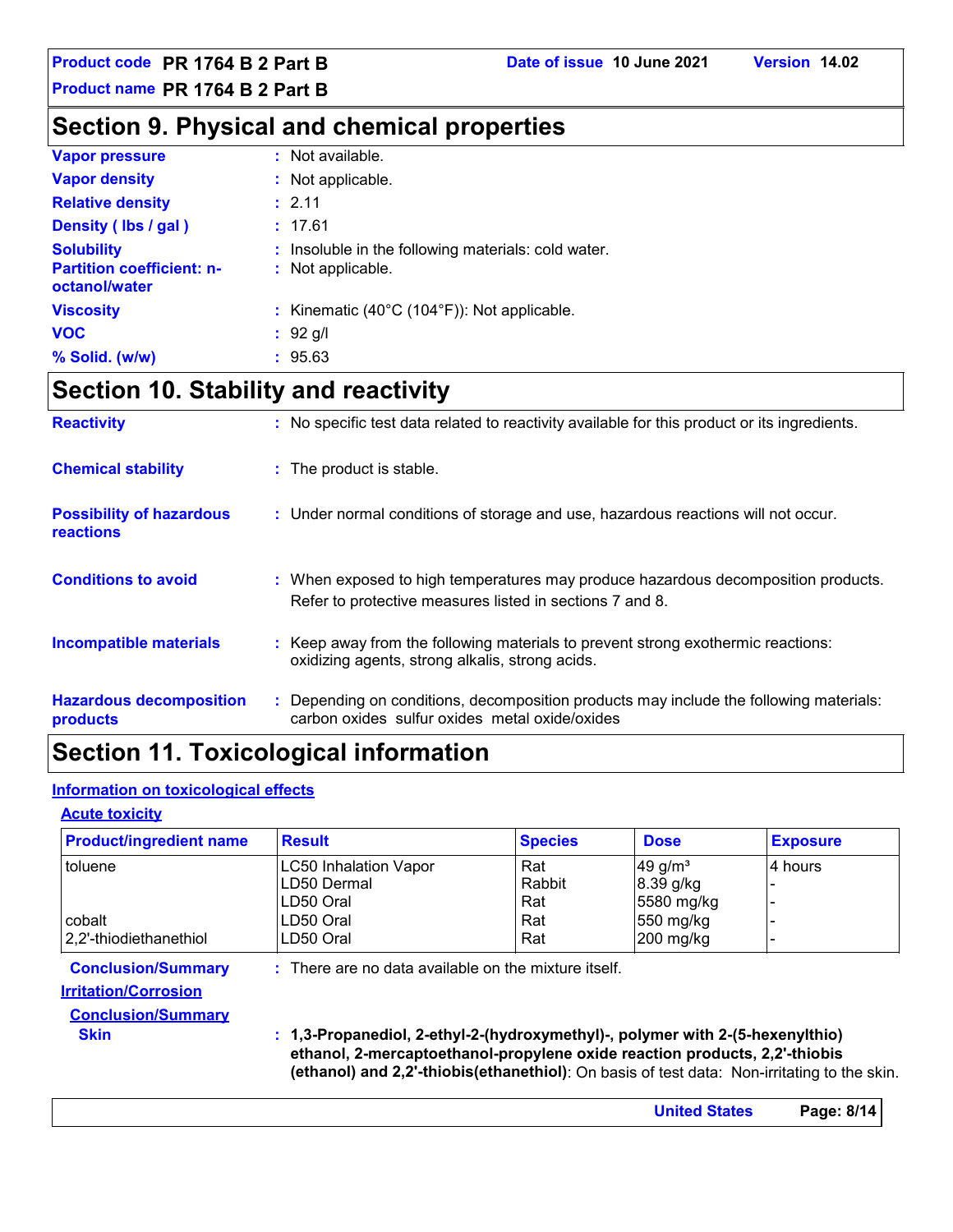### **Section 11. Toxicological information**

| <b>Eyes</b>                                                                                               | : 1,3-Propanediol, 2-ethyl-2-(hydroxymethyl)-, polymer with 2-(5-hexenylthio)<br>ethanol, 2-mercaptoethanol-propylene oxide reaction products, 2,2'-thiobis<br>(ethanol) and 2,2'-thiobis(ethanethiol): On basis of test data: Non-irritating to the<br>eyes. |                                                                                                                                                                                                                                                        |                                                  |                                                      |                                                                                      |                      |  |  |
|-----------------------------------------------------------------------------------------------------------|---------------------------------------------------------------------------------------------------------------------------------------------------------------------------------------------------------------------------------------------------------------|--------------------------------------------------------------------------------------------------------------------------------------------------------------------------------------------------------------------------------------------------------|--------------------------------------------------|------------------------------------------------------|--------------------------------------------------------------------------------------|----------------------|--|--|
| <b>Respiratory</b>                                                                                        |                                                                                                                                                                                                                                                               |                                                                                                                                                                                                                                                        |                                                  | : There are no data available on the mixture itself. |                                                                                      |                      |  |  |
| <b>Sensitization</b>                                                                                      |                                                                                                                                                                                                                                                               |                                                                                                                                                                                                                                                        |                                                  |                                                      |                                                                                      |                      |  |  |
| <b>Conclusion/Summary</b>                                                                                 |                                                                                                                                                                                                                                                               |                                                                                                                                                                                                                                                        |                                                  |                                                      |                                                                                      |                      |  |  |
| <b>Skin</b>                                                                                               |                                                                                                                                                                                                                                                               | : 1,3-Propanediol, 2-ethyl-2-(hydroxymethyl)-, polymer with 2-(5-hexenylthio)<br>ethanol, 2-mercaptoethanol-propylene oxide reaction products, 2,2'-thiobis<br>(ethanol) and 2,2'-thiobis(ethanethiol): On basis of test data: Non-sensitizer to skin. |                                                  |                                                      |                                                                                      |                      |  |  |
| <b>Respiratory</b>                                                                                        |                                                                                                                                                                                                                                                               |                                                                                                                                                                                                                                                        |                                                  | : There are no data available on the mixture itself. |                                                                                      |                      |  |  |
| <b>Mutagenicity</b>                                                                                       |                                                                                                                                                                                                                                                               |                                                                                                                                                                                                                                                        |                                                  |                                                      |                                                                                      |                      |  |  |
| <b>Conclusion/Summary</b>                                                                                 | : 1,3-Propanediol, 2-ethyl-2-(hydroxymethyl)-, polymer with 2-(5-hexenylthio)<br>ethanol, 2-mercaptoethanol-propylene oxide reaction products, 2,2'-thiobis<br>(ethanol) and 2,2'-thiobis(ethanethiol): Not mutagenic in Ames test.                           |                                                                                                                                                                                                                                                        |                                                  |                                                      |                                                                                      |                      |  |  |
| <b>Carcinogenicity</b>                                                                                    |                                                                                                                                                                                                                                                               |                                                                                                                                                                                                                                                        |                                                  |                                                      |                                                                                      |                      |  |  |
| <b>Conclusion/Summary</b>                                                                                 |                                                                                                                                                                                                                                                               |                                                                                                                                                                                                                                                        |                                                  | : There are no data available on the mixture itself. |                                                                                      |                      |  |  |
| <b>Classification</b>                                                                                     |                                                                                                                                                                                                                                                               |                                                                                                                                                                                                                                                        |                                                  |                                                      |                                                                                      |                      |  |  |
| <b>Product/ingredient name</b>                                                                            | <b>OSHA</b>                                                                                                                                                                                                                                                   | <b>IARC</b>                                                                                                                                                                                                                                            | <b>NTP</b>                                       |                                                      |                                                                                      |                      |  |  |
| Nickel                                                                                                    |                                                                                                                                                                                                                                                               | 2B                                                                                                                                                                                                                                                     |                                                  |                                                      | Reasonably anticipated to be a human carcinogen.                                     |                      |  |  |
| toluene                                                                                                   |                                                                                                                                                                                                                                                               | 3                                                                                                                                                                                                                                                      |                                                  |                                                      |                                                                                      |                      |  |  |
| cobalt                                                                                                    |                                                                                                                                                                                                                                                               | 2B                                                                                                                                                                                                                                                     | Reasonably anticipated to be a human carcinogen. |                                                      |                                                                                      |                      |  |  |
| <b>Carcinogen Classification code:</b><br>IARC: 1, 2A, 2B, 3, 4<br>OSHA: +<br>Not listed/not regulated: - |                                                                                                                                                                                                                                                               |                                                                                                                                                                                                                                                        |                                                  |                                                      | NTP: Known to be a human carcinogen; Reasonably anticipated to be a human carcinogen |                      |  |  |
| <b>Reproductive toxicity</b>                                                                              |                                                                                                                                                                                                                                                               |                                                                                                                                                                                                                                                        |                                                  |                                                      |                                                                                      |                      |  |  |
| <b>Conclusion/Summary</b>                                                                                 |                                                                                                                                                                                                                                                               |                                                                                                                                                                                                                                                        |                                                  | : There are no data available on the mixture itself. |                                                                                      |                      |  |  |
| <b>Teratogenicity</b>                                                                                     |                                                                                                                                                                                                                                                               |                                                                                                                                                                                                                                                        |                                                  |                                                      |                                                                                      |                      |  |  |
| <b>Conclusion/Summary</b>                                                                                 |                                                                                                                                                                                                                                                               |                                                                                                                                                                                                                                                        |                                                  | : There are no data available on the mixture itself. |                                                                                      |                      |  |  |
| <b>Specific target organ toxicity (single exposure)</b>                                                   |                                                                                                                                                                                                                                                               |                                                                                                                                                                                                                                                        |                                                  |                                                      |                                                                                      |                      |  |  |
| <b>Name</b>                                                                                               |                                                                                                                                                                                                                                                               |                                                                                                                                                                                                                                                        |                                                  | <b>Category</b>                                      | <b>Route of</b><br>exposure                                                          | <b>Target organs</b> |  |  |
| toluene                                                                                                   |                                                                                                                                                                                                                                                               |                                                                                                                                                                                                                                                        |                                                  | Category 3                                           |                                                                                      | Narcotic effects     |  |  |

#### **Specific target organ toxicity (repeated exposure)**

| <b>Name</b> | <b>Category</b> | <b>Route of</b><br><b>exposure</b> | <b>Target organs</b>     |
|-------------|-----------------|------------------------------------|--------------------------|
| Nickel      | Category 1      | inhalation                         | $\overline{\phantom{0}}$ |
| toluene     | Category 2      |                                    |                          |
| cobalt      | Category 2      | . .                                | $\overline{\phantom{0}}$ |

| <b>United States</b> | Page: 9/14 |
|----------------------|------------|
|                      |            |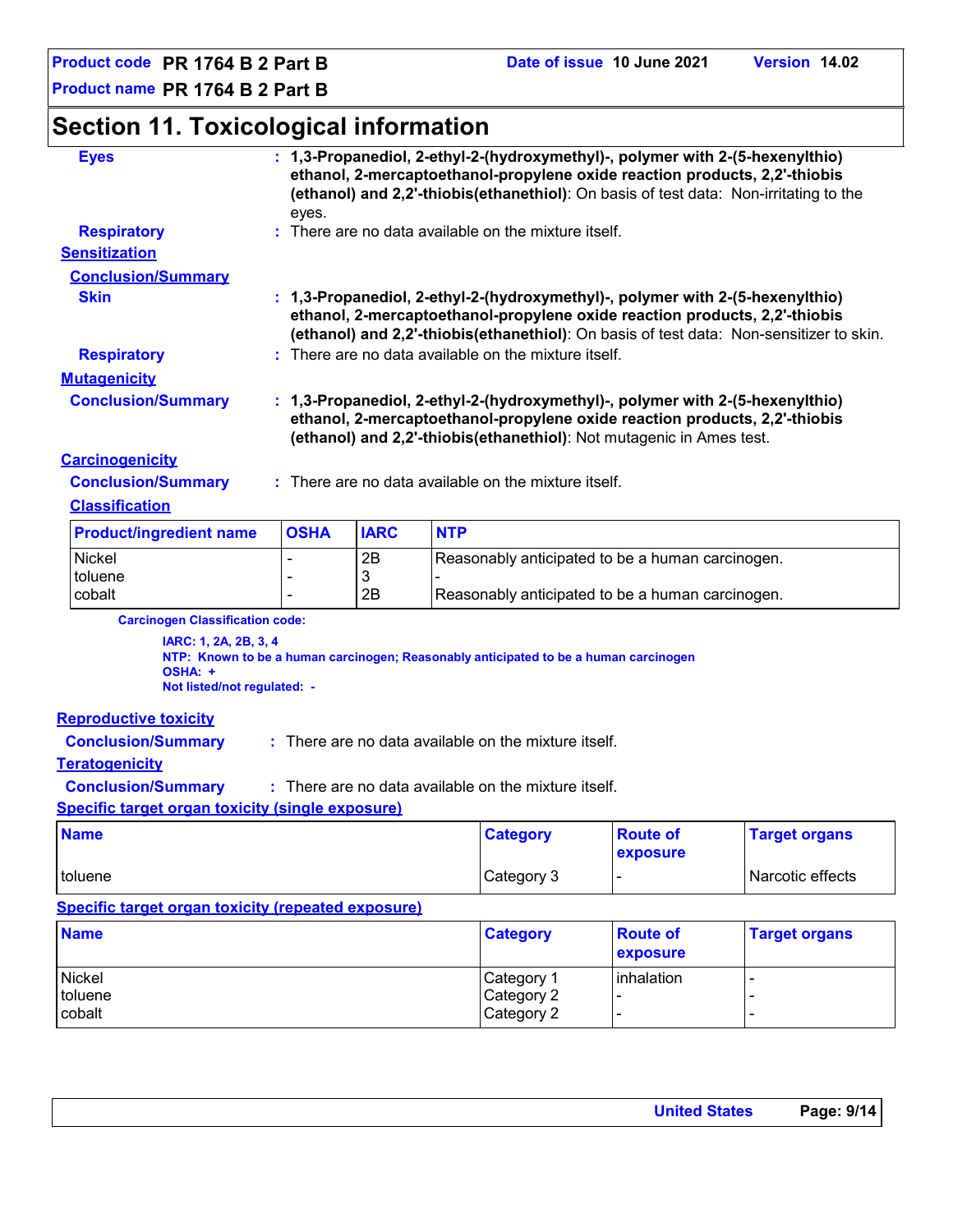### **Section 11. Toxicological information**

**Target organs :** Contains material which causes damage to the following organs: brain. Contains material which may cause damage to the following organs: blood, kidneys, lungs, the reproductive system, liver, heart, cardiovascular system, upper respiratory tract, skin, central nervous system (CNS), eye, lens or cornea, nose/sinuses.

#### **Aspiration hazard**

| <b>Name</b>                                      |                                                                                          | <b>Result</b>                                                                            |
|--------------------------------------------------|------------------------------------------------------------------------------------------|------------------------------------------------------------------------------------------|
| <b>ASPIRATION HAZARD - Category 1</b><br>toluene |                                                                                          |                                                                                          |
| Information on the likely routes of exposure     |                                                                                          |                                                                                          |
| <b>Potential acute health effects</b>            |                                                                                          |                                                                                          |
| <b>Eye contact</b>                               | : No known significant effects or critical hazards.                                      |                                                                                          |
| <b>Inhalation</b>                                |                                                                                          | May cause allergy or asthma symptoms or breathing difficulties if inhaled.               |
| <b>Skin contact</b>                              | reaction.                                                                                | Defatting to the skin. May cause skin dryness and irritation. May cause an allergic skin |
| <b>Ingestion</b>                                 | : No known significant effects or critical hazards.                                      |                                                                                          |
| <b>Over-exposure signs/symptoms</b>              |                                                                                          |                                                                                          |
| <b>Eye contact</b>                               | : No specific data.                                                                      |                                                                                          |
| <b>Inhalation</b>                                | : Adverse symptoms may include the following:                                            |                                                                                          |
|                                                  | wheezing and breathing difficulties                                                      |                                                                                          |
|                                                  | asthma                                                                                   |                                                                                          |
|                                                  | reduced fetal weight                                                                     |                                                                                          |
|                                                  | increase in fetal deaths                                                                 |                                                                                          |
|                                                  | skeletal malformations                                                                   |                                                                                          |
| <b>Skin contact</b>                              | : Adverse symptoms may include the following:                                            |                                                                                          |
|                                                  | irritation                                                                               |                                                                                          |
|                                                  | redness                                                                                  |                                                                                          |
|                                                  | dryness                                                                                  |                                                                                          |
|                                                  | cracking                                                                                 |                                                                                          |
|                                                  | reduced fetal weight                                                                     |                                                                                          |
|                                                  | increase in fetal deaths                                                                 |                                                                                          |
|                                                  | skeletal malformations                                                                   |                                                                                          |
| <b>Ingestion</b>                                 | : Adverse symptoms may include the following:                                            |                                                                                          |
|                                                  | reduced fetal weight                                                                     |                                                                                          |
|                                                  | increase in fetal deaths                                                                 |                                                                                          |
|                                                  | skeletal malformations                                                                   |                                                                                          |
|                                                  | Delayed and immediate effects and also chronic effects from short and long term exposure |                                                                                          |
| <b>Conclusion/Summary</b>                        |                                                                                          | : There are no data available on the mixture itself. Exposure to component solvent vapor |
|                                                  |                                                                                          | concentrations in excess of the stated occupational exposure limit may result in adverse |
|                                                  |                                                                                          | health effects such as mucous membrane and respiratory system irritation and adverse     |
|                                                  |                                                                                          | effects on the kidneys, liver and central nervous system. Symptoms and signs include     |
|                                                  |                                                                                          | headache, dizziness, fatigue, muscular weakness, drowsiness and, in extreme cases,       |
|                                                  |                                                                                          | loss of consciousness. Solvents may cause some of the above effects by absorption        |
|                                                  |                                                                                          | through the skin. There is some evidence that repeated exposure to organic solvent       |
|                                                  |                                                                                          | vapors in combination with constant loud noise can cause greater hearing loss than       |
|                                                  |                                                                                          |                                                                                          |
|                                                  |                                                                                          | expected from exposure to noise alone. Ingestion may cause nausea, diarrhea and          |
|                                                  |                                                                                          | vomiting. This takes into account, where known, delayed and immediate effects and        |
|                                                  |                                                                                          | also chronic effects of components from short-term and long-term exposure by oral,       |
|                                                  | inhalation and dermal routes of exposure and eye contact.                                |                                                                                          |
| <b>Short term exposure</b>                       |                                                                                          |                                                                                          |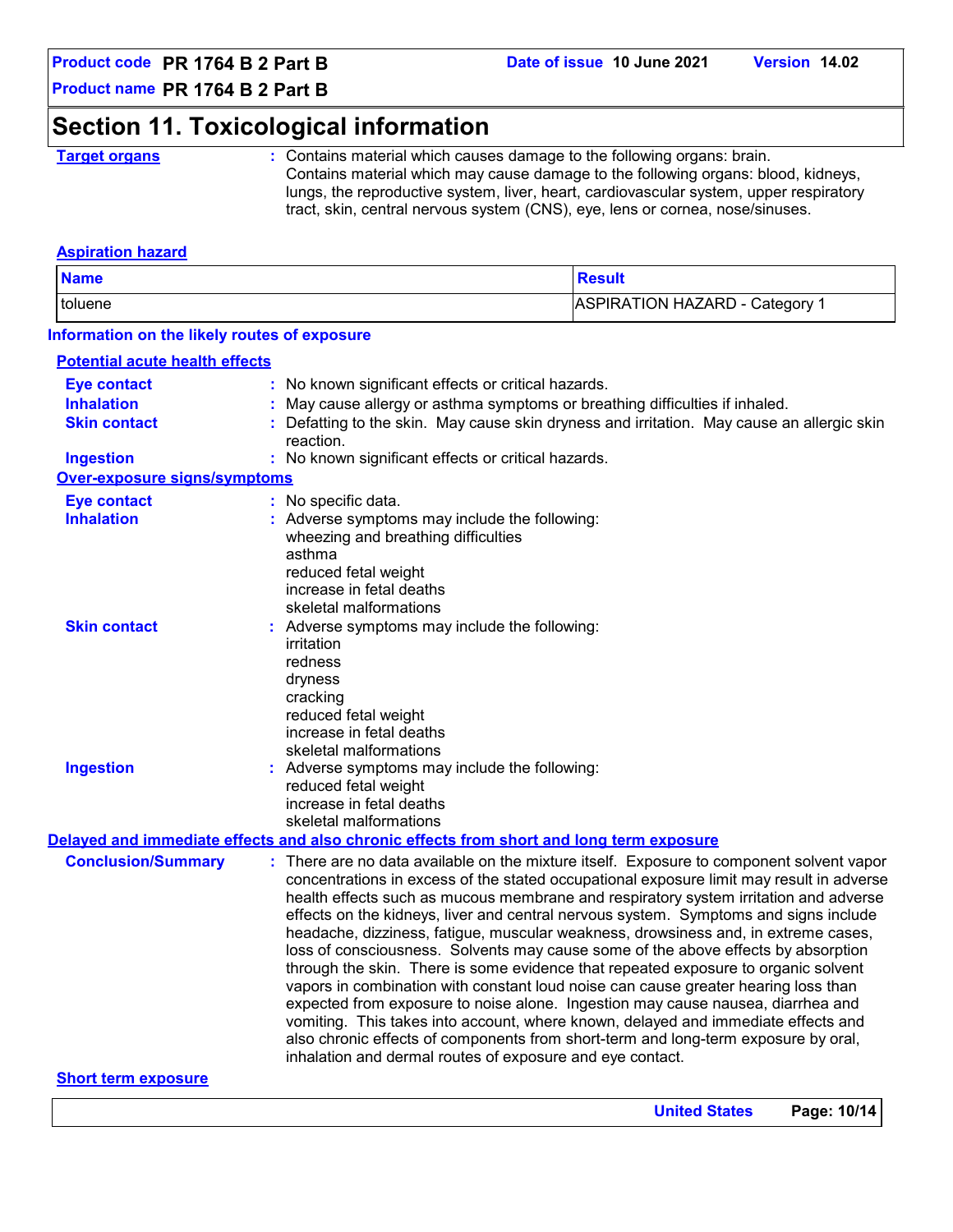### **Section 11. Toxicological information**

| <b>Potential immediate</b><br><b>effects</b> | $:$ There are no data available on the mixture itself.                                                                                                                                                                                                                              |
|----------------------------------------------|-------------------------------------------------------------------------------------------------------------------------------------------------------------------------------------------------------------------------------------------------------------------------------------|
| <b>Potential delayed effects</b>             | $\therefore$ There are no data available on the mixture itself.                                                                                                                                                                                                                     |
| Long term exposure                           |                                                                                                                                                                                                                                                                                     |
| <b>Potential immediate</b><br><b>effects</b> | $:$ There are no data available on the mixture itself.                                                                                                                                                                                                                              |
|                                              | <b>Potential delayed effects</b> : There are no data available on the mixture itself.                                                                                                                                                                                               |
| <b>Potential chronic health effects</b>      |                                                                                                                                                                                                                                                                                     |
| <b>General</b>                               | : Causes damage to organs through prolonged or repeated exposure. Prolonged or<br>repeated contact can defat the skin and lead to irritation, cracking and/or dermatitis.<br>Once sensitized, a severe allergic reaction may occur when subsequently exposed to<br>very low levels. |
| <b>Carcinogenicity</b>                       | : May cause cancer. Risk of cancer depends on duration and level of exposure.                                                                                                                                                                                                       |
| <b>Mutagenicity</b>                          | : No known significant effects or critical hazards.                                                                                                                                                                                                                                 |
|                                              |                                                                                                                                                                                                                                                                                     |
| <b>Reproductive toxicity</b>                 | : May damage fertility or the unborn child.                                                                                                                                                                                                                                         |

#### **Numerical measures of toxicity**

#### **Acute toxicity estimates**

| <b>Product/ingredient name</b> | Oral (mg/<br>kg) | <b>Dermal</b><br>(mg/kg) | <b>Inhalation</b><br>(gases)<br>(ppm) | Inhalation<br>(vapors)<br>(mg/l) | <b>Inhalation</b><br>dusts and<br>mists) (mg/ |
|--------------------------------|------------------|--------------------------|---------------------------------------|----------------------------------|-----------------------------------------------|
| toluene                        | 5580             | 8390                     | N/A                                   | 49                               | N/A                                           |
| cobalt                         | 550              | N/A                      | N/A                                   | N/A                              | N/A                                           |
| 2.2'-thiodiethanethiol         | 200              | N/A                      | N/A                                   | N/A                              | N/A                                           |

### **Section 12. Ecological information**

#### **Toxicity**

| <b>Product/ingredient name</b> | <b>Result</b>        | <b>Species</b> | <b>Exposure</b> |
|--------------------------------|----------------------|----------------|-----------------|
| 2,2'-thiodiethanethiol         | Acute LC50 0.12 mg/l | Fish           | 96 hours        |

#### **Persistence and degradability**

| <b>Product/ingredient name</b>    | <b>Aquatic half-life</b> | <b>Photolysis</b> | Biodegradability       |
|-----------------------------------|--------------------------|-------------------|------------------------|
| toluene<br>2.2'-thiodiethanethiol |                          |                   | Readily<br>Not readily |

#### **Bioaccumulative potential**

| <b>Product/ingredient name</b> | $LogP_{ow}$   | $P^{\prime}$<br>יטס | <b>Potential</b> |
|--------------------------------|---------------|---------------------|------------------|
| toluene                        | 70<br>ں ، ۔ ک | 8.32                | low              |

#### **Mobility in soil**

|  | <b>United States</b> | Page: 11/14 |
|--|----------------------|-------------|
|--|----------------------|-------------|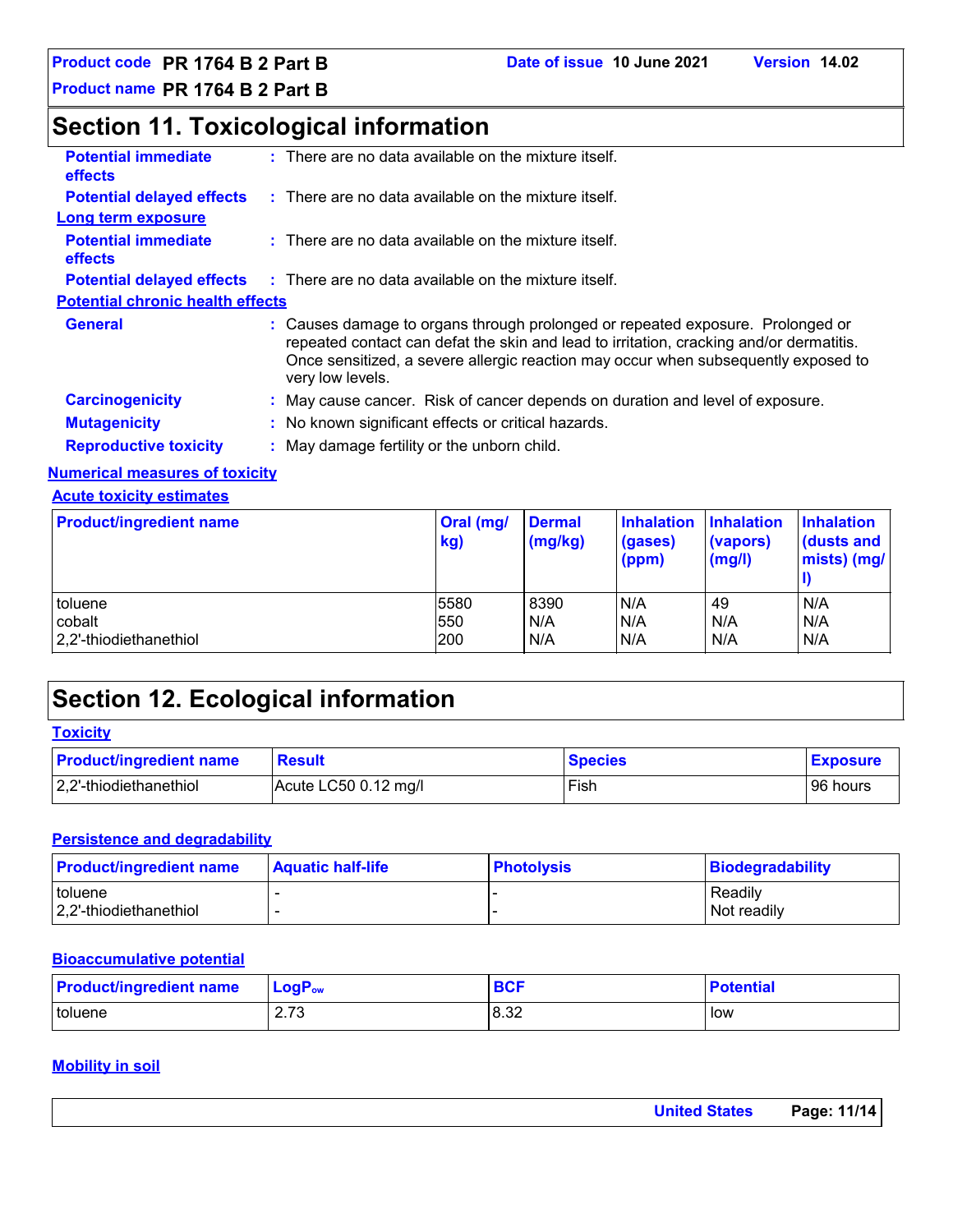### **Section 12. Ecological information**

**Soil/water partition coefficient (Koc)** 

**:** Not available.

### **Section 13. Disposal considerations**

**Disposal methods :**

The generation of waste should be avoided or minimized wherever possible. Disposal of this product, solutions and any by-products should at all times comply with the requirements of environmental protection and waste disposal legislation and any regional local authority requirements. Dispose of surplus and non-recyclable products via a licensed waste disposal contractor. Waste should not be disposed of untreated to the sewer unless fully compliant with the requirements of all authorities with jurisdiction. Waste packaging should be recycled. Incineration or landfill should only be considered when recycling is not feasible. This material and its container must be disposed of in a safe way. Care should be taken when handling emptied containers that have not been cleaned or rinsed out. Empty containers or liners may retain some product residues. Avoid dispersal of spilled material and runoff and contact with soil, waterways, drains and sewers.

**Disposal should be in accordance with applicable regional, national and local laws and regulations.**

**Refer to Section 7: HANDLING AND STORAGE and Section 8: EXPOSURE CONTROLS/PERSONAL PROTECTION for additional handling information and protection of employees. Section 6. Accidental release measures**

|                                                       | <b>DOT</b>             | <b>IMDG</b>              | <b>IATA</b>     |
|-------------------------------------------------------|------------------------|--------------------------|-----------------|
| <b>UN number</b>                                      | Not regulated.         | Not regulated.           | Not regulated.  |
| <b>UN proper shipping</b><br>name                     | ٠                      |                          |                 |
| <b>Transport hazard class  -</b><br>(e <sub>s</sub> ) |                        | ۰                        |                 |
| <b>Packing group</b>                                  |                        | $\overline{\phantom{0}}$ |                 |
| <b>Environmental hazards No.</b>                      |                        | No.                      | No.             |
| <b>Marine pollutant</b><br>substances                 | Not applicable.        | Not applicable.          | Not applicable. |
| <b>Product RQ (lbs)</b>                               | 210.77                 | Not applicable.          | Not applicable. |
| <b>RQ substances</b>                                  | (Nickel, thiram (ISO)) | Not applicable.          | Not applicable. |

### **14. Transport information**

#### **Additional information**

| <b>DOT</b>  | : Package sizes shipped in quantities less than the product reportable quantity are not subject to the<br>RQ (reportable quantity) transportation requirements. |
|-------------|-----------------------------------------------------------------------------------------------------------------------------------------------------------------|
| <b>IMDG</b> | : None identified.                                                                                                                                              |
| <b>IATA</b> | : None identified.                                                                                                                                              |

**Special precautions for user Transport within user's premises:** always transport in closed containers that are **:** upright and secure. Ensure that persons transporting the product know what to do in the event of an accident or spillage.

| Page: 12/14<br><b>United States</b> |  |
|-------------------------------------|--|
|-------------------------------------|--|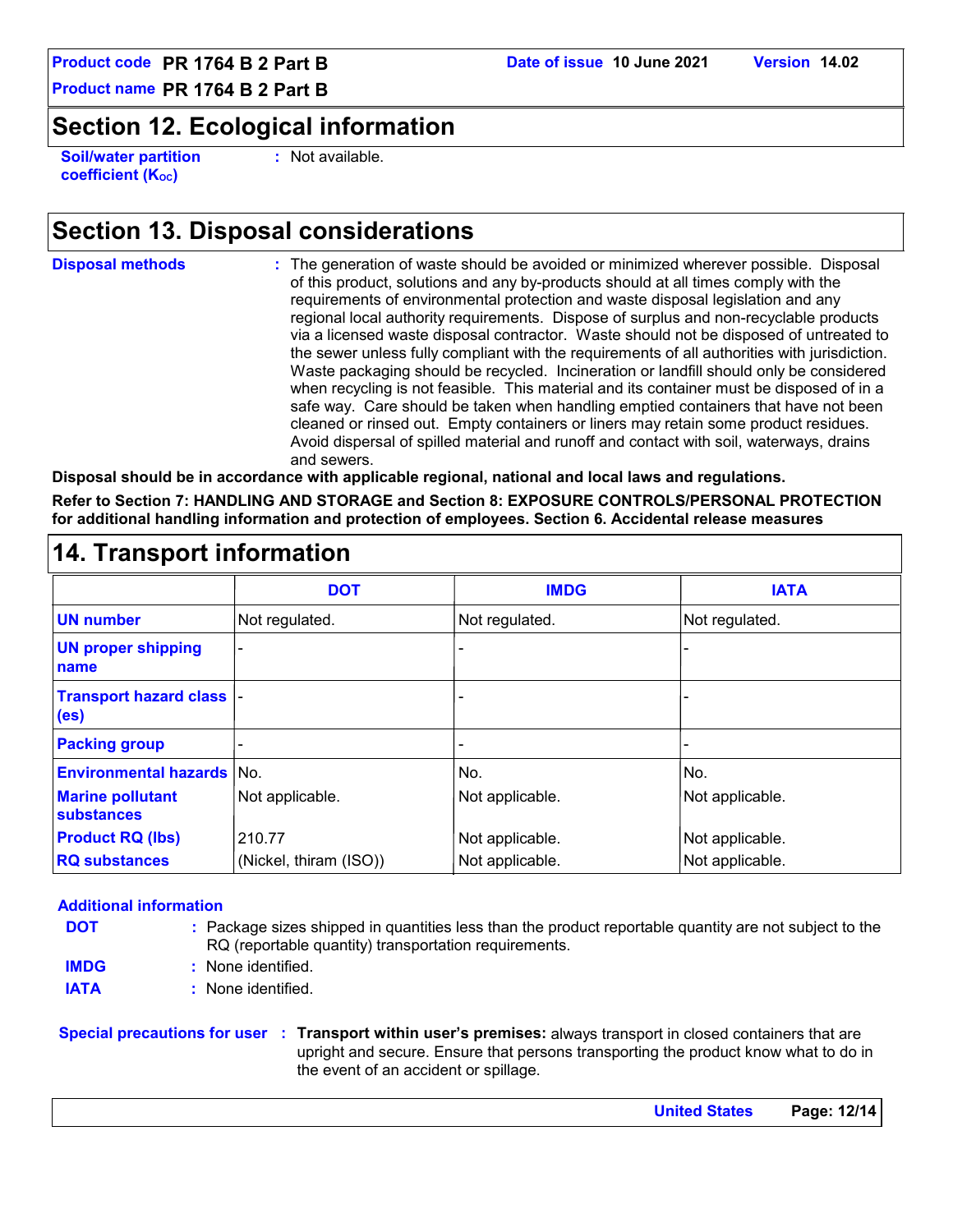### **14. Transport information**

**Transport in bulk according :** Not applicable. **to IMO instruments**

### **Section 15. Regulatory information**

#### **United States**

**United States inventory (TSCA 8b) :** All components are active or exempted.

**United States - TSCA 5(e) - Substances consent order:**

**SARA 302/304** carbon Listed

**SARA 304 RQ :** Not applicable.

#### **Composition/information on ingredients**

No products were found.

#### **SARA 311/312**

**Classification :** RESPIRATORY SENSITIZATION - Category 1 SKIN SENSITIZATION - Category 1 CARCINOGENICITY - Category 1B TOXIC TO REPRODUCTION - Category 1B SPECIFIC TARGET ORGAN TOXICITY (REPEATED EXPOSURE) - Category 1 HNOC - Defatting irritant

#### **Composition/information on ingredients**

| <b>Name</b>            | $\frac{9}{6}$ | <b>Classification</b>                                                                                                                                                                                                                                                                                                                             |
|------------------------|---------------|---------------------------------------------------------------------------------------------------------------------------------------------------------------------------------------------------------------------------------------------------------------------------------------------------------------------------------------------------|
| Nickel                 | $≥20 - ≤50$   | SKIN SENSITIZATION - Category 1B<br>CARCINOGENICITY - Category 1B<br>SPECIFIC TARGET ORGAN TOXICITY (REPEATED<br>EXPOSURE) - Category 1                                                                                                                                                                                                           |
| toluene                | $≥1.0 - ≤5.0$ | FLAMMABLE LIQUIDS - Category 2<br><b>SKIN IRRITATION - Category 2</b><br>TOXIC TO REPRODUCTION - Category 2<br>SPECIFIC TARGET ORGAN TOXICITY (SINGLE EXPOSURE)<br>(Narcotic effects) - Category 3<br>SPECIFIC TARGET ORGAN TOXICITY (REPEATED<br>EXPOSURE) - Category 2<br><b>ASPIRATION HAZARD - Category 1</b>                                 |
| cobalt                 | 1.0           | HNOC - Defatting irritant<br><b>ACUTE TOXICITY (oral) - Category 4</b><br>RESPIRATORY SENSITIZATION - Category 1A<br>SKIN SENSITIZATION - Category 1B<br><b>GERM CELL MUTAGENICITY - Category 2</b><br>CARCINOGENICITY - Category 1B<br>TOXIC TO REPRODUCTION - Category 1B<br>SPECIFIC TARGET ORGAN TOXICITY (REPEATED<br>EXPOSURE) - Category 2 |
| 2,2'-thiodiethanethiol | 1.0           | <b>ACUTE TOXICITY (oral) - Category 3</b><br>SKIN SENSITIZATION - Category 1A                                                                                                                                                                                                                                                                     |

#### **SARA 313**

**United States Page: 13/14**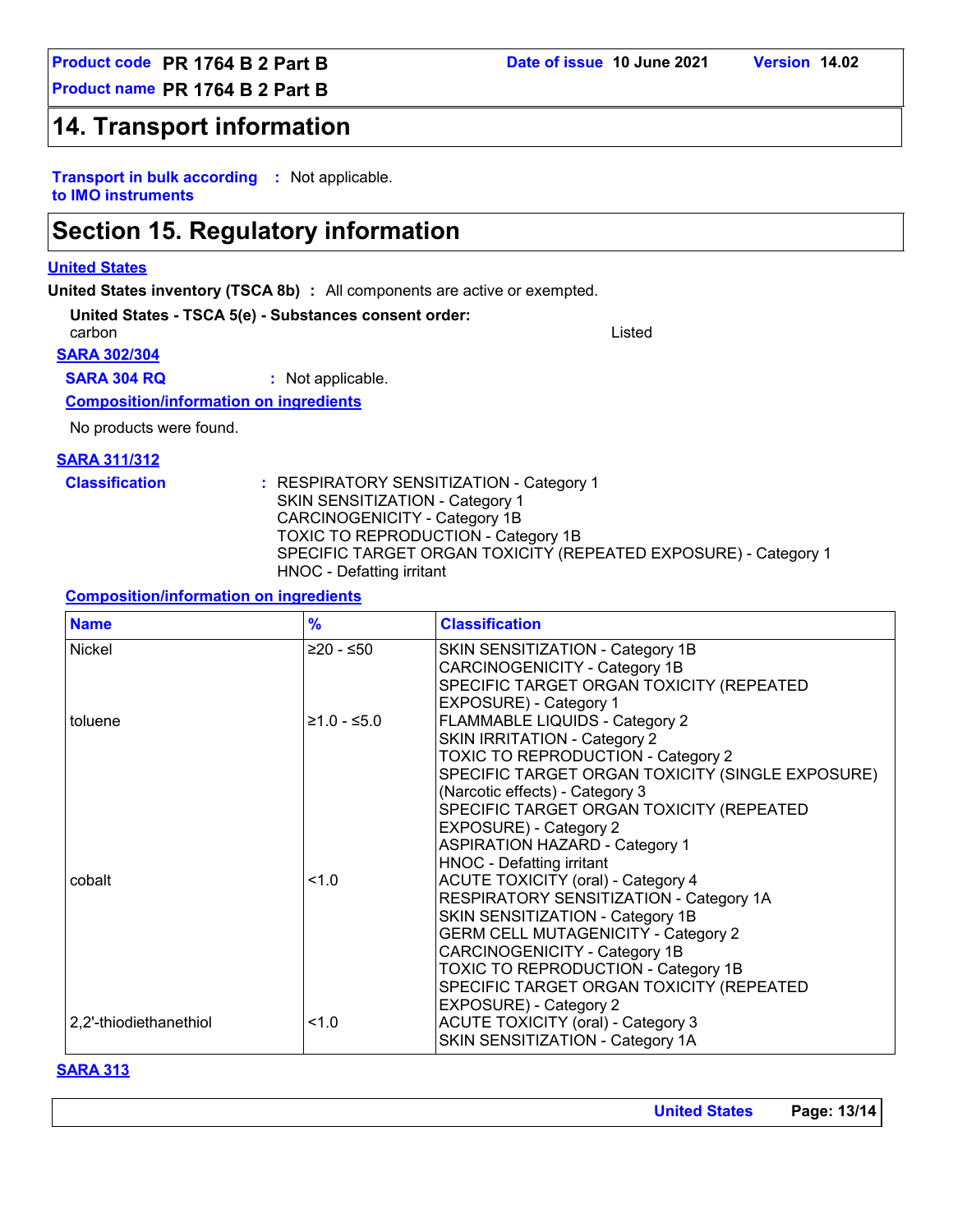### **Section 15. Regulatory information**

|                              | <b>Chemical name</b> | <b>CAS number</b> | <b>Concentration</b> |
|------------------------------|----------------------|-------------------|----------------------|
| <b>Supplier notification</b> | Nickel               | 7440-02-0         | $30 - 60$            |
|                              | toluene              | 108-88-3          | $1 - 5$              |
|                              | cobalt               | 7440-48-4         | $0.1 - 1$            |

SARA 313 notifications must not be detached from the SDS and any copying and redistribution of the SDS shall include copying and redistribution of the notice attached to copies of the SDS subsequently redistributed.

#### **California Prop. 65**

**WARNING**: Cancer and Reproductive Harm - www.P65Warnings.ca.gov.

### **Section 16. Other information**

```
Hazardous Material Information System (U.S.A.)
```
**Health** : 2 \* **Flammability** : 0 **Physical hazards** : 0 0

( \* ) - Chronic effects

**Caution: HMIS® ratings are based on a 0-4 rating scale, with 0 representing minimal hazards or risks, and 4 representing significant hazards or risks. Although HMIS® ratings and the associated label are not required on MSDSs or products leaving a facility under 29 CFR 1910.1200, the preparer may choose to provide them. HMIS® ratings are to be used with a fully implemented HMIS® program. HMIS® is a registered trademark and service mark of the American Coatings Association, Inc.**

**The customer is responsible for determining the PPE code for this material. For more information on HMIS® Personal Protective Equipment (PPE) codes, consult the HMIS® Implementation Manual.**

**National Fire Protection Association (U.S.A.)**

|                                              | Health : 2 Flammability : 0 Instability : 0                                                                                                                                                                                                                                                                                                                                                                                                                                                                                                                                                                           |
|----------------------------------------------|-----------------------------------------------------------------------------------------------------------------------------------------------------------------------------------------------------------------------------------------------------------------------------------------------------------------------------------------------------------------------------------------------------------------------------------------------------------------------------------------------------------------------------------------------------------------------------------------------------------------------|
| Date of previous issue                       | 6/10/2021                                                                                                                                                                                                                                                                                                                                                                                                                                                                                                                                                                                                             |
| <b>Organization that prepared</b><br>the SDS | : EHS                                                                                                                                                                                                                                                                                                                                                                                                                                                                                                                                                                                                                 |
| <b>Key to abbreviations</b>                  | $\therefore$ ATE = Acute Toxicity Estimate<br>BCF = Bioconcentration Factor<br>GHS = Globally Harmonized System of Classification and Labelling of Chemicals<br>IATA = International Air Transport Association<br>IBC = Intermediate Bulk Container<br><b>IMDG = International Maritime Dangerous Goods</b><br>LogPow = logarithm of the octanol/water partition coefficient<br>MARPOL = International Convention for the Prevention of Pollution From Ships, 1973<br>as modified by the Protocol of 1978. ("Marpol" = marine pollution)<br>$N/A = Not available$<br>SGG = Segregation Group<br>$UN = United Nations$ |

#### **Indicates information that has changed from previously issued version.**

#### **Disclaimer**

*The information contained in this data sheet is based on present scientific and technical knowledge. The purpose of this information is to draw attention to the health and safety aspects concerning the products supplied by PPG, and to*  recommend precautionary measures for the storage and handling of the products. No warranty or guarantee is given in *respect of the properties of the products. No liability can be accepted for any failure to observe the precautionary measures described in this data sheet or for any misuse of the products.*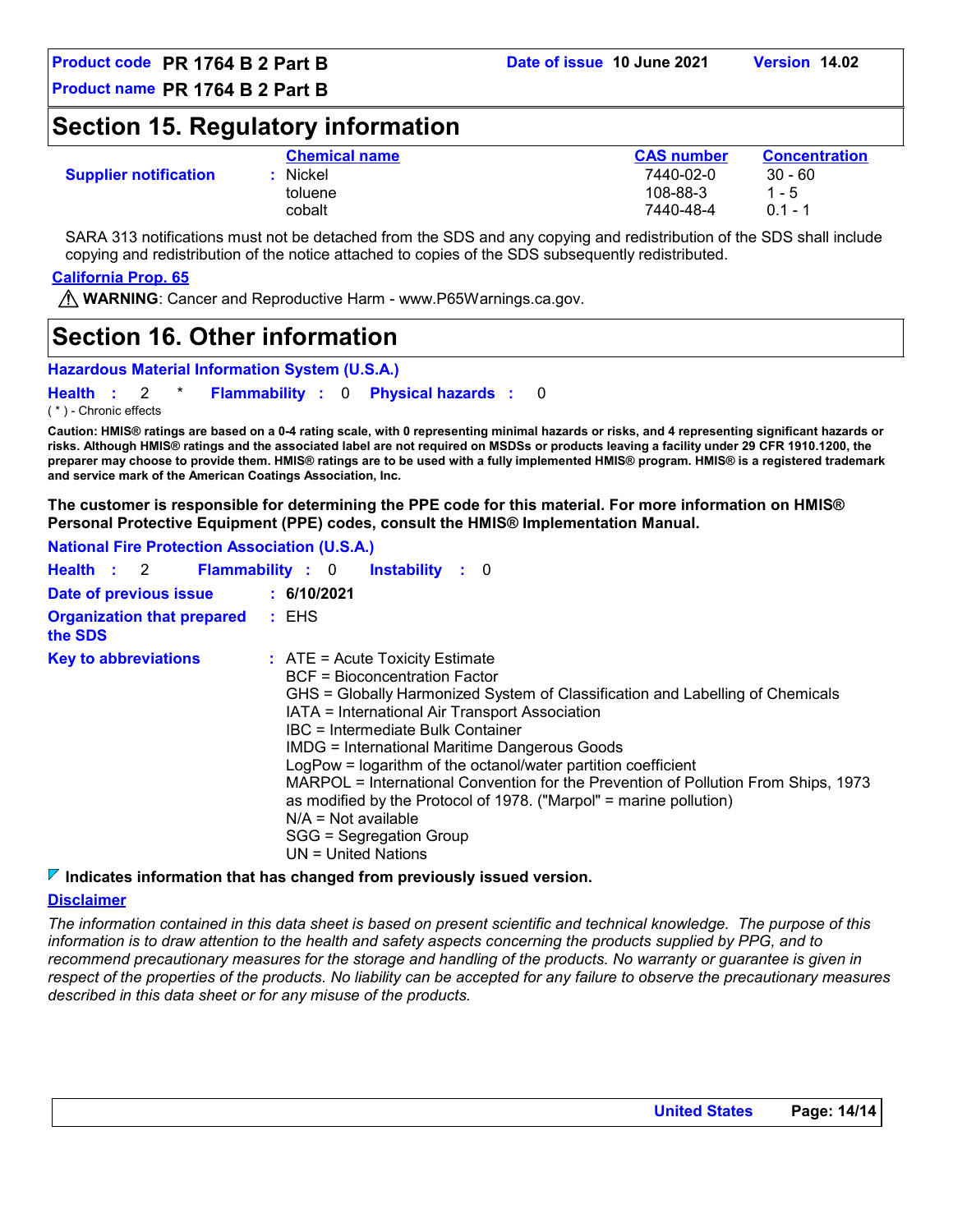# **SAFETY DATA SHEET**



**Date of issue/Date of revision 10 June 2021 Version 16**

| <b>Section 1. Identification</b>     |                                                                                                  |  |
|--------------------------------------|--------------------------------------------------------------------------------------------------|--|
| <b>Product name</b>                  | $:$ PR 148 BLUE ADH PRO                                                                          |  |
| <b>Product code</b>                  | $:$ PR 148 BLUE ADH PRO                                                                          |  |
| Other means of<br>identification     | $:$ Not available.                                                                               |  |
| <b>Product type</b>                  | : Liquid.                                                                                        |  |
|                                      | Relevant identified uses of the substance or mixture and uses advised against                    |  |
| <b>Product use</b>                   | : Industrial applications.                                                                       |  |
| Use of the substance/<br>mixture     | : Coating. Paints. Painting-related materials.                                                   |  |
| <b>Uses advised against</b>          | : Not applicable.                                                                                |  |
| <b>Manufacturer</b>                  | : PPG Aerospace PRC-DeSoto<br>12780 San Fernando Road<br>Sylmar, CA 91342<br>Phone: 818 362 6711 |  |
| <b>Emergency telephone</b><br>number | $(412)$ 434-4515 (U.S.)<br>(514) 645-1320 (Canada)<br>01-800-00-21-400 (Mexico)                  |  |

### **Section 2. Hazards identification**

| <b>OSHA/HCS status</b>       | : This material is considered hazardous by the OSHA Hazard Communication Standard<br>(29 CFR 1910.1200).                            |
|------------------------------|-------------------------------------------------------------------------------------------------------------------------------------|
| <b>Classification of the</b> | : FLAMMABLE LIQUIDS - Category 2                                                                                                    |
| substance or mixture         | <b>SKIN IRRITATION - Category 2</b>                                                                                                 |
|                              | EYE IRRITATION - Category 2A                                                                                                        |
|                              | <b>TOXIC TO REPRODUCTION - Category 2</b>                                                                                           |
|                              | SPECIFIC TARGET ORGAN TOXICITY (SINGLE EXPOSURE) (Narcotic effects) -<br>Category 3                                                 |
|                              | SPECIFIC TARGET ORGAN TOXICITY (REPEATED EXPOSURE) - Category 2                                                                     |
|                              | Percentage of the mixture consisting of ingredient(s) of unknown acute toxicity: 7.3%<br>(oral), 15.2% (dermal), 25.4% (inhalation) |
| <b>GHS label elements</b>    |                                                                                                                                     |
| <b>Hazard pictograms</b>     |                                                                                                                                     |
|                              |                                                                                                                                     |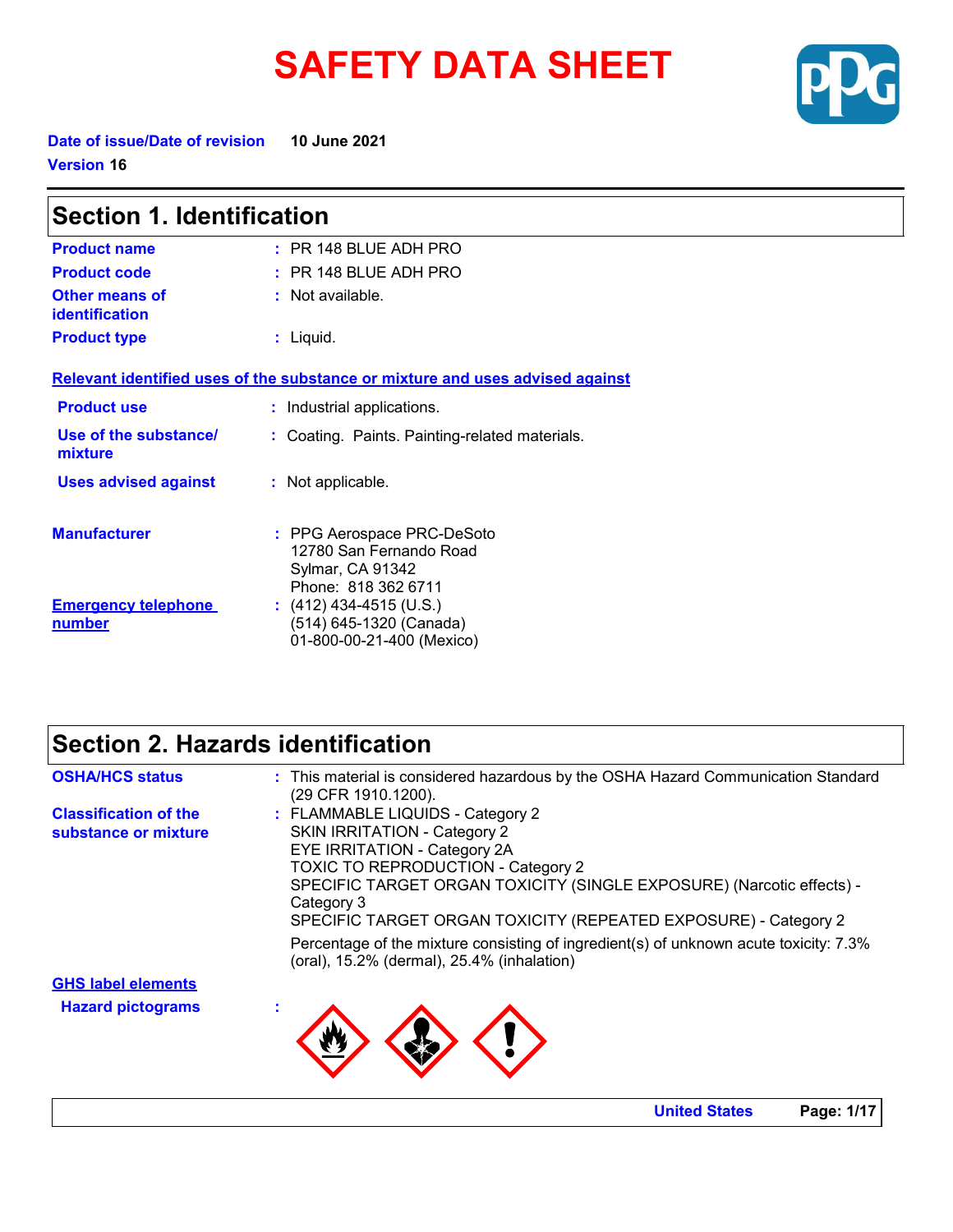**Product name PR 148 BLUE ADH PRO**

### **Section 2. Hazards identification**

| <b>Signal word</b>                         | : Danger                                                                                                                                                                                                                                                                                                                                                                                                                                                                                                                                                                                                  |
|--------------------------------------------|-----------------------------------------------------------------------------------------------------------------------------------------------------------------------------------------------------------------------------------------------------------------------------------------------------------------------------------------------------------------------------------------------------------------------------------------------------------------------------------------------------------------------------------------------------------------------------------------------------------|
| <b>Hazard statements</b>                   | : Highly flammable liquid and vapor.<br>Causes skin irritation.<br>Causes serious eye irritation.<br>May cause drowsiness or dizziness.<br>Suspected of damaging fertility or the unborn child.<br>May cause damage to organs through prolonged or repeated exposure.                                                                                                                                                                                                                                                                                                                                     |
| <b>Precautionary statements</b>            |                                                                                                                                                                                                                                                                                                                                                                                                                                                                                                                                                                                                           |
| <b>Prevention</b>                          | : Obtain special instructions before use. Do not handle until all safety precautions have<br>been read and understood. Wear protective gloves, protective clothing and eye or face<br>protection. Keep away from heat, hot surfaces, sparks, open flames and other ignition<br>sources. No smoking. Use explosion-proof electrical, ventilating or lighting equipment.<br>Use non-sparking tools. Take action to prevent static discharges. Use only outdoors or<br>in a well-ventilated area. Do not breathe vapor. Wash thoroughly after handling.                                                      |
| <b>Response</b>                            | : IF exposed or concerned: Get medical advice or attention. IF INHALED: Remove<br>person to fresh air and keep comfortable for breathing. Call a POISON CENTER or<br>doctor if you feel unwell. IF ON SKIN (or hair): Take off immediately all contaminated<br>clothing. Rinse skin with water. IF ON SKIN: Wash with plenty of water. If skin irritation<br>occurs: Get medical advice or attention. IF IN EYES: Rinse cautiously with water for<br>several minutes. Remove contact lenses, if present and easy to do. Continue rinsing. If<br>eye irritation persists: Get medical advice or attention. |
| <b>Storage</b>                             | : Store locked up. Store in a well-ventilated place. Keep container tightly closed. Keep<br>cool.                                                                                                                                                                                                                                                                                                                                                                                                                                                                                                         |
| <b>Disposal</b>                            | : Dispose of contents and container in accordance with all local, regional, national and<br>international regulations.                                                                                                                                                                                                                                                                                                                                                                                                                                                                                    |
| <b>Supplemental label</b><br>elements      | : Repeated exposure to high vapor concentrations may cause irritation of the respiratory<br>system and permanent brain and nervous system damage. Inhalation of vapor/aerosol<br>concentrations above the recommended exposure limits causes headaches,<br>drowsiness and nausea and may lead to unconsciousness or death. Avoid contact with<br>skin and clothing. Wash thoroughly after handling. Emits toxic fumes when heated.                                                                                                                                                                        |
| <b>Hazards not otherwise</b><br>classified | : Prolonged or repeated contact may dry skin and cause irritation.                                                                                                                                                                                                                                                                                                                                                                                                                                                                                                                                        |

### **Section 3. Composition/information on ingredients**

**Substance/mixture :** Mixture

**Product name :** PR 148 BLUE ADH PRO

| <b>Ingredient name</b>                    | $\frac{9}{6}$ | <b>CAS number</b> |
|-------------------------------------------|---------------|-------------------|
| toluene                                   | ≥20 - ≤50     | 108-88-3          |
| Isopropyl alcohol                         | l≥10 - ≤20    | 67-63-0           |
| Solvent naphtha (petroleum), light aliph. | 210 - ≤20     | 64742-89-8        |
| butanone                                  | 210 - ≤20     | 78-93-3           |
| ethyl acetate                             | l≥10 - ≤20    | 141-78-6          |
| heptane                                   | $≥5.0 - ≤10$  | 142-82-5          |
| Naphtha (petroleum), hydrotreated light   | $≥1.0 - ≤5.0$ | 64742-49-0        |
| methylcyclohexane                         | l≥1.0 - ≤5.0  | 108-87-2          |
| titanium tetrakis(2-ethylhexanolate)      | $≥1.0 - ≤5.0$ | 1070-10-6         |

| <b>United States</b> | Page: 2/17 |
|----------------------|------------|
|                      |            |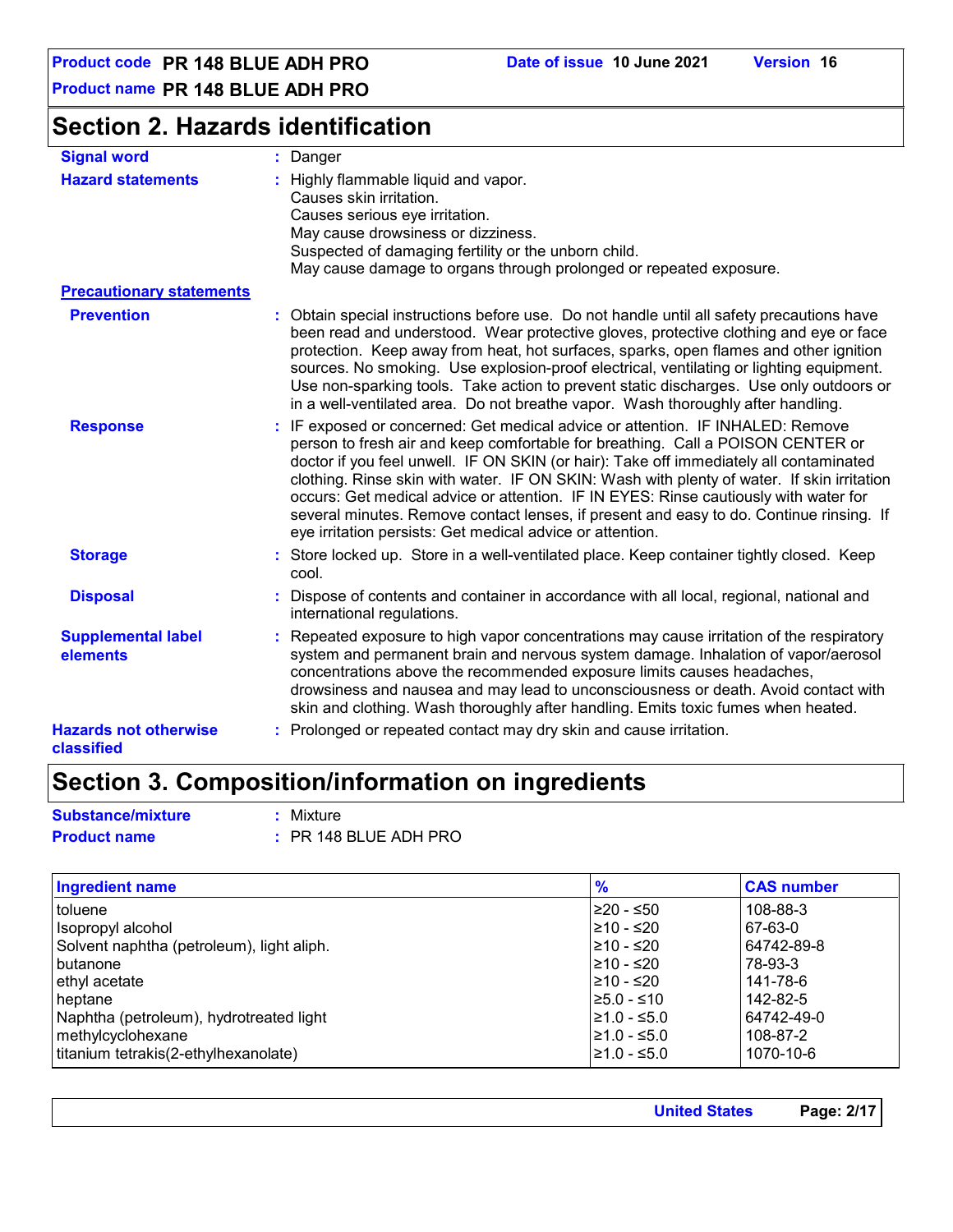**Product code PR 148 BLUE ADH PRO Date of issue 10 June 2021 Version 16**

**Product name PR 148 BLUE ADH PRO**

### **Section 3. Composition/information on ingredients**

SUB codes represent substances without registered CAS Numbers.

Any concentration shown as a range is to protect confidentiality or is due to batch variation.

**There are no additional ingredients present which, within the current knowledge of the supplier and in the concentrations applicable, are classified as hazardous to health or the environment and hence require reporting in this section.**

**Occupational exposure limits, if available, are listed in Section 8.**

### **Section 4. First aid measures**

If ingestion, irritation, any type of overexposure or symptoms of overexposure occur during or persists after use of this product, contact a POISON CONTROL CENTER, EMERGENCY ROOM OR PHYSICIAN immediately; have Safety Data Sheet information available. Never give anything by mouth to an unconscious or convulsing person.

#### **Description of necessary first aid measures**

| <b>Eye contact</b>  | : Remove contact lenses, irrigate copiously with clean, fresh water, holding the eyelids<br>apart for at least 10 minutes and seek immediate medical advice.                                           |
|---------------------|--------------------------------------------------------------------------------------------------------------------------------------------------------------------------------------------------------|
| <b>Inhalation</b>   | : Remove to fresh air. Keep person warm and at rest. If not breathing, if breathing is<br>irregular or if respiratory arrest occurs, provide artificial respiration or oxygen by trained<br>personnel. |
| <b>Skin contact</b> | : Remove contaminated clothing and shoes. Wash skin thoroughly with soap and water<br>or use recognized skin cleanser. Do NOT use solvents or thinners.                                                |
| <b>Ingestion</b>    | : If swallowed, seek medical advice immediately and show this container or label. Keep<br>person warm and at rest. Do NOT induce vomiting.                                                             |

#### **Most important symptoms/effects, acute and delayed**

| <b>Potential acute health effects</b> |                                                                                                                                                                                                                             |
|---------------------------------------|-----------------------------------------------------------------------------------------------------------------------------------------------------------------------------------------------------------------------------|
| <b>Eye contact</b>                    | : Causes serious eye irritation.                                                                                                                                                                                            |
| <b>Inhalation</b>                     | : Can cause central nervous system (CNS) depression. May cause drowsiness or<br>dizziness.                                                                                                                                  |
| <b>Skin contact</b>                   | : Causes skin irritation. Defatting to the skin.                                                                                                                                                                            |
| <b>Ingestion</b>                      | : Can cause central nervous system (CNS) depression.                                                                                                                                                                        |
| <b>Over-exposure signs/symptoms</b>   |                                                                                                                                                                                                                             |
| <b>Eye contact</b>                    | : Adverse symptoms may include the following:<br>pain or irritation<br>watering<br>redness                                                                                                                                  |
| <b>Inhalation</b>                     | : Adverse symptoms may include the following:<br>nausea or vomiting<br>headache<br>drowsiness/fatique<br>dizziness/vertigo<br>unconsciousness<br>reduced fetal weight<br>increase in fetal deaths<br>skeletal malformations |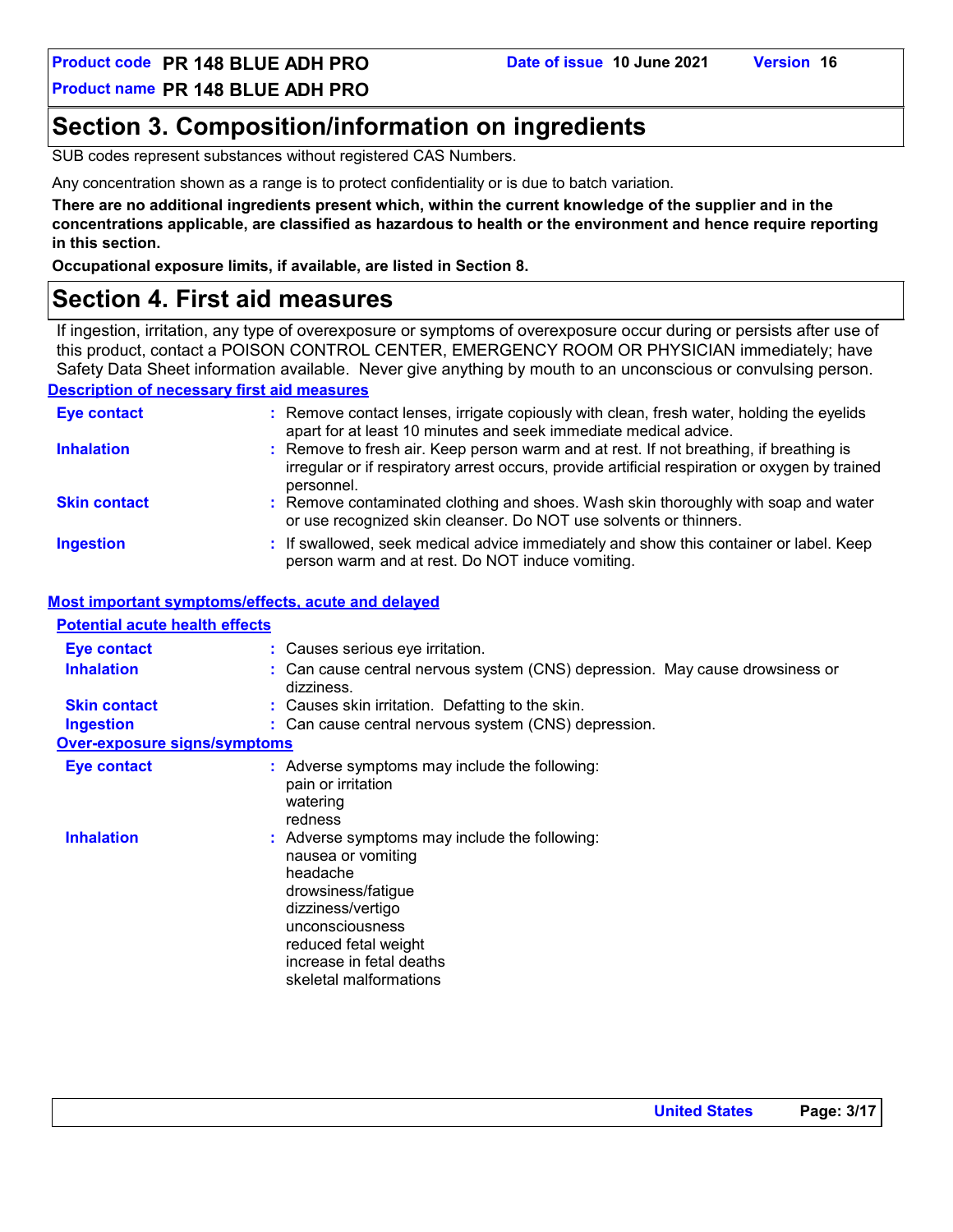### **Product name PR 148 BLUE ADH PRO**

### **Section 4. First aid measures**

| <b>Skin contact</b><br><b>Ingestion</b> | : Adverse symptoms may include the following:<br>irritation<br>redness<br>dryness<br>cracking<br>reduced fetal weight<br>increase in fetal deaths<br>skeletal malformations<br>: Adverse symptoms may include the following:<br>reduced fetal weight<br>increase in fetal deaths<br>skeletal malformations              |
|-----------------------------------------|-------------------------------------------------------------------------------------------------------------------------------------------------------------------------------------------------------------------------------------------------------------------------------------------------------------------------|
|                                         | Indication of immediate medical attention and special treatment needed, if necessary                                                                                                                                                                                                                                    |
| <b>Notes to physician</b>               | : Treat symptomatically. Contact poison treatment specialist immediately if large<br>quantities have been ingested or inhaled.                                                                                                                                                                                          |
| <b>Specific treatments</b>              | : No specific treatment.                                                                                                                                                                                                                                                                                                |
| <b>Protection of first-aiders</b>       | : No action shall be taken involving any personal risk or without suitable training. If it is<br>suspected that fumes are still present, the rescuer should wear an appropriate mask or<br>self-contained breathing apparatus. It may be dangerous to the person providing aid to<br>give mouth-to-mouth resuscitation. |

#### **See toxicological information (Section 11)**

### **Section 5. Fire-fighting measures**

| <b>Extinguishing media</b>                               |                                                                                                                                                                                                                                                                                                                                                                                                                                                                                                  |
|----------------------------------------------------------|--------------------------------------------------------------------------------------------------------------------------------------------------------------------------------------------------------------------------------------------------------------------------------------------------------------------------------------------------------------------------------------------------------------------------------------------------------------------------------------------------|
| <b>Suitable extinguishing</b><br>media                   | : Use dry chemical, $CO2$ , water spray (fog) or foam.                                                                                                                                                                                                                                                                                                                                                                                                                                           |
| <b>Unsuitable extinguishing</b><br>media                 | : Do not use water jet.                                                                                                                                                                                                                                                                                                                                                                                                                                                                          |
| <b>Specific hazards arising</b><br>from the chemical     | : Highly flammable liquid and vapor. In a fire or if heated, a pressure increase will occur<br>and the container may burst, with the risk of a subsequent explosion. Vapors may<br>accumulate in low or confined areas or travel a considerable distance to a source of<br>ignition and flash back. Runoff to sewer may create fire or explosion hazard. Fire water<br>contaminated with this material must be contained and prevented from being discharged<br>to any waterway, sewer or drain. |
| <b>Hazardous thermal</b><br>decomposition products       | : Decomposition products may include the following materials:<br>carbon oxides<br>metal oxide/oxides                                                                                                                                                                                                                                                                                                                                                                                             |
| <b>Special protective actions</b><br>for fire-fighters   | : Promptly isolate the scene by removing all persons from the vicinity of the incident if<br>there is a fire. No action shall be taken involving any personal risk or without suitable<br>training. Move containers from fire area if this can be done without risk. Use water<br>spray to keep fire-exposed containers cool.                                                                                                                                                                    |
| <b>Special protective</b><br>equipment for fire-fighters | : Fire-fighters should wear appropriate protective equipment and self-contained breathing<br>apparatus (SCBA) with a full face-piece operated in positive pressure mode.                                                                                                                                                                                                                                                                                                                         |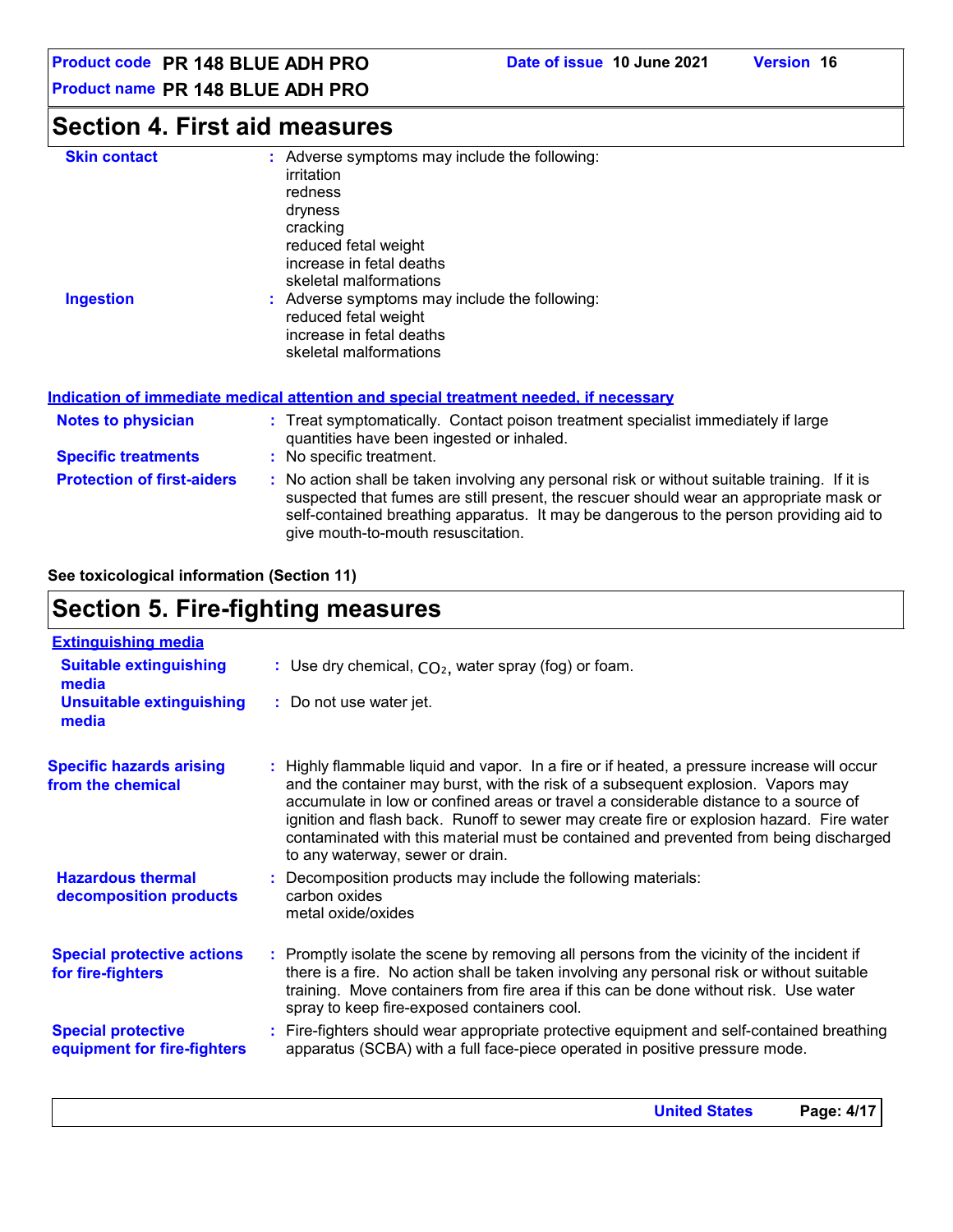**Product name PR 148 BLUE ADH PRO**

### **Section 6. Accidental release measures**

#### **Personal precautions, protective equipment and emergency procedures**

| For non-emergency<br>personnel                        | : No action shall be taken involving any personal risk or without suitable training.<br>Evacuate surrounding areas. Keep unnecessary and unprotected personnel from<br>entering. Do not touch or walk through spilled material. Shut off all ignition sources.<br>No flares, smoking or flames in hazard area. Avoid breathing vapor or mist. Provide<br>adequate ventilation. Wear appropriate respirator when ventilation is inadequate. Put<br>on appropriate personal protective equipment.                                                                                                                                                                                                                                                                      |  |  |  |
|-------------------------------------------------------|----------------------------------------------------------------------------------------------------------------------------------------------------------------------------------------------------------------------------------------------------------------------------------------------------------------------------------------------------------------------------------------------------------------------------------------------------------------------------------------------------------------------------------------------------------------------------------------------------------------------------------------------------------------------------------------------------------------------------------------------------------------------|--|--|--|
| For emergency responders :                            | If specialized clothing is required to deal with the spillage, take note of any information in<br>Section 8 on suitable and unsuitable materials. See also the information in "For non-<br>emergency personnel".                                                                                                                                                                                                                                                                                                                                                                                                                                                                                                                                                     |  |  |  |
| <b>Environmental precautions</b>                      | : Avoid dispersal of spilled material and runoff and contact with soil, waterways, drains<br>and sewers. Inform the relevant authorities if the product has caused environmental<br>pollution (sewers, waterways, soil or air). Water polluting material. May be harmful to<br>the environment if released in large quantities.                                                                                                                                                                                                                                                                                                                                                                                                                                      |  |  |  |
| Methods and materials for containment and cleaning up |                                                                                                                                                                                                                                                                                                                                                                                                                                                                                                                                                                                                                                                                                                                                                                      |  |  |  |
| <b>Small spill</b>                                    | : Stop leak if without risk. Move containers from spill area. Use spark-proof tools and<br>explosion-proof equipment. Dilute with water and mop up if water-soluble. Alternatively,<br>or if water-insoluble, absorb with an inert dry material and place in an appropriate waste<br>disposal container. Dispose of via a licensed waste disposal contractor.                                                                                                                                                                                                                                                                                                                                                                                                        |  |  |  |
| <b>Large spill</b>                                    | : Stop leak if without risk. Move containers from spill area. Use spark-proof tools and<br>explosion-proof equipment. Approach release from upwind. Prevent entry into sewers,<br>water courses, basements or confined areas. Wash spillages into an effluent treatment<br>plant or proceed as follows. Contain and collect spillage with non-combustible,<br>absorbent material e.g. sand, earth, vermiculite or diatomaceous earth and place in<br>container for disposal according to local regulations (see Section 13). Dispose of via a<br>licensed waste disposal contractor. Contaminated absorbent material may pose the<br>same hazard as the spilled product. Note: see Section 1 for emergency contact<br>information and Section 13 for waste disposal. |  |  |  |

### **Section 7. Handling and storage**

#### **Precautions for safe handling**

**Protective measures Theody of the entity of the entity protective equipment (see Section 8). Avoid exposure** obtain special instructions before use. Avoid exposure during pregnancy. Do not handle until all safety precautions have been read and understood. Do not get in eyes or on skin or clothing. Do not breathe vapor or mist. Do not ingest. Avoid release to the environment. Use only with adequate ventilation. Wear appropriate respirator when ventilation is inadequate. Do not enter storage areas and confined spaces unless adequately ventilated. Keep in the original container or an approved alternative made from a compatible material, kept tightly closed when not in use. Store and use away from heat, sparks, open flame or any other ignition source. Use explosion-proof electrical (ventilating, lighting and material handling) equipment. Use only non-sparking tools. Take precautionary measures against electrostatic discharges. Empty containers retain product residue and can be hazardous. Do not reuse container.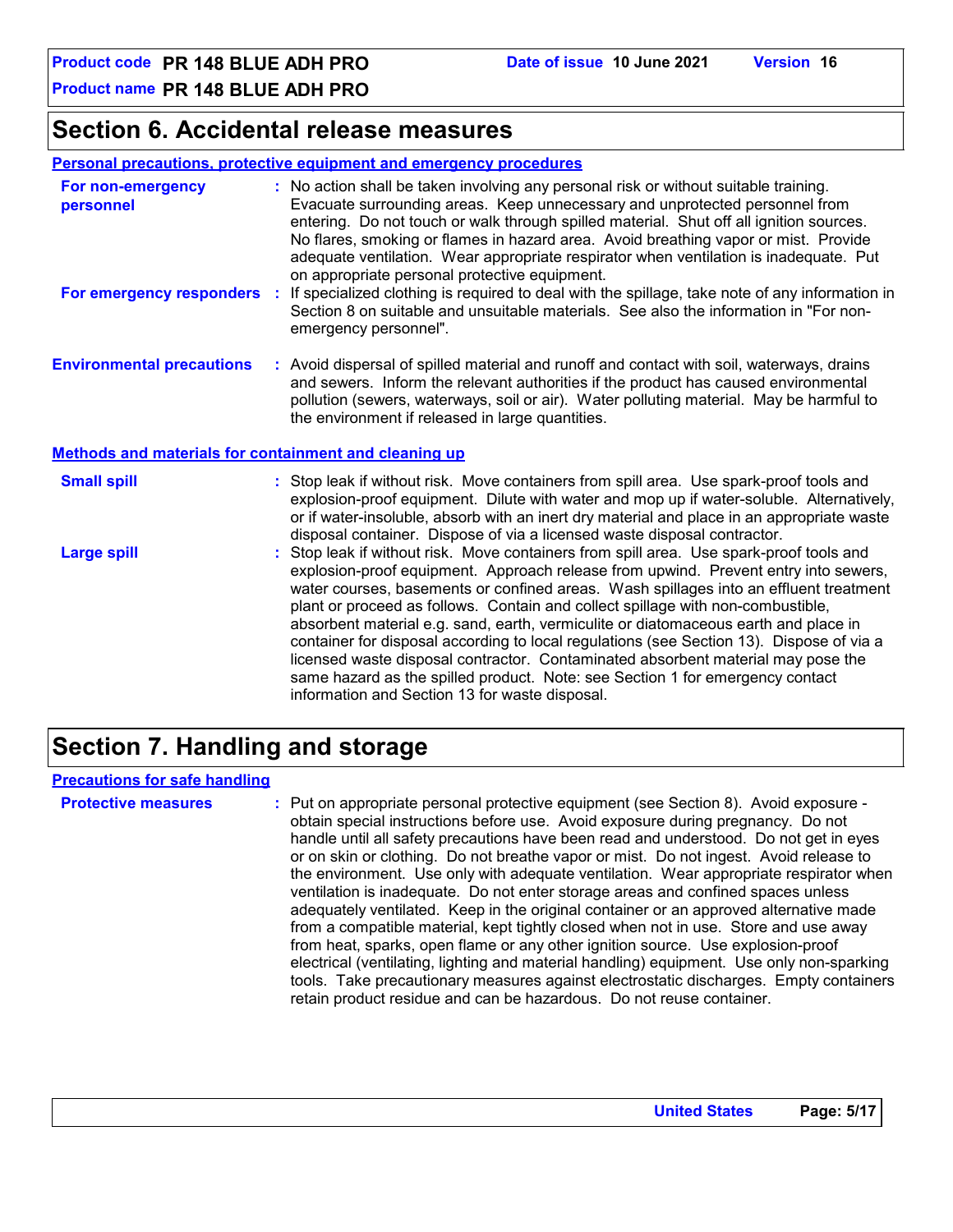**Product code PR 148 BLUE ADH PRO Date of issue 10 June 2021 Version 16**

**Product name PR 148 BLUE ADH PRO**

### **Section 7. Handling and storage**

| <b>Special precautions</b>                                                       | : Vapors may accumulate in low or confined areas or travel a considerable distance to a<br>source of ignition and flash back. Vapors are heavier than air and may spread along<br>floors. If this material is part of a multiple component system, read the Safety Data<br>Sheet(s) for the other component or components before blending as the resulting<br>mixture may have the hazards of all of its parts.                                                                                                                                                                                                                                                                                                                   |
|----------------------------------------------------------------------------------|-----------------------------------------------------------------------------------------------------------------------------------------------------------------------------------------------------------------------------------------------------------------------------------------------------------------------------------------------------------------------------------------------------------------------------------------------------------------------------------------------------------------------------------------------------------------------------------------------------------------------------------------------------------------------------------------------------------------------------------|
| <b>Advice on general</b><br>occupational hygiene                                 | : Eating, drinking and smoking should be prohibited in areas where this material is<br>handled, stored and processed. Workers should wash hands and face before eating,<br>drinking and smoking. Remove contaminated clothing and protective equipment before<br>entering eating areas. See also Section 8 for additional information on hygiene<br>measures.                                                                                                                                                                                                                                                                                                                                                                     |
| <b>Conditions for safe storage,</b><br>including any<br><b>incompatibilities</b> | : Do not store above the following temperature: $50^{\circ}$ C (122 $^{\circ}$ F). Store in accordance with<br>local regulations. Store in a segregated and approved area. Store in original container<br>protected from direct sunlight in a dry, cool and well-ventilated area, away from<br>incompatible materials (see Section 10) and food and drink. Store locked up. Eliminate<br>all ignition sources. Separate from oxidizing materials. Keep container tightly closed<br>and sealed until ready for use. Containers that have been opened must be carefully<br>resealed and kept upright to prevent leakage. Do not store in unlabeled containers.<br>Use appropriate containment to avoid environmental contamination. |

### **Section 8. Exposure controls/personal protection**

#### **Control parameters**

### **Occupational exposure limits**

| <b>Ingredient name</b>                    | <b>Exposure limits</b>                    |
|-------------------------------------------|-------------------------------------------|
| toluene                                   | OSHA PEL Z2 (United States, 2/2013).      |
|                                           | AMP: 500 ppm 10 minutes.                  |
|                                           | CEIL: 300 ppm                             |
|                                           | TWA: 200 ppm 8 hours.                     |
|                                           | ACGIH TLV (United States, 3/2020).        |
|                                           | TWA: 20 ppm 8 hours.                      |
| Isopropyl alcohol                         | ACGIH TLV (United States, 3/2020).        |
|                                           | STEL: 400 ppm 15 minutes.                 |
|                                           | TWA: 200 ppm 8 hours.                     |
|                                           | OSHA PEL (United States, 5/2018).         |
|                                           | TWA: 980 mg/m <sup>3</sup> 8 hours.       |
|                                           | TWA: 400 ppm 8 hours.                     |
| Solvent naphtha (petroleum), light aliph. | None.                                     |
| butanone                                  | <b>ACGIH TLV (United States, 3/2020).</b> |
|                                           | STEL: 885 mg/m <sup>3</sup> 15 minutes.   |
|                                           | STEL: 300 ppm 15 minutes.                 |
|                                           | TWA: 590 mg/m <sup>3</sup> 8 hours.       |
|                                           | TWA: 200 ppm 8 hours.                     |
|                                           | OSHA PEL (United States, 5/2018).         |
|                                           | TWA: 590 mg/m <sup>3</sup> 8 hours.       |
|                                           | TWA: 200 ppm 8 hours.                     |
| ethyl acetate                             | ACGIH TLV (United States, 3/2020).        |
|                                           | TWA: 1440 mg/m <sup>3</sup> 8 hours.      |
|                                           | TWA: 400 ppm 8 hours.                     |
|                                           | OSHA PEL (United States, 5/2018).         |
|                                           | TWA: 1400 mg/m <sup>3</sup> 8 hours.      |
|                                           | Page: 6/17<br><b>United States</b>        |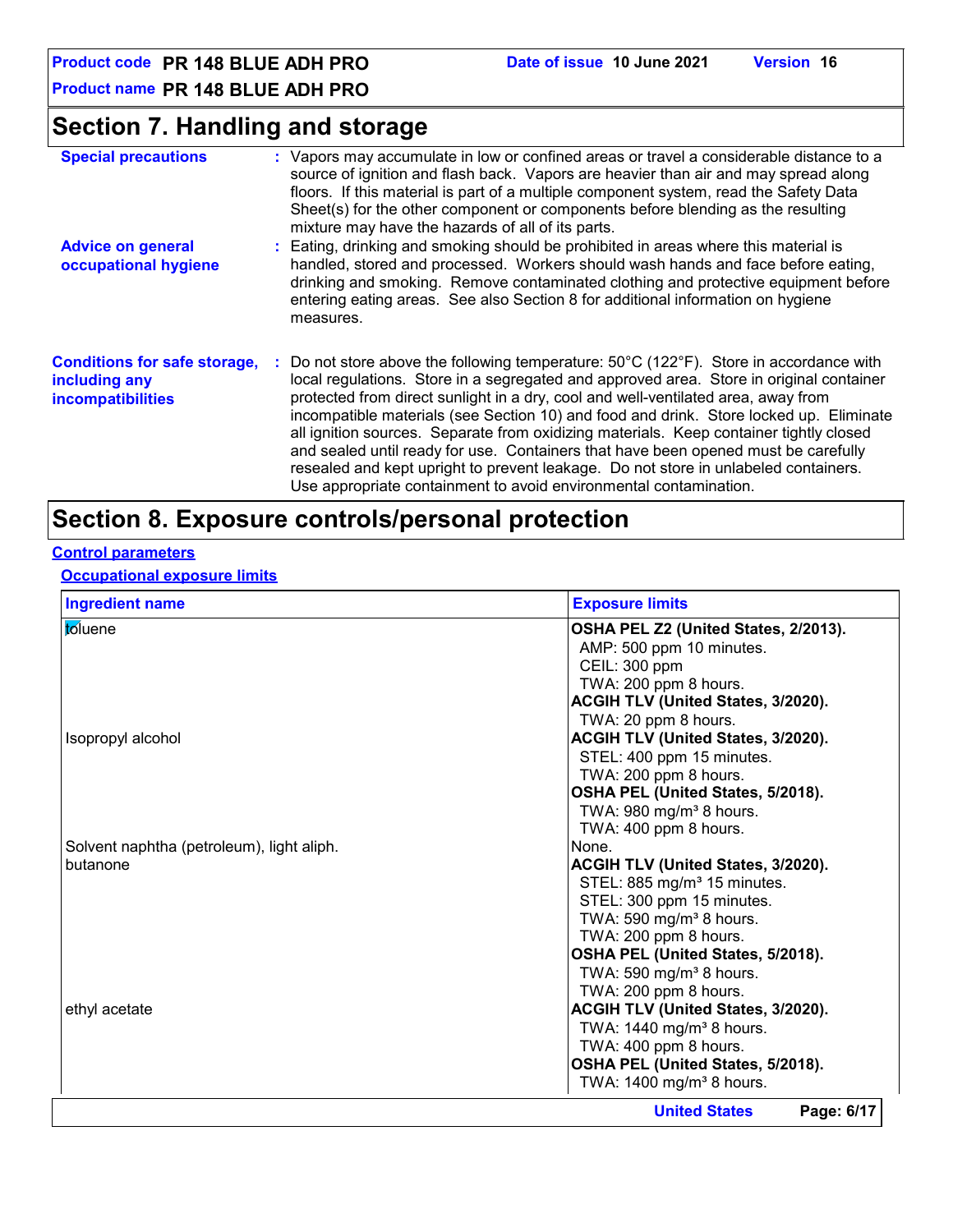**United States Page: 7/17**

**Product name PR 148 BLUE ADH PRO**

### **Section 8. Exposure controls/personal protection**

|                                         | TWA: 400 ppm 8 hours.                                                                                                                                                                                                                                                                                                                |
|-----------------------------------------|--------------------------------------------------------------------------------------------------------------------------------------------------------------------------------------------------------------------------------------------------------------------------------------------------------------------------------------|
| heptane                                 | <b>ACGIH TLV (United States, 3/2020).</b>                                                                                                                                                                                                                                                                                            |
|                                         | STEL: 2050 mg/m <sup>3</sup> 15 minutes.                                                                                                                                                                                                                                                                                             |
|                                         | STEL: 500 ppm 15 minutes.                                                                                                                                                                                                                                                                                                            |
|                                         | TWA: 1640 mg/m <sup>3</sup> 8 hours.                                                                                                                                                                                                                                                                                                 |
|                                         | TWA: 400 ppm 8 hours.                                                                                                                                                                                                                                                                                                                |
|                                         | OSHA PEL (United States, 5/2018).                                                                                                                                                                                                                                                                                                    |
|                                         | TWA: 2000 mg/m <sup>3</sup> 8 hours.                                                                                                                                                                                                                                                                                                 |
|                                         | TWA: 500 ppm 8 hours.                                                                                                                                                                                                                                                                                                                |
| Naphtha (petroleum), hydrotreated light | OSHA PEL (United States, 1/2012).                                                                                                                                                                                                                                                                                                    |
|                                         | TWA: 500 ppm                                                                                                                                                                                                                                                                                                                         |
| methylcyclohexane                       | <b>ACGIH TLV (United States, 3/2020).</b>                                                                                                                                                                                                                                                                                            |
|                                         | TWA: $1610$ mg/m <sup>3</sup> 8 hours.                                                                                                                                                                                                                                                                                               |
|                                         | TWA: 400 ppm 8 hours.                                                                                                                                                                                                                                                                                                                |
|                                         | OSHA PEL (United States, 5/2018).                                                                                                                                                                                                                                                                                                    |
|                                         | TWA: 2000 mg/m <sup>3</sup> 8 hours.                                                                                                                                                                                                                                                                                                 |
|                                         | TWA: 500 ppm 8 hours.                                                                                                                                                                                                                                                                                                                |
| titanium tetrakis(2-ethylhexanolate)    | None.                                                                                                                                                                                                                                                                                                                                |
|                                         | Key to abbreviations                                                                                                                                                                                                                                                                                                                 |
|                                         | $\Omega = \Gamma$ and $\Gamma$ and $\Gamma$ and $\Gamma$ and $\Gamma$ and $\Gamma$ and $\Gamma$ and $\Gamma$ and $\Gamma$ and $\Gamma$ and $\Gamma$ and $\Gamma$ and $\Gamma$ and $\Gamma$ and $\Gamma$ and $\Gamma$ and $\Gamma$ and $\Gamma$ and $\Gamma$ and $\Gamma$ and $\Gamma$ and $\Gamma$ and $\Gamma$ and $\Gamma$ and $\$ |

|             | $=$ Acceptable Maximum Peak                                  |             | = Potential skin absorption        |
|-------------|--------------------------------------------------------------|-------------|------------------------------------|
| ACGIH       | = American Conference of Governmental Industrial Hygienists. | <b>SR</b>   | $=$ Respiratory sensitization      |
| С           | $=$ Ceiling Limit                                            | SS          | $=$ Skin sensitization             |
|             | $=$ Fume                                                     | <b>STEL</b> | = Short term Exposure limit values |
| <b>IPEL</b> | = Internal Permissible Exposure Limit                        | TD          | $=$ Total dust                     |
| OSHA        | = Occupational Safety and Health Administration.             | TLV         | = Threshold Limit Value            |
|             | $=$ Respirable                                               | TWA         | = Time Weighted Average            |
|             |                                                              |             |                                    |

Z = OSHA 29 CFR 1910.1200 Subpart Z - Toxic and Hazardous Substances

#### **Consult local authorities for acceptable exposure limits.**

| <b>Recommended monitoring</b><br>procedures       | ÷. | If this product contains ingredients with exposure limits, personal, workplace<br>atmosphere or biological monitoring may be required to determine the effectiveness of<br>the ventilation or other control measures and/or the necessity to use respiratory<br>protective equipment. Reference should be made to appropriate monitoring standards.<br>Reference to national guidance documents for methods for the determination of<br>hazardous substances will also be required. |  |  |  |
|---------------------------------------------------|----|-------------------------------------------------------------------------------------------------------------------------------------------------------------------------------------------------------------------------------------------------------------------------------------------------------------------------------------------------------------------------------------------------------------------------------------------------------------------------------------|--|--|--|
| <b>Appropriate engineering</b><br><b>controls</b> |    | : Use only with adequate ventilation. Use process enclosures, local exhaust ventilation or<br>other engineering controls to keep worker exposure to airborne contaminants below any<br>recommended or statutory limits. The engineering controls also need to keep gas,<br>vapor or dust concentrations below any lower explosive limits. Use explosion-proof<br>ventilation equipment.                                                                                             |  |  |  |
| <b>Environmental exposure</b><br>controls         |    | : Emissions from ventilation or work process equipment should be checked to ensure<br>they comply with the requirements of environmental protection legislation. In some<br>cases, fume scrubbers, filters or engineering modifications to the process equipment<br>will be necessary to reduce emissions to acceptable levels.                                                                                                                                                     |  |  |  |
| <b>Individual protection measures</b>             |    |                                                                                                                                                                                                                                                                                                                                                                                                                                                                                     |  |  |  |
| <b>Hygiene measures</b>                           |    | : Wash hands, forearms and face thoroughly after handling chemical products, before<br>eating, smoking and using the lavatory and at the end of the working period.<br>Appropriate techniques should be used to remove potentially contaminated clothing.<br>Wash contaminated clothing before reusing. Ensure that eyewash stations and safety<br>showers are close to the workstation location.                                                                                   |  |  |  |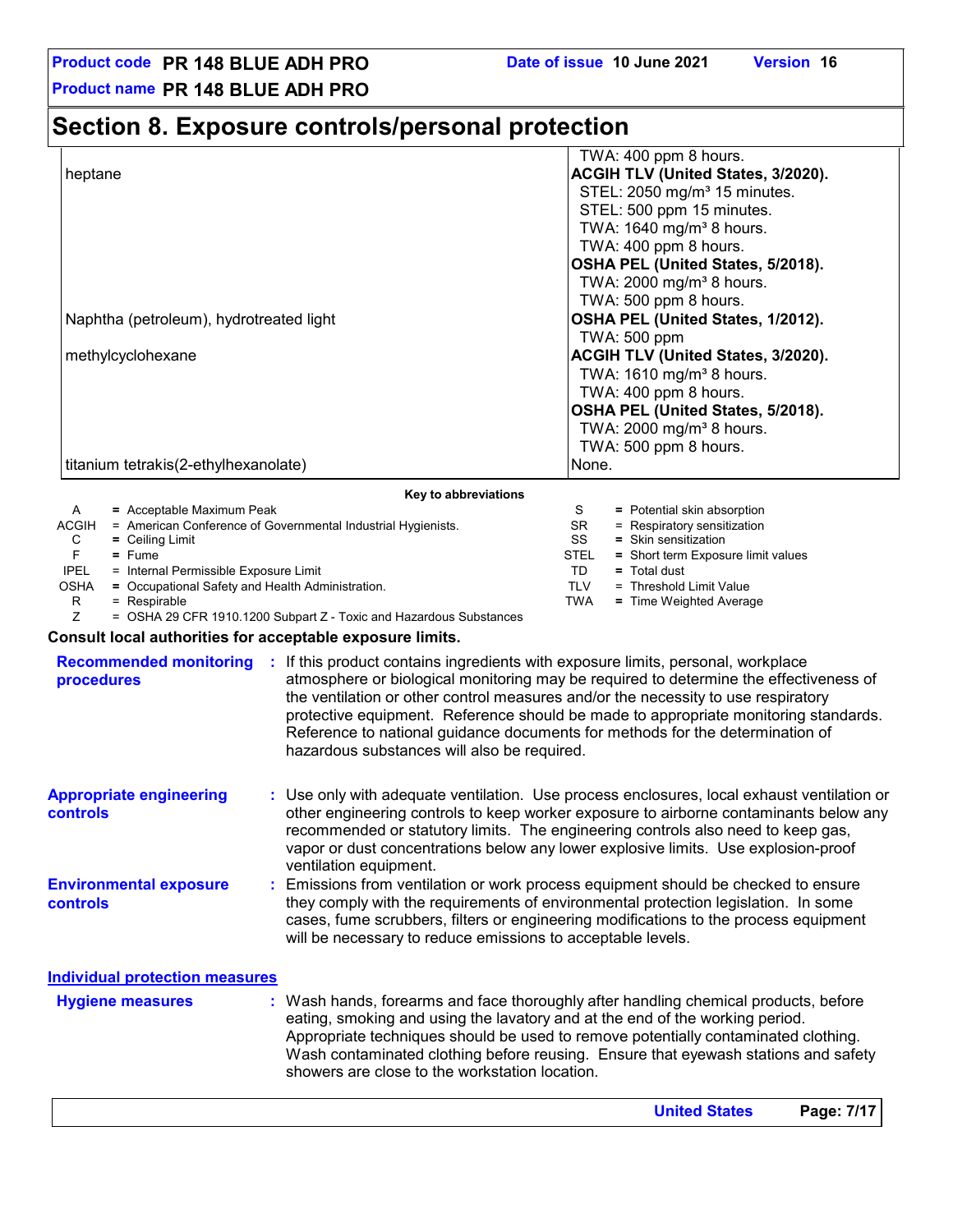**Product name PR 148 BLUE ADH PRO**

### **Section 8. Exposure controls/personal protection**

| <b>Eye/face protection</b>    | : Chemical splash goggles.                                                                                                                                                                                                                                                                                                                                                                                                                                                                                                                                                                                             |
|-------------------------------|------------------------------------------------------------------------------------------------------------------------------------------------------------------------------------------------------------------------------------------------------------------------------------------------------------------------------------------------------------------------------------------------------------------------------------------------------------------------------------------------------------------------------------------------------------------------------------------------------------------------|
| <b>Skin protection</b>        |                                                                                                                                                                                                                                                                                                                                                                                                                                                                                                                                                                                                                        |
| <b>Hand protection</b>        | : Chemical-resistant, impervious gloves complying with an approved standard should be<br>worn at all times when handling chemical products if a risk assessment indicates this is<br>necessary. Considering the parameters specified by the glove manufacturer, check<br>during use that the gloves are still retaining their protective properties. It should be<br>noted that the time to breakthrough for any glove material may be different for different<br>glove manufacturers. In the case of mixtures, consisting of several substances, the<br>protection time of the gloves cannot be accurately estimated. |
| <b>Gloves</b>                 | : For prolonged or repeated handling, use the following type of gloves:                                                                                                                                                                                                                                                                                                                                                                                                                                                                                                                                                |
|                               | Recommended: butyl rubber, nitrile rubber                                                                                                                                                                                                                                                                                                                                                                                                                                                                                                                                                                              |
| <b>Body protection</b>        | : Personal protective equipment for the body should be selected based on the task being<br>performed and the risks involved and should be approved by a specialist before<br>handling this product. When there is a risk of ignition from static electricity, wear anti-<br>static protective clothing. For the greatest protection from static discharges, clothing<br>should include anti-static overalls, boots and gloves.                                                                                                                                                                                         |
| <b>Other skin protection</b>  | : Appropriate footwear and any additional skin protection measures should be selected<br>based on the task being performed and the risks involved and should be approved by a<br>specialist before handling this product.                                                                                                                                                                                                                                                                                                                                                                                              |
| <b>Respiratory protection</b> | : Respirator selection must be based on known or anticipated exposure levels, the<br>hazards of the product and the safe working limits of the selected respirator. If workers<br>are exposed to concentrations above the exposure limit, they must use appropriate,<br>certified respirators. Use a properly fitted, air-purifying or air-fed respirator complying<br>with an approved standard if a risk assessment indicates this is necessary.<br>The respiratory protection shall be in accordance to 29 CFR 1910.134.                                                                                            |

## **Section 9. Physical and chemical properties**

| <b>Appearance</b>                               |                                                |  |
|-------------------------------------------------|------------------------------------------------|--|
| <b>Physical state</b>                           | $:$ Liquid.                                    |  |
| <b>Color</b>                                    | $:$ Blue.                                      |  |
| <b>Odor</b>                                     | : Not available.                               |  |
| <b>Odor threshold</b>                           | : Not available.                               |  |
| pH                                              | : Not applicable.                              |  |
| <b>Melting point</b>                            | : Not available.                               |  |
| <b>Boiling point</b>                            | : 77.22 to 248.89°C (171 to 480°F)             |  |
| <b>Flash point</b>                              | : Closed cup: $-5^{\circ}$ C (23 $^{\circ}$ F) |  |
| <b>Auto-ignition temperature</b>                | : Not available.                               |  |
| <b>Decomposition temperature</b>                | : Not available.                               |  |
| <b>Flammability (solid, gas)</b>                | : Not available.                               |  |
| Lower and upper explosive<br>(flammable) limits | : Not available.                               |  |
| <b>Evaporation rate</b>                         | : Not available.                               |  |
| <b>Vapor pressure</b>                           | : Not available.                               |  |
| <b>Vapor density</b>                            | : Not available.                               |  |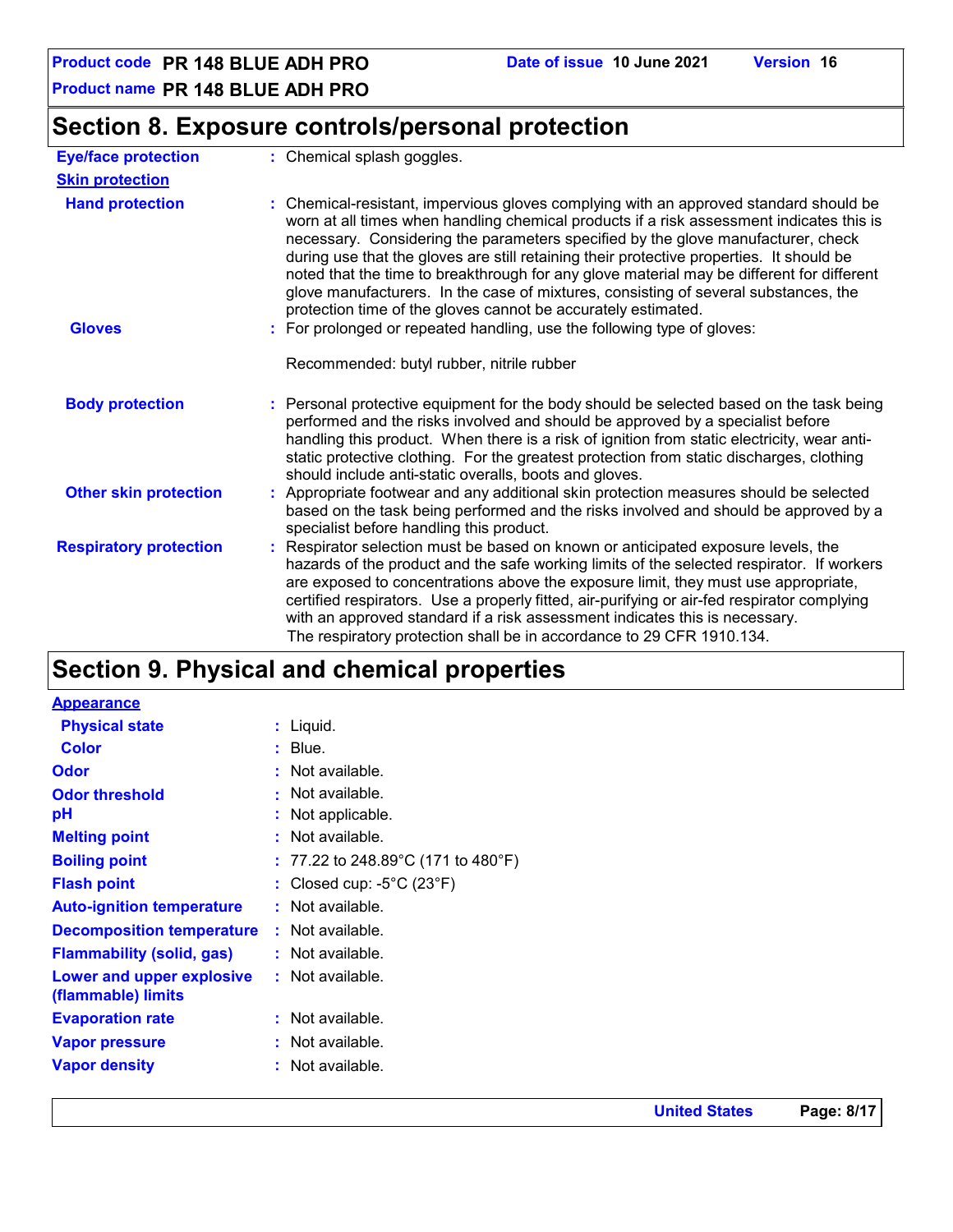**Product name PR 148 BLUE ADH PRO**

### **Section 9. Physical and chemical properties**

| <b>Relative density</b>                                                | : 0.82                                                                              |
|------------------------------------------------------------------------|-------------------------------------------------------------------------------------|
| Density (lbs / gal)                                                    | : 6.84                                                                              |
| <b>Solubility</b><br><b>Partition coefficient: n-</b><br>octanol/water | : Insoluble in the following materials: cold water.<br>: Mot applicable.            |
| <b>Viscosity</b>                                                       | : $\overline{\mathsf{Kin}}$ ematic (40°C (104°F)): >21 mm <sup>2</sup> /s (>21 cSt) |
| <b>VOC</b>                                                             | $: 802$ g/l                                                                         |

### **Section 10. Stability and reactivity**

| <b>Reactivity</b>                            | : No specific test data related to reactivity available for this product or its ingredients.                                                  |
|----------------------------------------------|-----------------------------------------------------------------------------------------------------------------------------------------------|
| <b>Chemical stability</b>                    | : The product is stable.                                                                                                                      |
| <b>Possibility of hazardous</b><br>reactions | : Under normal conditions of storage and use, hazardous reactions will not occur.                                                             |
| <b>Conditions to avoid</b>                   | : When exposed to high temperatures may produce hazardous decomposition products.<br>Refer to protective measures listed in sections 7 and 8. |
| <b>Incompatible materials</b>                | : Keep away from the following materials to prevent strong exothermic reactions:<br>oxidizing agents, strong alkalis, strong acids.           |
| <b>Hazardous decomposition</b><br>products   | : Depending on conditions, decomposition products may include the following materials:<br>carbon oxides metal oxide/oxides                    |

### **Section 11. Toxicological information**

#### **Information on toxicological effects**

#### **Acute toxicity**

| <b>Product/ingredient name</b>               | <b>Result</b>                | <b>Species</b> | <b>Dose</b>             | <b>Exposure</b> |
|----------------------------------------------|------------------------------|----------------|-------------------------|-----------------|
| toluene                                      | <b>LC50 Inhalation Vapor</b> | Rat            | 49 g/ $m3$              | 4 hours         |
|                                              | LD50 Dermal                  | Rabbit         | 8.39 g/kg               |                 |
|                                              | LD50 Oral                    | Rat            | 5580 mg/kg              |                 |
| Isopropyl alcohol                            | LC50 Inhalation Vapor        | Rat            | 72600 mg/m <sup>3</sup> | 4 hours         |
|                                              | LD50 Dermal                  | Rabbit         | 12800 mg/kg             |                 |
|                                              | LD50 Oral                    | Rat            | 5045 mg/kg              |                 |
| Solvent naphtha (petroleum),<br>light aliph. | <b>LC50 Inhalation Vapor</b> | Rat            | $>20$ mg/l              | 4 hours         |
|                                              | LD50 Dermal                  | Rat            | >2000 mg/kg             |                 |
|                                              | LD50 Oral                    | Rat            | >5000 mg/kg             |                 |
| butanone                                     | LD50 Dermal                  | Rabbit         | 6480 mg/kg              |                 |
|                                              | LD50 Oral                    | Rat            | 2737 mg/kg              |                 |
| ethyl acetate                                | LD50 Dermal                  | Rabbit         | $>5$ g/kg               |                 |
|                                              | LD50 Oral                    | Rat            | 5620 mg/kg              |                 |
| heptane                                      | LC50 Inhalation Gas.         | Rat            | 48000 ppm               | 4 hours         |
|                                              | LC50 Inhalation Vapor        | Rat            | 103 $g/m3$              | 4 hours         |
| Naphtha (petroleum),                         | LD50 Oral                    | Rat            | $>2$ g/kg               |                 |
|                                              |                              |                | <b>United States</b>    | Page: 9/17      |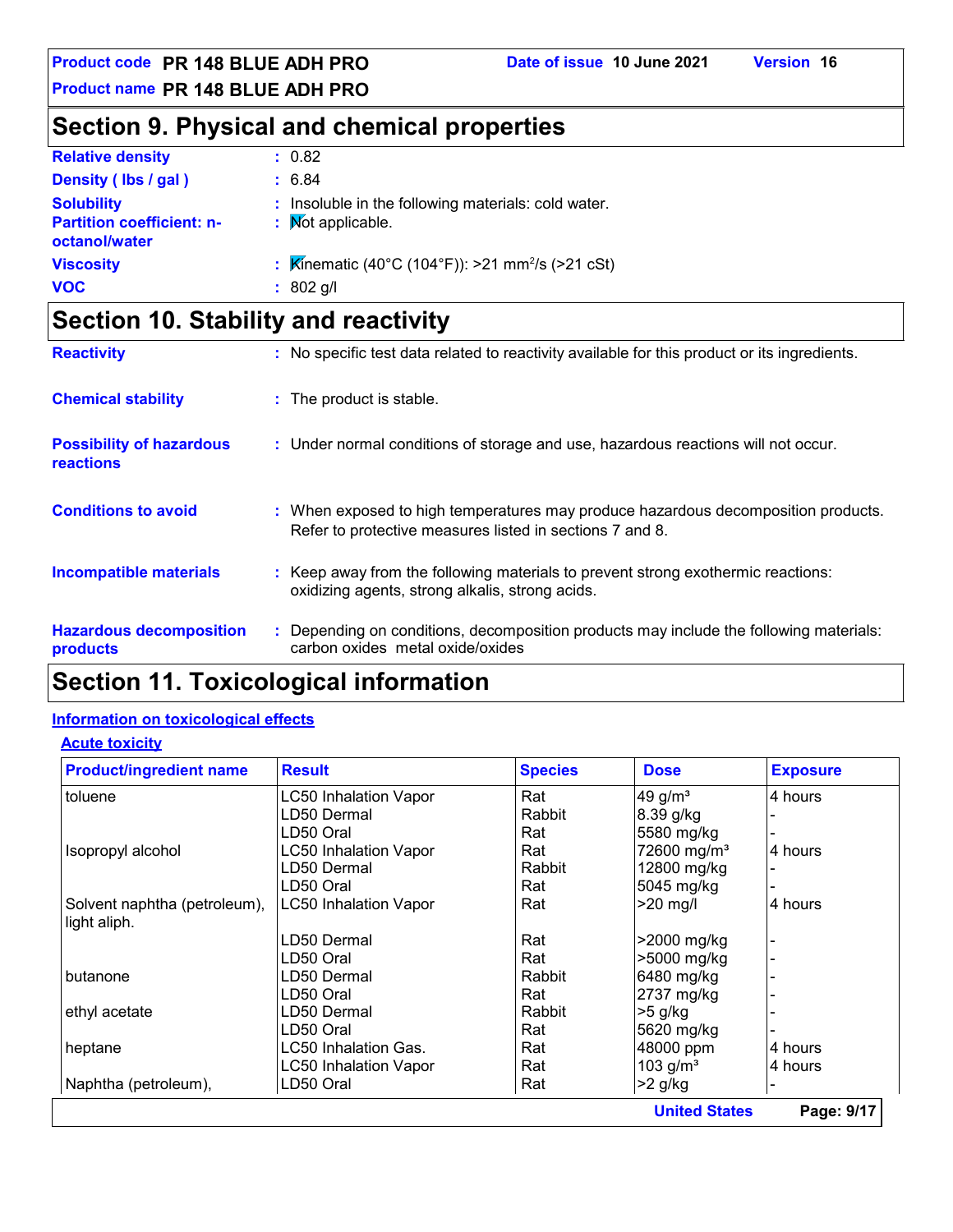**Product code PR 148 BLUE ADH PRO Date of issue 10 June 2021 Version 16**

**Product name PR 148 BLUE ADH PRO**

### **Section 11. Toxicological information**

| hydrotreated light                       |                                                        |             |            |                                                        |             |  |  |
|------------------------------------------|--------------------------------------------------------|-------------|------------|--------------------------------------------------------|-------------|--|--|
| methylcyclohexane                        | LD50 Oral                                              |             |            | Rat                                                    | 4 g/kg      |  |  |
| titanium tetrakis<br>(2-ethylhexanolate) | LD50 Dermal                                            |             |            | Rabbit                                                 | $>2.6$ g/kg |  |  |
|                                          | LD50 Oral                                              |             |            | Rat                                                    | 3.73 g/kg   |  |  |
| <b>Conclusion/Summary</b>                |                                                        |             |            | : There are no data available on the mixture itself.   |             |  |  |
| <b>Irritation/Corrosion</b>              |                                                        |             |            |                                                        |             |  |  |
| <b>Conclusion/Summary</b>                |                                                        |             |            |                                                        |             |  |  |
| <b>Skin</b>                              | ÷.                                                     |             |            | There are no data available on the mixture itself.     |             |  |  |
| <b>Eyes</b>                              |                                                        |             |            | There are no data available on the mixture itself.     |             |  |  |
| <b>Respiratory</b>                       |                                                        |             |            | There are no data available on the mixture itself.     |             |  |  |
| <b>Sensitization</b>                     |                                                        |             |            |                                                        |             |  |  |
| <b>Conclusion/Summary</b>                |                                                        |             |            |                                                        |             |  |  |
| <b>Skin</b>                              |                                                        |             |            | $:$ There are no data available on the mixture itself. |             |  |  |
| <b>Respiratory</b>                       |                                                        |             |            | $:$ There are no data available on the mixture itself. |             |  |  |
| <b>Mutagenicity</b>                      |                                                        |             |            |                                                        |             |  |  |
| <b>Conclusion/Summary</b>                | : There are no data available on the mixture itself.   |             |            |                                                        |             |  |  |
| <b>Carcinogenicity</b>                   |                                                        |             |            |                                                        |             |  |  |
| <b>Conclusion/Summary</b>                | $:$ There are no data available on the mixture itself. |             |            |                                                        |             |  |  |
| <b>Classification</b>                    |                                                        |             |            |                                                        |             |  |  |
| <b>Product/ingredient name</b>           | <b>OSHA</b>                                            | <b>IARC</b> | <b>NTP</b> |                                                        |             |  |  |
| toluene                                  |                                                        | 3           |            |                                                        |             |  |  |

**Carcinogen Classification code:**

 $\vert$  -  $\vert$  -  $\vert$  3

**IARC: 1, 2A, 2B, 3, 4 NTP: Known to be a human carcinogen; Reasonably anticipated to be a human carcinogen OSHA: + Not listed/not regulated: -**

#### **Reproductive toxicity**

**Conclusion/Summary :**

**Conclusion/Summary :**

: There are no data available on the mixture itself.

#### **Teratogenicity**

There are no data available on the mixture itself.

**Specific target organ toxicity (single exposure)**

| <b>Name</b>                               | <b>Category</b> | <b>Route of</b><br>exposure | <b>Target organs</b> |
|-------------------------------------------|-----------------|-----------------------------|----------------------|
| toluene                                   | Category 3      |                             | Narcotic effects     |
| Isopropyl alcohol                         | Category 3      |                             | Narcotic effects     |
| Solvent naphtha (petroleum), light aliph. | Category 3      |                             | Narcotic effects     |
| butanone                                  | Category 3      |                             | Narcotic effects     |
| ethyl acetate                             | Category 3      |                             | Narcotic effects     |
| heptane                                   | Category 3      |                             | Narcotic effects     |
| Naphtha (petroleum), hydrotreated light   | Category 3      |                             | Narcotic effects     |
| methylcyclohexane                         | Category 3      |                             | Narcotic effects     |

#### **Specific target organ toxicity (repeated exposure)**

**United States Page: 10/17**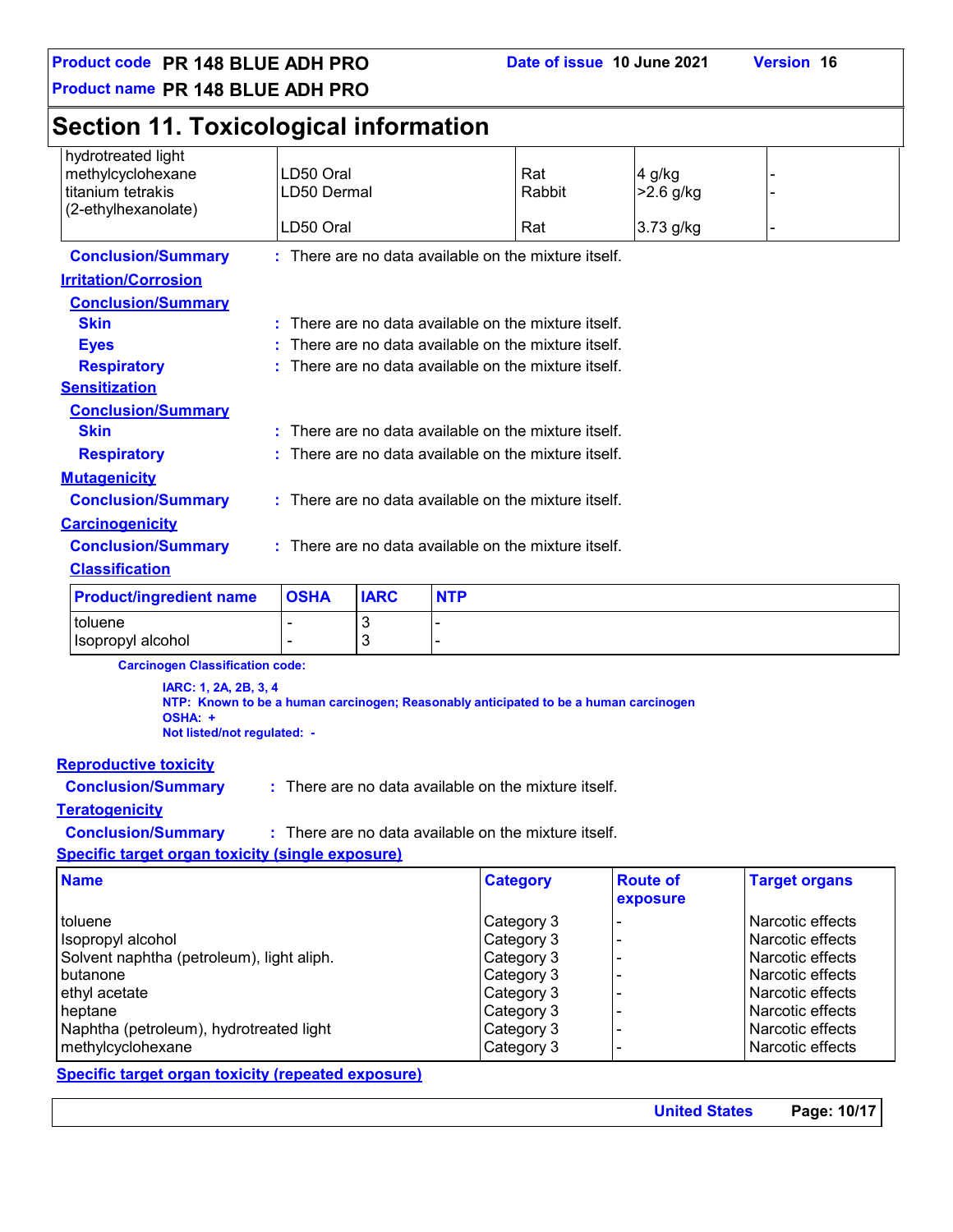**Product name PR 148 BLUE ADH PRO**

### **Section 11. Toxicological information**

| <b>Name</b> | <b>Category</b> | <b>Route of</b><br>exposure | <b>Target organs</b> |
|-------------|-----------------|-----------------------------|----------------------|
| toluene     | Category 2      |                             |                      |

**Target organs :** Contains material which causes damage to the following organs: brain, central nervous system (CNS).

Contains material which may cause damage to the following organs: blood, kidneys, lungs, the nervous system, the reproductive system, liver, heart, spleen, peripheral nervous system, upper respiratory tract, skin, eye, lens or cornea.

#### **Aspiration hazard**

| <b>Name</b>                               | <b>Result</b>                         |
|-------------------------------------------|---------------------------------------|
| toluene                                   | <b>ASPIRATION HAZARD - Category 1</b> |
| Solvent naphtha (petroleum), light aliph. | <b>ASPIRATION HAZARD - Category 1</b> |
| heptane                                   | <b>ASPIRATION HAZARD - Category 1</b> |
| Naphtha (petroleum), hydrotreated light   | <b>ASPIRATION HAZARD - Category 1</b> |
| methylcyclohexane                         | <b>ASPIRATION HAZARD - Category 1</b> |

#### **Information on the likely routes of exposure**

| <b>Potential acute health effects</b> |                                                                                                                                                                                                                             |
|---------------------------------------|-----------------------------------------------------------------------------------------------------------------------------------------------------------------------------------------------------------------------------|
| <b>Eye contact</b>                    | : Causes serious eye irritation.                                                                                                                                                                                            |
| <b>Inhalation</b>                     | : Can cause central nervous system (CNS) depression. May cause drowsiness or<br>dizziness.                                                                                                                                  |
| <b>Skin contact</b>                   | : Causes skin irritation. Defatting to the skin.                                                                                                                                                                            |
| <b>Ingestion</b>                      | : Can cause central nervous system (CNS) depression.                                                                                                                                                                        |
| <b>Over-exposure signs/symptoms</b>   |                                                                                                                                                                                                                             |
| <b>Eye contact</b>                    | : Adverse symptoms may include the following:<br>pain or irritation<br>watering<br>redness                                                                                                                                  |
| <b>Inhalation</b>                     | : Adverse symptoms may include the following:<br>nausea or vomiting<br>headache<br>drowsiness/fatigue<br>dizziness/vertigo<br>unconsciousness<br>reduced fetal weight<br>increase in fetal deaths<br>skeletal malformations |
| <b>Skin contact</b>                   | : Adverse symptoms may include the following:<br>irritation<br>redness<br>dryness<br>cracking<br>reduced fetal weight<br>increase in fetal deaths<br>skeletal malformations                                                 |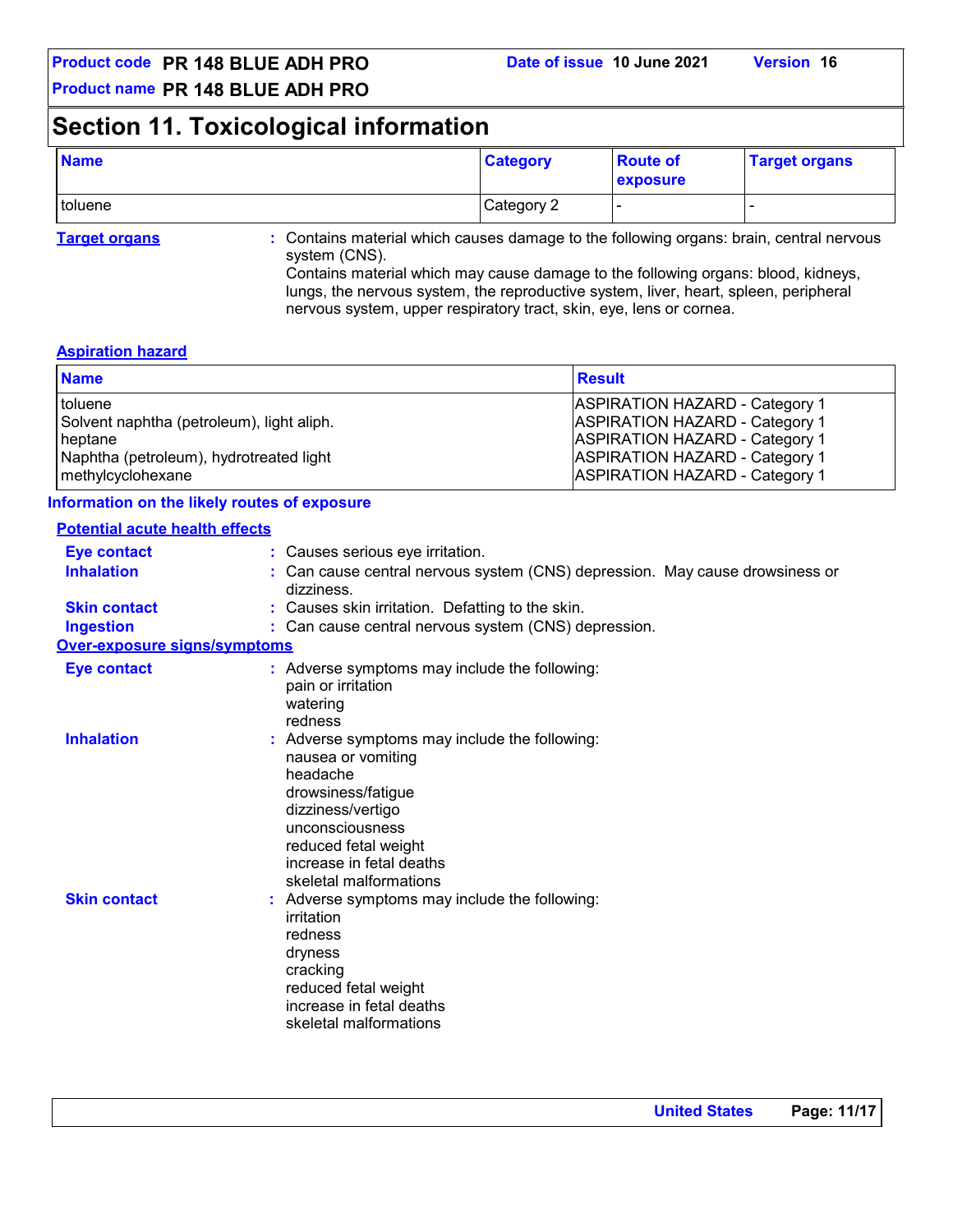**Product name PR 148 BLUE ADH PRO**

| Section 11. Toxicological information |
|---------------------------------------|
|---------------------------------------|

| <b>Ingestion</b>                        | : Adverse symptoms may include the following:<br>reduced fetal weight<br>increase in fetal deaths                                                                                                                                                                                                                                                                                                                                                                                                                                                                                                                                                                                                                                                                                                                                                                                                                                                                                                                                                                                                                                         |
|-----------------------------------------|-------------------------------------------------------------------------------------------------------------------------------------------------------------------------------------------------------------------------------------------------------------------------------------------------------------------------------------------------------------------------------------------------------------------------------------------------------------------------------------------------------------------------------------------------------------------------------------------------------------------------------------------------------------------------------------------------------------------------------------------------------------------------------------------------------------------------------------------------------------------------------------------------------------------------------------------------------------------------------------------------------------------------------------------------------------------------------------------------------------------------------------------|
|                                         | skeletal malformations                                                                                                                                                                                                                                                                                                                                                                                                                                                                                                                                                                                                                                                                                                                                                                                                                                                                                                                                                                                                                                                                                                                    |
|                                         | Delayed and immediate effects and also chronic effects from short and long term exposure                                                                                                                                                                                                                                                                                                                                                                                                                                                                                                                                                                                                                                                                                                                                                                                                                                                                                                                                                                                                                                                  |
| <b>Conclusion/Summary</b>               | : There are no data available on the mixture itself. Exposure to component solvent vapor<br>concentrations in excess of the stated occupational exposure limit may result in adverse<br>health effects such as mucous membrane and respiratory system irritation and adverse<br>effects on the kidneys, liver and central nervous system. Symptoms and signs include<br>headache, dizziness, fatigue, muscular weakness, drowsiness and, in extreme cases,<br>loss of consciousness. Solvents may cause some of the above effects by absorption<br>through the skin. There is some evidence that repeated exposure to organic solvent<br>vapors in combination with constant loud noise can cause greater hearing loss than<br>expected from exposure to noise alone. If splashed in the eyes, the liquid may cause<br>irritation and reversible damage. Ingestion may cause nausea, diarrhea and vomiting.<br>This takes into account, where known, delayed and immediate effects and also chronic<br>effects of components from short-term and long-term exposure by oral, inhalation and<br>dermal routes of exposure and eye contact. |
| <b>Short term exposure</b>              |                                                                                                                                                                                                                                                                                                                                                                                                                                                                                                                                                                                                                                                                                                                                                                                                                                                                                                                                                                                                                                                                                                                                           |
| <b>Potential immediate</b><br>effects   | : There are no data available on the mixture itself.                                                                                                                                                                                                                                                                                                                                                                                                                                                                                                                                                                                                                                                                                                                                                                                                                                                                                                                                                                                                                                                                                      |
| <b>Potential delayed effects</b>        | : There are no data available on the mixture itself.                                                                                                                                                                                                                                                                                                                                                                                                                                                                                                                                                                                                                                                                                                                                                                                                                                                                                                                                                                                                                                                                                      |
| <b>Long term exposure</b>               |                                                                                                                                                                                                                                                                                                                                                                                                                                                                                                                                                                                                                                                                                                                                                                                                                                                                                                                                                                                                                                                                                                                                           |
| <b>Potential immediate</b><br>effects   | : There are no data available on the mixture itself.                                                                                                                                                                                                                                                                                                                                                                                                                                                                                                                                                                                                                                                                                                                                                                                                                                                                                                                                                                                                                                                                                      |
| <b>Potential delayed effects</b>        | : There are no data available on the mixture itself.                                                                                                                                                                                                                                                                                                                                                                                                                                                                                                                                                                                                                                                                                                                                                                                                                                                                                                                                                                                                                                                                                      |
| <b>Potential chronic health effects</b> |                                                                                                                                                                                                                                                                                                                                                                                                                                                                                                                                                                                                                                                                                                                                                                                                                                                                                                                                                                                                                                                                                                                                           |
| <b>General</b>                          | : May cause damage to organs through prolonged or repeated exposure. Prolonged or<br>repeated contact can defat the skin and lead to irritation, cracking and/or dermatitis.                                                                                                                                                                                                                                                                                                                                                                                                                                                                                                                                                                                                                                                                                                                                                                                                                                                                                                                                                              |
| <b>Carcinogenicity</b>                  | : No known significant effects or critical hazards.                                                                                                                                                                                                                                                                                                                                                                                                                                                                                                                                                                                                                                                                                                                                                                                                                                                                                                                                                                                                                                                                                       |
|                                         | : No known significant effects or critical hazards.                                                                                                                                                                                                                                                                                                                                                                                                                                                                                                                                                                                                                                                                                                                                                                                                                                                                                                                                                                                                                                                                                       |
| <b>Mutagenicity</b>                     |                                                                                                                                                                                                                                                                                                                                                                                                                                                                                                                                                                                                                                                                                                                                                                                                                                                                                                                                                                                                                                                                                                                                           |

#### **Acute toxicity estimates**

| <b>Product/ingredient name</b>            | Oral (mg/<br>kg) | <b>Dermal</b><br>(mg/kg) | <b>Inhalation</b><br>(gases)<br>(ppm) | <b>Inhalation</b><br>(vapors)<br>(mg/l) | <b>Inhalation</b><br>(dusts and<br>mists) (mg/ |
|-------------------------------------------|------------------|--------------------------|---------------------------------------|-----------------------------------------|------------------------------------------------|
| PR 148 BLUE ADH PRO                       | 11365.8          | 12134                    | N/A                                   | N/A                                     | N/A                                            |
| toluene                                   | 5580             | 8390                     | N/A                                   | 49                                      | N/A                                            |
| Isopropyl alcohol                         | 5045             | 12800                    | N/A                                   | 72.6                                    | N/A                                            |
| Solvent naphtha (petroleum), light aliph. | N/A              | 2500                     | N/A                                   | N/A                                     | N/A                                            |
| butanone                                  | 2737             | 6480                     | N/A                                   | N/A                                     | N/A                                            |
| ethyl acetate                             | 5620             | N/A                      | N/A                                   | N/A                                     | N/A                                            |
| heptane                                   | N/A              | N/A                      | 48000                                 | 103                                     | N/A                                            |
| Naphtha (petroleum), hydrotreated light   | 2500             | N/A                      | N/A                                   | N/A                                     | N/A                                            |
| methylcyclohexane                         | 4000             | N/A                      | N/A                                   | N/A                                     | N/A                                            |
| titanium tetrakis(2-ethylhexanolate)      | 3730             | 2500                     | N/A                                   | N/A                                     | N/A                                            |
|                                           |                  |                          |                                       | <b>United States</b>                    | Page: 12/17                                    |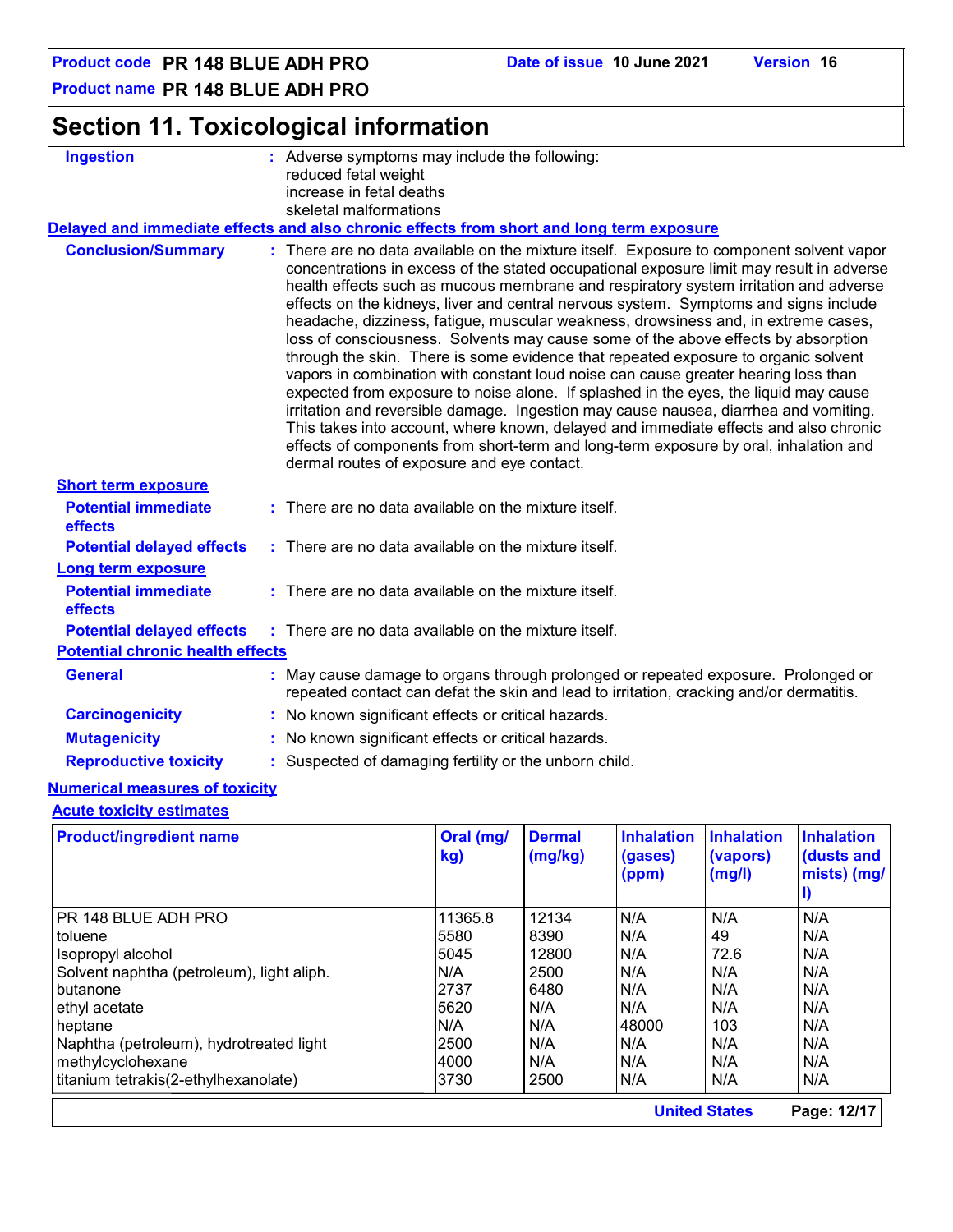### **Section 11. Toxicological information**

### **Section 12. Ecological information**

| <b>Toxicity</b>                |                                   |                         |                 |
|--------------------------------|-----------------------------------|-------------------------|-----------------|
| <b>Product/ingredient name</b> | <b>Result</b>                     | <b>Species</b>          | <b>Exposure</b> |
| Isopropyl alcohol              | Acute EC50 10100 mg/l Fresh water | Daphnia - Daphnia magna | l 48 hours      |

#### **Persistence and degradability**

| <b>Product/ingredient name</b> | <b>Aquatic half-life</b> | <b>Photolysis</b> | Biodegradability |
|--------------------------------|--------------------------|-------------------|------------------|
| toluene                        |                          |                   | Readily          |

#### **Bioaccumulative potential**

| <b>Product/ingredient name</b> | $LogP_{ow}$  | <b>BCF</b> | <b>Potential</b> |
|--------------------------------|--------------|------------|------------------|
| toluene                        | 2.73         | 8.32       | low              |
| Isopropyl alcohol              | 0.05         |            | low              |
| butanone                       | 0.3          |            | low              |
| ethyl acetate                  | 0.68         |            | low              |
| heptane                        | 4.66         |            | high             |
| Naphtha (petroleum),           | $2.2$ to 5.2 |            | low              |
| hydrotreated light             |              |            |                  |
| methylcyclohexane              | 3.61         | 186.21     | low              |

#### **Mobility in soil**

**Soil/water partition coefficient (KOC)**

**:** Not available.

### **Section 13. Disposal considerations**

**Disposal methods :**

The generation of waste should be avoided or minimized wherever possible. Disposal of this product, solutions and any by-products should at all times comply with the requirements of environmental protection and waste disposal legislation and any regional local authority requirements. Dispose of surplus and non-recyclable products via a licensed waste disposal contractor. Waste should not be disposed of untreated to the sewer unless fully compliant with the requirements of all authorities with jurisdiction. Waste packaging should be recycled. Incineration or landfill should only be considered when recycling is not feasible. This material and its container must be disposed of in a safe way. Care should be taken when handling emptied containers that have not been cleaned or rinsed out. Empty containers or liners may retain some product residues. Vapor from product residues may create a highly flammable or explosive atmosphere inside the container. Do not cut, weld or grind used containers unless they have been cleaned thoroughly internally. Avoid dispersal of spilled material and runoff and contact with soil, waterways, drains and sewers.

#### **Disposal should be in accordance with applicable regional, national and local laws and regulations.**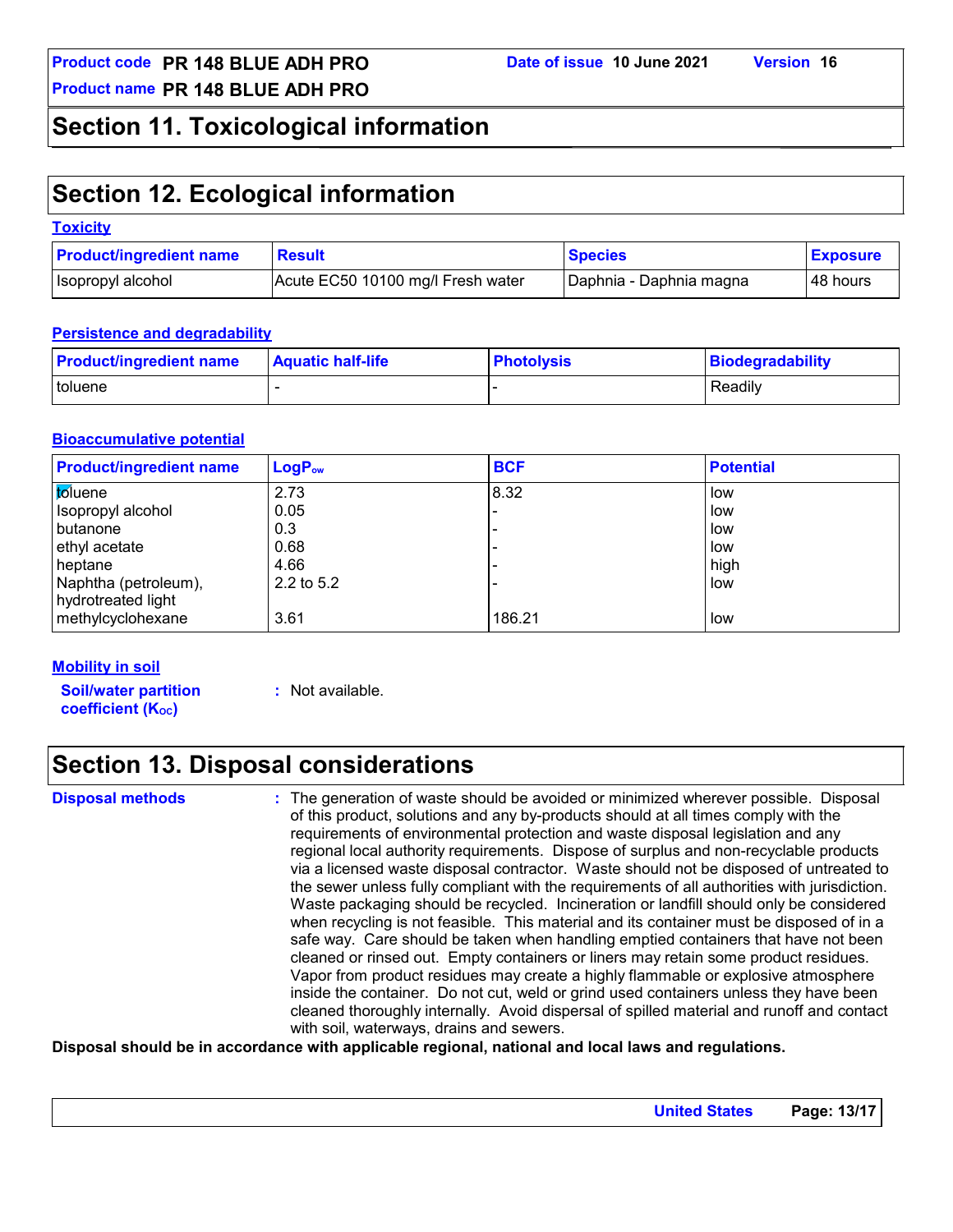**Product name PR 148 BLUE ADH PRO**

### **Section 13. Disposal considerations**

**Refer to Section 7: HANDLING AND STORAGE and Section 8: EXPOSURE CONTROLS/PERSONAL PROTECTION for additional handling information and protection of employees. Section 6. Accidental release measures**

### **14. Transport information**

|                                         | <b>DOT</b>                   | <b>IMDG</b>                  | <b>IATA</b>                                                              |
|-----------------------------------------|------------------------------|------------------------------|--------------------------------------------------------------------------|
| <b>UN number</b>                        | <b>UN1993</b>                | UN1993                       | UN1993                                                                   |
| <b>UN proper shipping</b><br>name       | FLAMMABLE LIQUID, N.O.S.     | FLAMMABLE LIQUID, N.O.S.     | FLAMMABLE LIQUID, N.O.S.                                                 |
|                                         | (toluene, Isopropyl alcohol) | (toluene, Isopropyl alcohol) | (toluene, Isopropyl alcohol)                                             |
| <b>Transport hazard class 3</b><br>(es) |                              | 3                            | 3                                                                        |
| <b>Packing group</b>                    | Ш                            | $\mathbf{I}$                 | $\mathbf{I}$                                                             |
| <b>Environmental hazards No.</b>        |                              | Yes.                         | Yes. The environmentally<br>hazardous substance mark is<br>not required. |
| <b>Marine pollutant</b><br>substances   | Not applicable.              | (cyclohexane, heptane)       | Not applicable.                                                          |
| <b>Product RQ (lbs)</b>                 | 4273.6                       | Not applicable.              | Not applicable.                                                          |
| <b>RQ substances</b>                    | (toluene, butanone)          | Not applicable.              | Not applicable.                                                          |

#### **Additional information**

| <b>DOT</b>  | : Package sizes shipped in quantities less than the product reportable quantity are not subject to the<br>RQ (reportable quantity) transportation requirements. |
|-------------|-----------------------------------------------------------------------------------------------------------------------------------------------------------------|
| <b>IMDG</b> | : The marine pollutant mark is not required when transported in sizes of $\leq 5$ L or $\leq 5$ kg.                                                             |
| <b>IATA</b> | : The environmentally hazardous substance mark may appear if required by other transportation                                                                   |

- regulations.
- **Special precautions for user Transport within user's premises:** always transport in closed containers that are **:** upright and secure. Ensure that persons transporting the product know what to do in the event of an accident or spillage.

**Transport in bulk according :** Not applicable. **to IMO instruments**

### **Section 15. Regulatory information**

#### **United States**

**United States inventory (TSCA 8b) :** All components are active or exempted.

**SARA 302/304**

**SARA 304 RQ :** Not applicable.

#### **Composition/information on ingredients**

No products were found.

**United States Page: 14/17**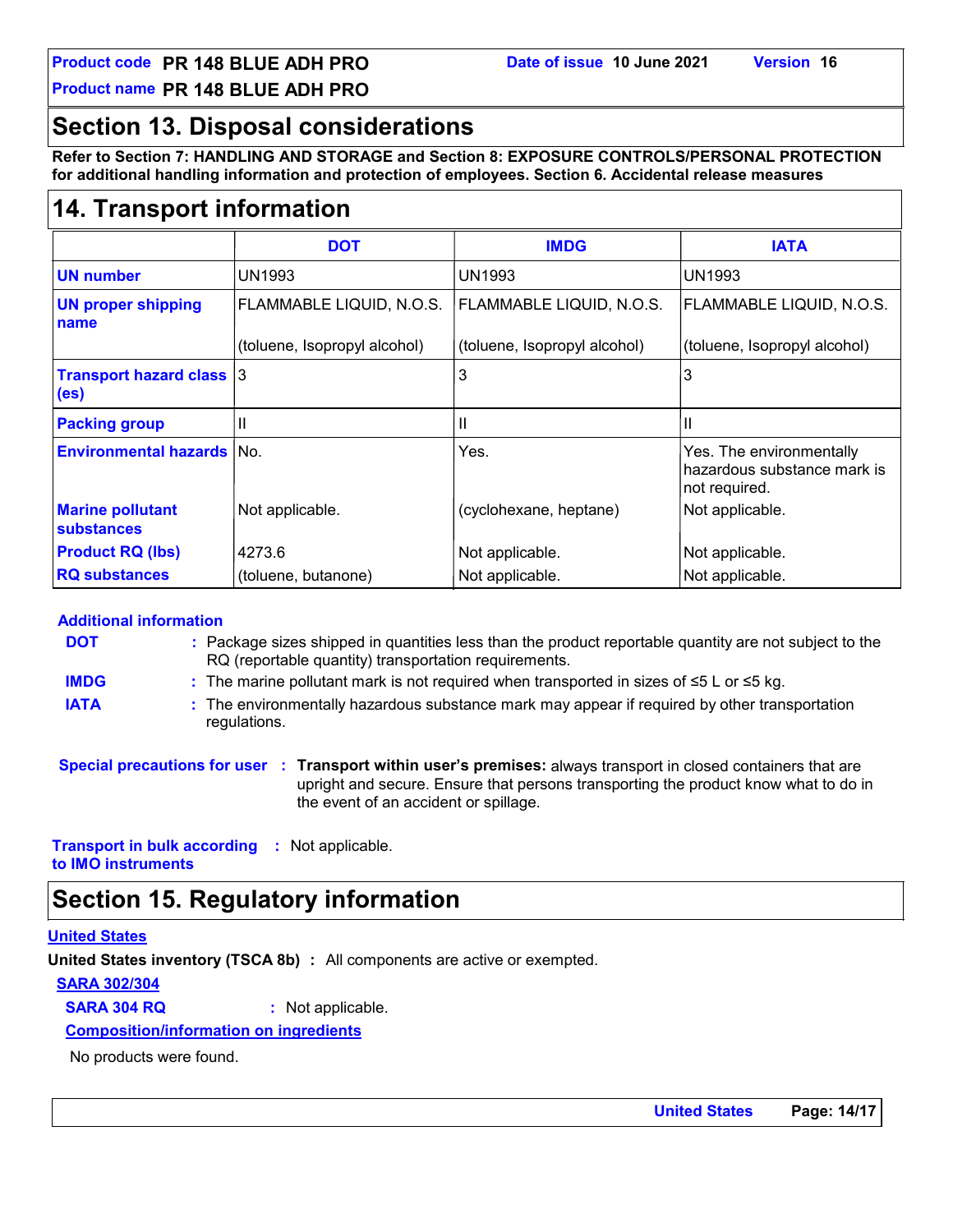**Product code PR 148 BLUE ADH PRO Date of issue 10 June 2021 Version 16**

**Product name PR 148 BLUE ADH PRO**

### **Section 15. Regulatory information**

### **SARA 311/312**

| <b>Classification</b> | : FLAMMABLE LIQUIDS - Category 2                                      |
|-----------------------|-----------------------------------------------------------------------|
|                       | SKIN IRRITATION - Category 2                                          |
|                       | EYE IRRITATION - Category 2A                                          |
|                       | <b>TOXIC TO REPRODUCTION - Category 2</b>                             |
|                       | SPECIFIC TARGET ORGAN TOXICITY (SINGLE EXPOSURE) (Narcotic effects) - |
|                       | Category 3                                                            |
|                       | SPECIFIC TARGET ORGAN TOXICITY (REPEATED EXPOSURE) - Category 2       |
|                       | HNOC - Defatting irritant                                             |

#### **Composition/information on ingredients**

| <b>Name</b>                                  | $\frac{9}{6}$ | <b>Classification</b>                                                                                                                                                                                                                                                                                                                          |
|----------------------------------------------|---------------|------------------------------------------------------------------------------------------------------------------------------------------------------------------------------------------------------------------------------------------------------------------------------------------------------------------------------------------------|
| toluene                                      | $≥20 - ≤50$   | FLAMMABLE LIQUIDS - Category 2<br>SKIN IRRITATION - Category 2<br><b>TOXIC TO REPRODUCTION - Category 2</b><br>SPECIFIC TARGET ORGAN TOXICITY (SINGLE EXPOSURE)<br>(Narcotic effects) - Category 3<br>SPECIFIC TARGET ORGAN TOXICITY (REPEATED<br>EXPOSURE) - Category 2<br><b>ASPIRATION HAZARD - Category 1</b><br>HNOC - Defatting irritant |
| Isopropyl alcohol                            | ≥10 - ≤20     | <b>FLAMMABLE LIQUIDS - Category 2</b><br>EYE IRRITATION - Category 2A<br>SPECIFIC TARGET ORGAN TOXICITY (SINGLE EXPOSURE)<br>(Narcotic effects) - Category 3                                                                                                                                                                                   |
| Solvent naphtha (petroleum),<br>light aliph. | ≥10 - ≤20     | <b>SKIN IRRITATION - Category 2</b><br>SPECIFIC TARGET ORGAN TOXICITY (SINGLE EXPOSURE)<br>(Narcotic effects) - Category 3<br><b>ASPIRATION HAZARD - Category 1</b><br>HNOC - Defatting irritant                                                                                                                                               |
| butanone                                     | $≥10 - ≤20$   | FLAMMABLE LIQUIDS - Category 2<br>EYE IRRITATION - Category 2A<br>SPECIFIC TARGET ORGAN TOXICITY (SINGLE EXPOSURE)<br>(Narcotic effects) - Category 3<br><b>HNOC - Defatting irritant</b>                                                                                                                                                      |
| ethyl acetate                                | ≥10 - ≤20     | FLAMMABLE LIQUIDS - Category 2<br>EYE IRRITATION - Category 2A<br>SPECIFIC TARGET ORGAN TOXICITY (SINGLE EXPOSURE)<br>(Narcotic effects) - Category 3<br>HNOC - Defatting irritant                                                                                                                                                             |
| heptane                                      | $≥5.0 - ≤10$  | FLAMMABLE LIQUIDS - Category 2<br><b>SKIN IRRITATION - Category 2</b><br>SPECIFIC TARGET ORGAN TOXICITY (SINGLE EXPOSURE)<br>(Narcotic effects) - Category 3<br><b>ASPIRATION HAZARD - Category 1</b><br><b>HNOC - Defatting irritant</b>                                                                                                      |
| Naphtha (petroleum),<br>hydrotreated light   | $≥1.0 - ≤5.0$ | FLAMMABLE LIQUIDS - Category 3<br><b>SKIN IRRITATION - Category 2</b><br>SPECIFIC TARGET ORGAN TOXICITY (SINGLE EXPOSURE)<br>(Narcotic effects) - Category 3<br><b>ASPIRATION HAZARD - Category 1</b><br><b>HNOC - Defatting irritant</b>                                                                                                      |

**United States Page: 15/17**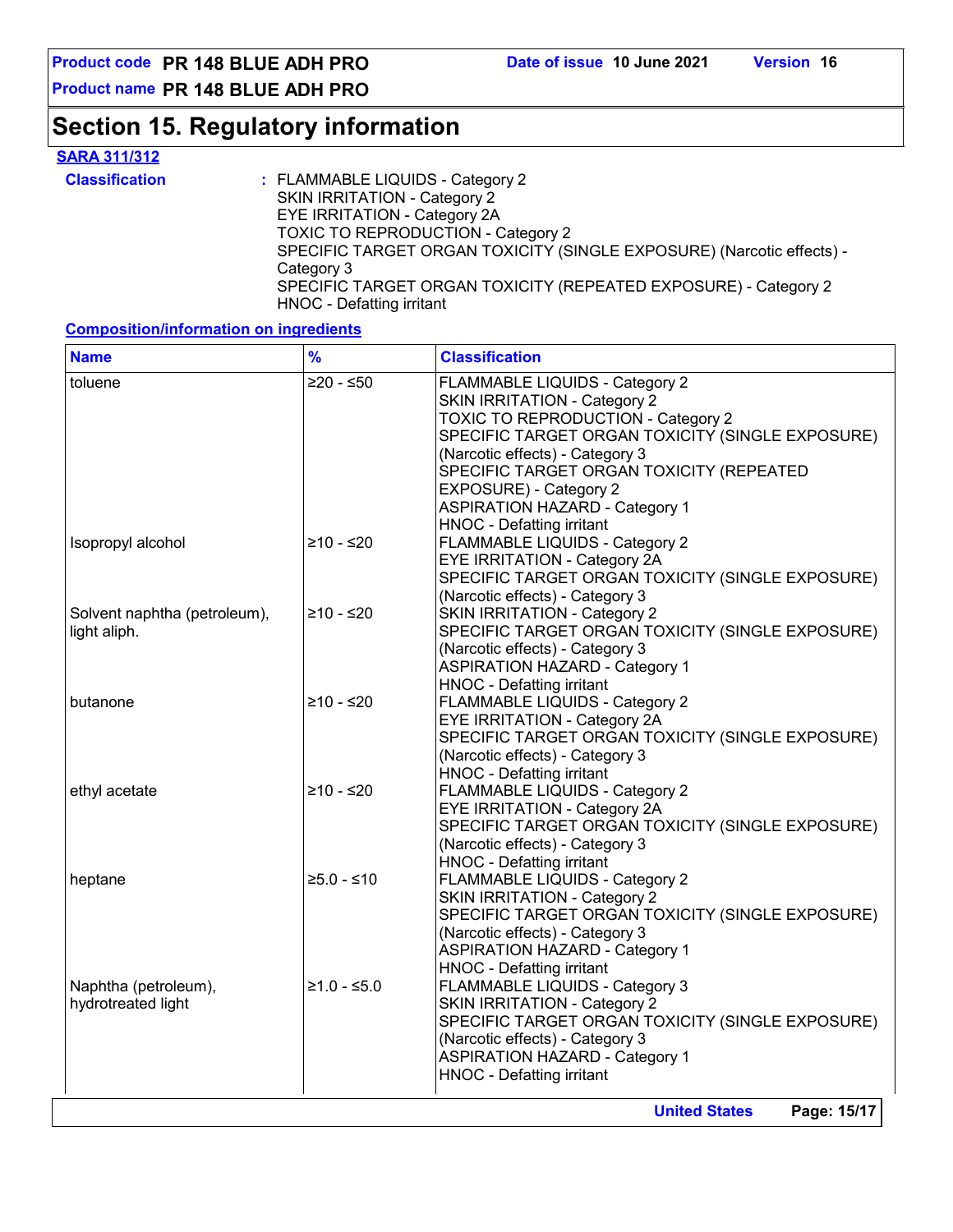**CAS number Concentration**

**Product name PR 148 BLUE ADH PRO**

### **Section 15. Regulatory information**

| methylcyclohexane   | $\geq 1.0 - 5.0$ | <b>FLAMMABLE LIQUIDS - Category 2</b>            |
|---------------------|------------------|--------------------------------------------------|
|                     |                  | SKIN IRRITATION - Category 2                     |
|                     |                  | SPECIFIC TARGET ORGAN TOXICITY (SINGLE EXPOSURE) |
|                     |                  | (Narcotic effects) - Category 3                  |
|                     |                  | <b>ASPIRATION HAZARD - Category 1</b>            |
|                     |                  | HNOC - Defatting irritant                        |
| l titanium tetrakis | l≥1.0 - ≤5.0     | SKIN IRRITATION - Category 2                     |
| (2-ethylhexanolate) |                  | <b>EYE IRRITATION - Category 2A</b>              |

#### **SARA 313**

#### **Chemical name :** toluene 108-88-3 10 - 30

**Supplier notification : toluene** 

SARA 313 notifications must not be detached from the SDS and any copying and redistribution of the SDS shall include copying and redistribution of the notice attached to copies of the SDS subsequently redistributed.

#### **California Prop. 65**

**A WARNING**: Reproductive Harm - www.P65Warnings.ca.gov.

### **Section 16. Other information**

#### **Hazardous Material Information System (U.S.A.)**

```
Health : 2 * Flammability : 3 Physical hazards : 0
                                                 0
```
( \* ) - Chronic effects

**Caution: HMIS® ratings are based on a 0-4 rating scale, with 0 representing minimal hazards or risks, and 4 representing significant hazards or risks. Although HMIS® ratings and the associated label are not required on MSDSs or products leaving a facility under 29 CFR 1910.1200, the preparer may choose to provide them. HMIS® ratings are to be used with a fully implemented HMIS® program. HMIS® is a registered trademark and service mark of the American Coatings Association, Inc.**

**The customer is responsible for determining the PPE code for this material. For more information on HMIS® Personal Protective Equipment (PPE) codes, consult the HMIS® Implementation Manual.**

| <b>National Fire Protection Association (U.S.A.)</b> |                                                                                                                                                                                                                                                                                                                                                                                                                                                                                                                                                                                                                       |
|------------------------------------------------------|-----------------------------------------------------------------------------------------------------------------------------------------------------------------------------------------------------------------------------------------------------------------------------------------------------------------------------------------------------------------------------------------------------------------------------------------------------------------------------------------------------------------------------------------------------------------------------------------------------------------------|
| Health : 2 Flammability : 3                          | <b>Instability</b> : 0                                                                                                                                                                                                                                                                                                                                                                                                                                                                                                                                                                                                |
| Date of previous issue : 2/17/2021                   |                                                                                                                                                                                                                                                                                                                                                                                                                                                                                                                                                                                                                       |
| <b>Organization that prepared : EHS</b><br>the SDS   |                                                                                                                                                                                                                                                                                                                                                                                                                                                                                                                                                                                                                       |
| <b>Key to abbreviations</b>                          | $\therefore$ ATE = Acute Toxicity Estimate<br>BCF = Bioconcentration Factor<br>GHS = Globally Harmonized System of Classification and Labelling of Chemicals<br>IATA = International Air Transport Association<br>IBC = Intermediate Bulk Container<br><b>IMDG = International Maritime Dangerous Goods</b><br>LogPow = logarithm of the octanol/water partition coefficient<br>MARPOL = International Convention for the Prevention of Pollution From Ships, 1973<br>as modified by the Protocol of 1978. ("Marpol" = marine pollution)<br>$N/A = Not available$<br>SGG = Segregation Group<br>$UN = United Nations$ |

#### **Indicates information that has changed from previously issued version.**

#### **Disclaimer**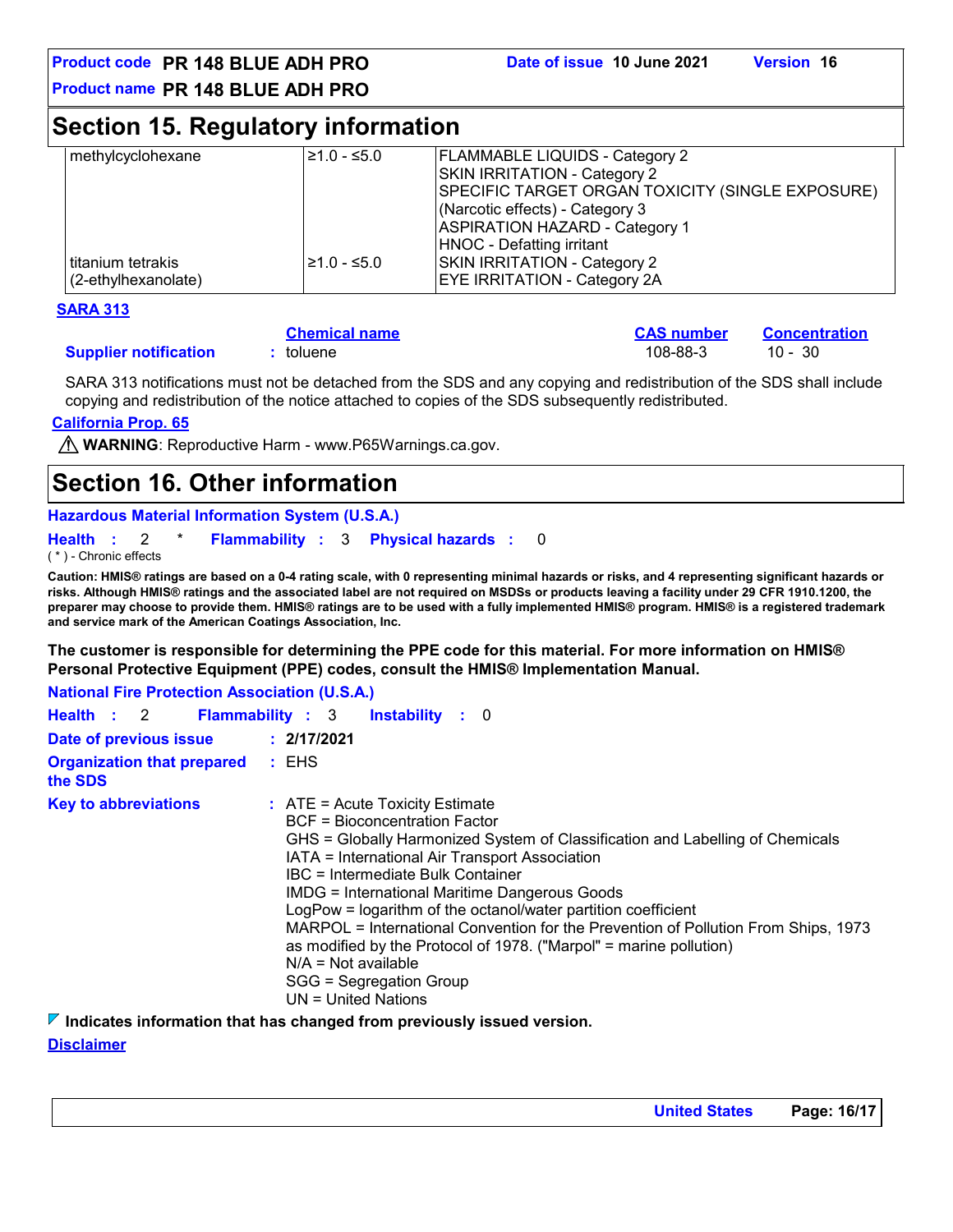#### **Product name PR 148 BLUE ADH PRO**

### **Section 16. Other information**

*The information contained in this data sheet is based on present scientific and technical knowledge. The purpose of this information is to draw attention to the health and safety aspects concerning the products supplied by PPG, and to recommend precautionary measures for the storage and handling of the products. No warranty or guarantee is given in respect of the properties of the products. No liability can be accepted for any failure to observe the precautionary measures described in this data sheet or for any misuse of the products.*